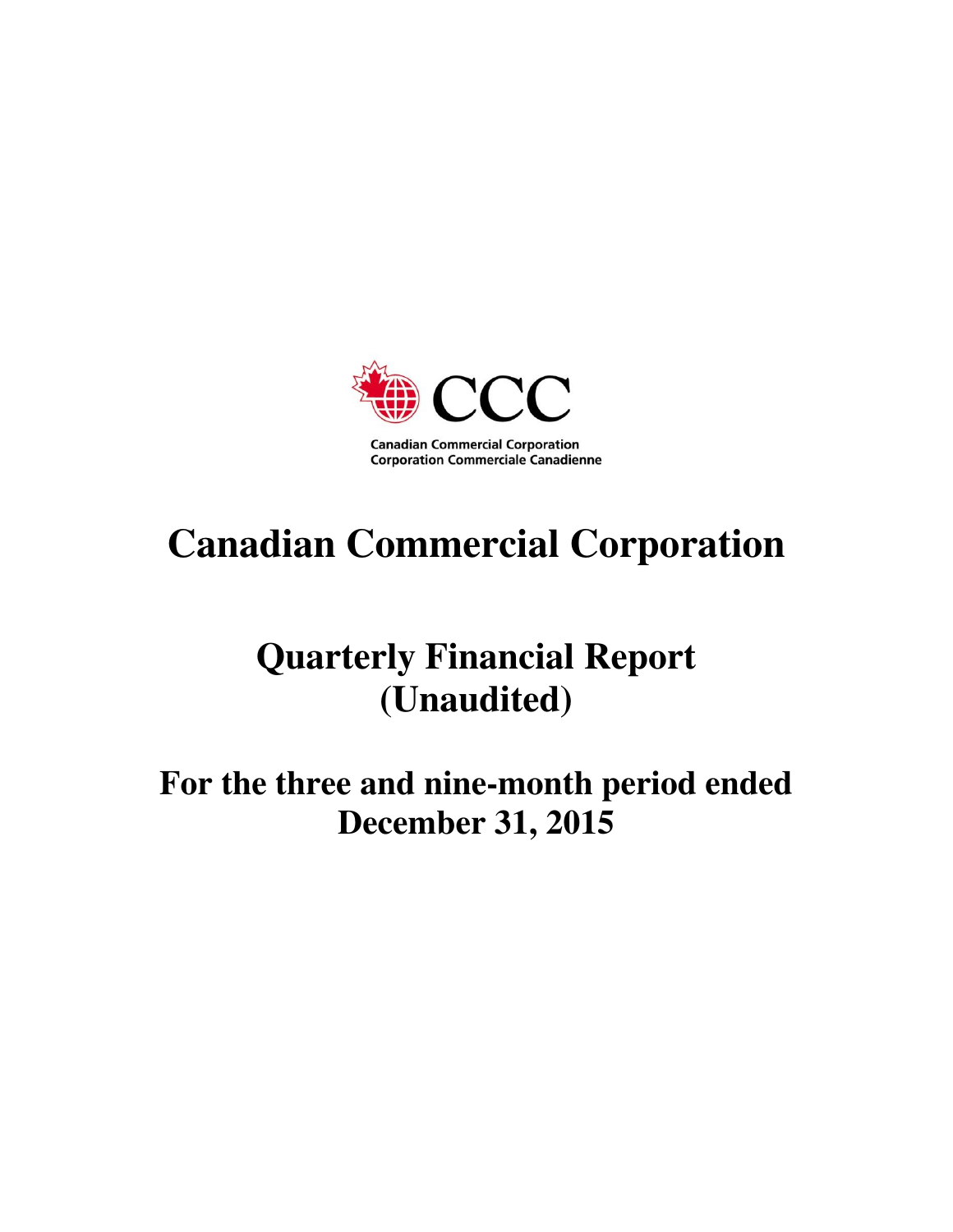# **Management's Discussion and Analysis**

# **Overview**

Canadian Commercial Corporation (CCC) was established in 1946 under the *Canadian Commercial Corporation Act*. The Act outlines CCC's broad mandate, which is to assist in the development of trade by helping Canadian exporter's access markets abroad and by helping foreign customers obtain goods from Canada. The legislation also provides the Corporation with a range of powers, including the ability to export goods from Canada either as principal or as agent in such a manner and to such an extent as it deems appropriate. As a result, CCC negotiates and executes bilateral government-to-government procurement arrangements, facilitating export transactions on behalf of Canadian exporters.

# **Nature of Business and Operating Environment**

CCC delivers its government-to-government contracting services through two core lines of business: Global Security sales (GS) which includes administering the Canada – United States Defence Production Sharing Agreement (DPSA), and International Commercial Business sales (ICB).

World trade is expected to grow, however the effects of years of recession are still evident. In early 2016, the World Bank noted that there is a global economic shift back to developed economies leading growth as opposed to the forecasted growth from emerging countries. Most developed nations are expected to continue the trend to reduce their defence expenditures and seek to shift the terms of engagement towards limited interventions and burden-sharing through participation in alliances, conflict prevention and contracting out security. Emerging countries will move toward expanding their military capacities. Countries are expected to continue to purchase defence equipment in efforts to contain illegal activities and terrorism within their borders. Military spending in the U.S. is expected to have continued pressure to decrease given constrained budgets and the reduction of resources in Iraq and Afghanistan.

For the CCC, this shift is manifested in the decreasing volume of the DPSA related business in the U.S.; nevertheless, the Corporation plays an important role in promoting Canadian capabilities and increasing exports beyond the U.S. CCC works with its base of exporters in global defence and security markets to leverage Canadian and U.S. military and security related procurements that are export-ready in order to open new markets with allied nations. The GS and ICB business line strategy that CCC has developed continues to prove its effectiveness through increased sales for Canadian exporters and a greater number of jobs for Canadians. These accomplishments are being achieved while managing the Corporation in a cost efficient manner.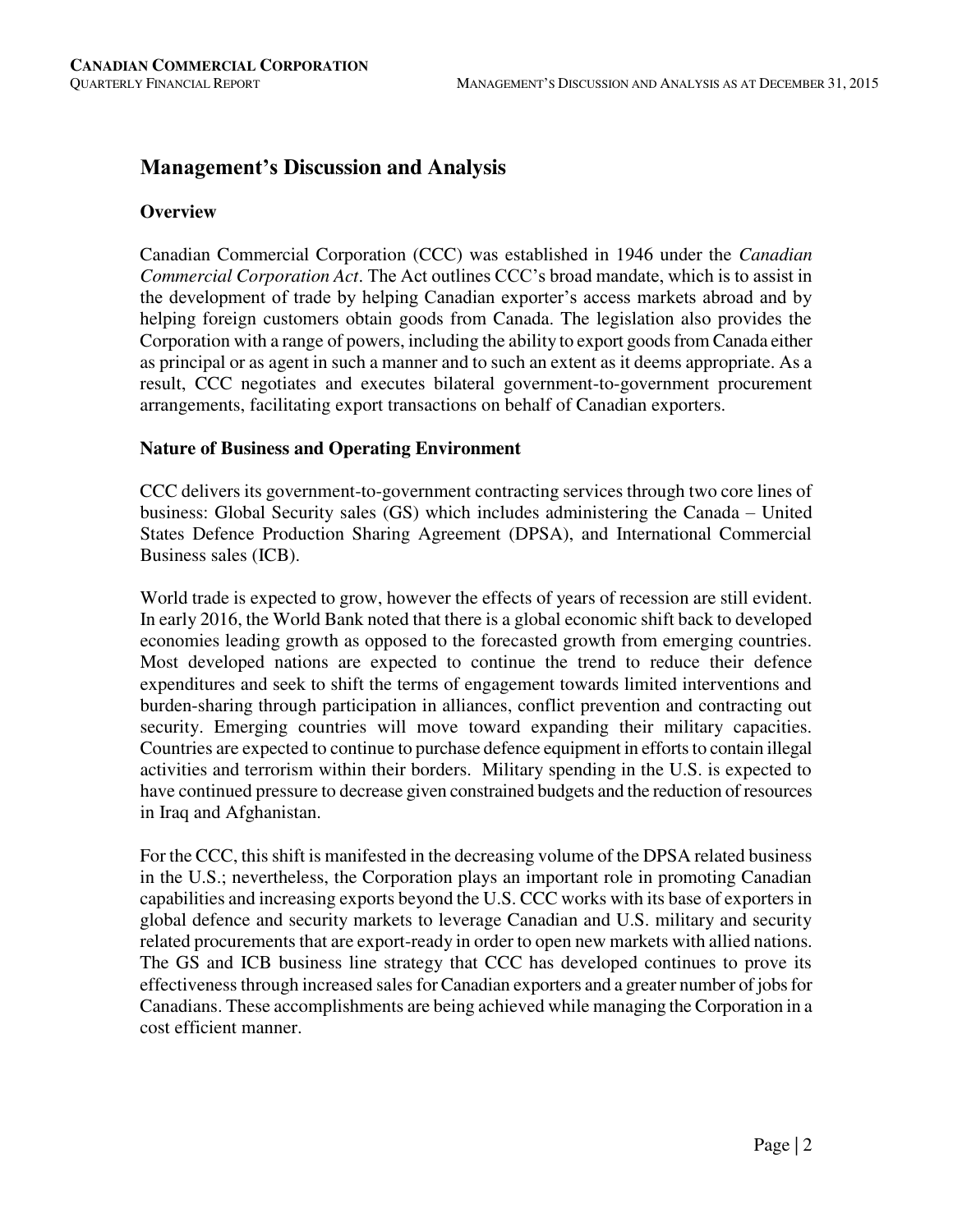# **Financial Highlights**

Historically, large contracts have materially impacted the Corporation's financial statements and can often cause significant variations in certain year-over-year amounts on the Statement of Financial Position and the Statement of Comprehensive Income. In late 2009-2010, a \$2.2 billion multi-year contract was signed with the U.S. Department of Defence (U.S. DoD) Foreign Military Sales (FMS) organization for the supply of Light Armoured Vehicles (LAVs) manufactured by General Dynamics Land Systems Canada (GDLS). This contract signing was followed by the signing in late 2013-2014 of the historic multi-billion dollar Armoured Brigades Program (ABP) contract in the Middle East for the supply of LAVs and associated equipment, training and support services manufactured and provided by GDLS. This activity will result in progress payments to Canadian exporters and from foreign customers, commercial trading transactions, cost of commercial trading transactions and fees for service showing significant increases from last year to the current year.

For the nine-month period ended December 31, 2015, the net result of operations was a surplus of \$5.2 million, compared to a surplus of \$8.5 million reported for the nine-month period ended December 31, 2014. The decrease of \$3.3 million was due to the phased in reduction of the appropriation in accordance with the corporate plan. The appropriation received for the nine-month period ended December 31, 2015 was \$4.3 million lower than received for the nine-month period ended December 31, 2014. Otherwise, for the nine-month period ended December 31, 2015 the increase in operating revenues of \$3.6 million exceeded the increase in operating expenses of \$2.4 million for a net surplus contribution of \$1.2 million compared to the nine-month period ended December 31, 2014.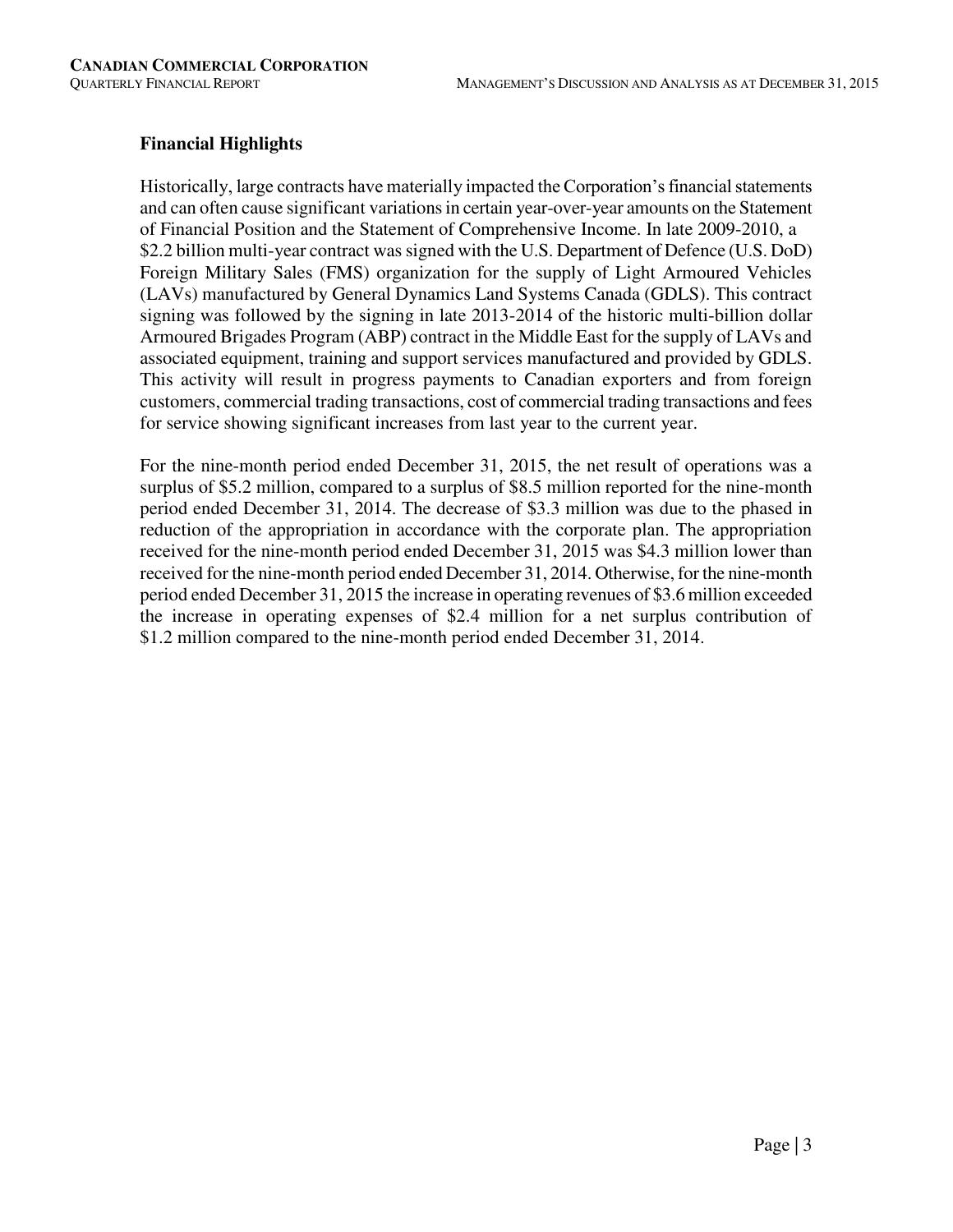A more detailed discussion of CCC's three-month and nine-month period ended December 31, 2015 financial highlights follows:

#### **Statement of Comprehensive Income Discussion**

#### *Summary results*

|                           | FOR THE THREE MONTHS ENDED       | FOR THE NINE MONTHS ENDED          |            |  |               |             |               |           |            |
|---------------------------|----------------------------------|------------------------------------|------------|--|---------------|-------------|---------------|-----------|------------|
|                           | December 31                      | December 31                        | % Increase |  |               | December 31 | December 31   |           | % Increase |
|                           | 2015                             | 2014                               | (Decrease) |  |               | 2015        | 2014          |           | (Decrease) |
|                           | (\$ Millions)                    | (\$ Millions)                      |            |  | (\$ Millions) |             | (\$ Millions) |           |            |
| <b>Revenues:</b>          |                                  |                                    |            |  |               |             |               |           |            |
| Commercial trading        |                                  |                                    |            |  |               |             |               |           |            |
| transactions - prime      |                                  |                                    |            |  |               |             |               |           |            |
| contracts                 | \$<br>819.2                      | $\boldsymbol{\mathsf{S}}$<br>794.3 | 3%         |  | \$            | 2,170.6     | \$            | 1,970.5   | $10\%$     |
| Cost of commercial        |                                  |                                    |            |  |               |             |               |           |            |
| trading transactions -    |                                  |                                    |            |  |               |             |               |           |            |
| prime contracts           | (819.2)                          | (794.3)                            | (3%)       |  |               | (2,170.6)   |               | (1,970.5) | $(10\%)$   |
| Fees for service          | 6.2                              | 8.0                                | (23%)      |  |               | 21.2        |               | 18.5      | 15%        |
| Other revenues            | 0.6                              | 0.4                                | 50%        |  |               | 1.7         |               | 0.8       | 113%       |
| <b>Total Revenues</b>     | 6.8                              | 8.4                                | (19%)      |  |               | 22.9        |               | 19.3      | 19%        |
| <b>Expenses:</b>          |                                  |                                    |            |  |               |             |               |           |            |
| Administrative expenses   | 7.2                              | 7.6                                | (5%)       |  |               | 24.2        |               | 21.8      | $11\%$     |
| Contract remediation      |                                  |                                    |            |  |               |             |               |           |            |
| expenses                  |                                  | 0.1                                | - %        |  |               | 0.1         |               | 0.1       | - %        |
| <b>Total Expenses</b>     | 7.2                              | 7.7                                | (6%)       |  |               | 24.3        |               | 21.9      | 11%        |
| Sourcing services         |                                  |                                    |            |  |               |             |               |           |            |
| transactions              | 8.7                              | 9.0                                | (3%)       |  |               | 23.5        |               | 34.9      | (33%)      |
| Cost of sourcing          |                                  |                                    |            |  |               |             |               |           |            |
| services transactions     | (8.7)                            | (9.0)                              | 3%         |  |               | (23.5)      |               | (34.9)    | 33%        |
| Parliamentary             |                                  |                                    |            |  |               |             |               |           |            |
| appropriation             | 2.2                              | 3.2                                | (31%)      |  |               | 6.7         |               | 11.0      | (39%)      |
| Net results of operations | $\boldsymbol{\mathsf{s}}$<br>1.7 | $\boldsymbol{\mathsf{S}}$<br>3.9   | (56%)      |  | \$            | 5.2         | \$            | 8.5       | (39%)      |

#### *Revenues: General*

Revenues consist of commercial trading transactions on prime contracts, fees for service, other income, net interest income, and gains (losses) on foreign exchange. It is important to note that as an international trade intermediary, revenues from commercial trading transactions on prime contracts are fully offset by the cost of commercial trading transactions on prime contracts.

After offsetting the cost of commercial trading transactions, total revenues were \$22.9 million for the nine-month period ended December 31, 2015 compared to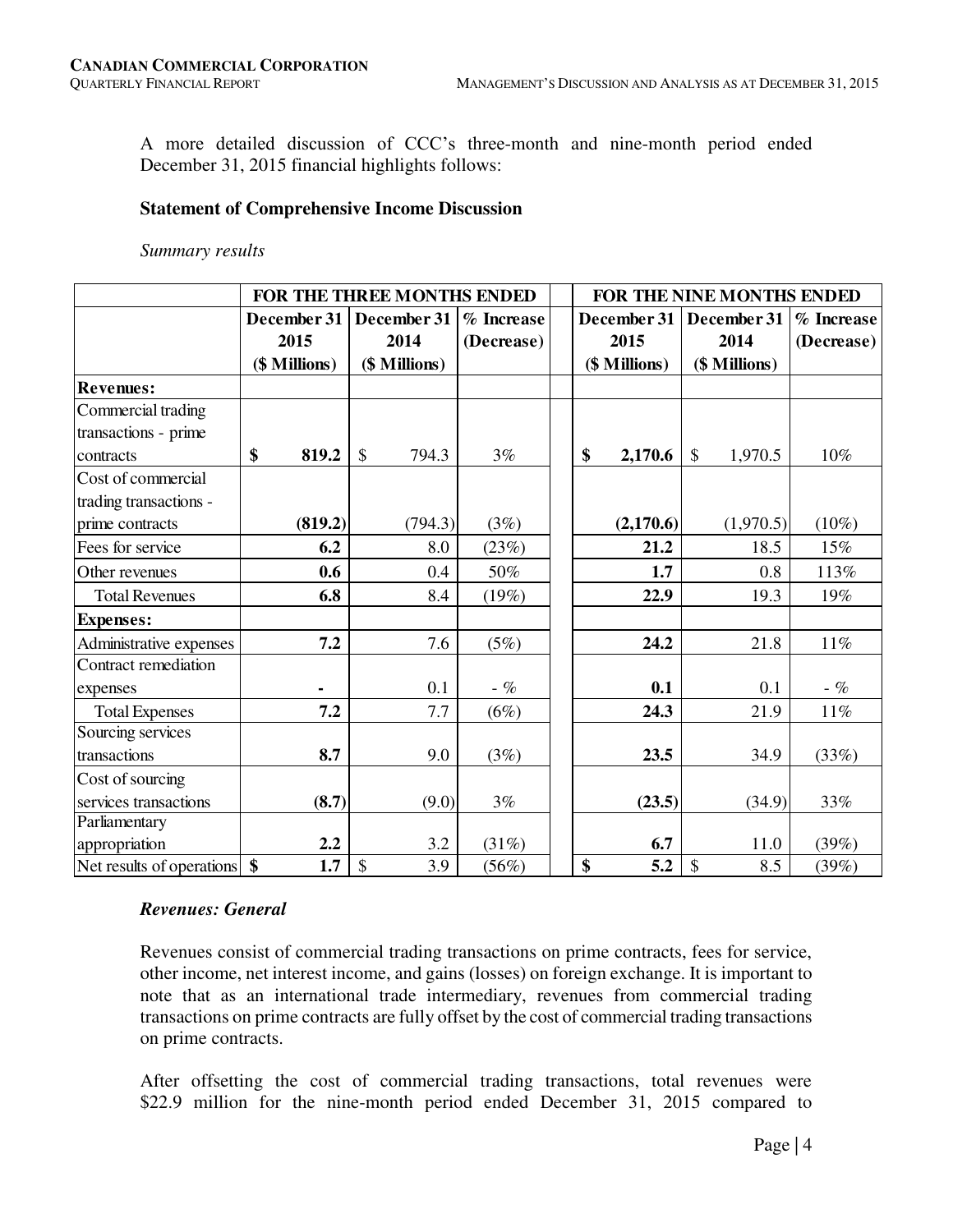\$19.3 million for the nine-month period ended December 31, 2014, an increase of \$3.6 million or 19%.

After offsetting the cost of commercial trading transactions, total revenues were \$6.8 million for the three-month period ended December 31, 2015 compared to \$8.4 million for the three-month period ended December 31, 2014, a decrease of \$1.6 million or 19%.

# *Revenues: Commercial trading transactions*

Commercial trading transactions measure the value of delivery of a good or service or progress work after a contract is signed and becomes effective. Commercial trading transactions were \$2,170.6 million for the nine-month period ended December 31, 2015, compared to \$1,970.5 million for the nine-month period ended December 31, 2014, an increase of \$200.1 million or 10%. Commercial trading transactions were \$819.2 million for the three-month period ended December 31, 2015, compared to \$794.3 million for the three-month period ended December 31, 2014, an increase of \$24.9 million or 3%.

Contributions to commercial trading transactions by the two programs within the GS business line are as follows:

- DPSA commercial trading transactions of \$530.8 million, representing 25% of the Corporation's total commercial trading transactions were \$78.3 million or 17% higher compared to the nine-month period ended December 31, 2014.
- Non-DPSA GS commercial trading transactions of \$1,374.7 million, representing 63% of the Corporation's total commercial trading transactions were \$61.5 million or 5% higher compared to the nine-month period ended December 31, 2014. The Corporation is benefitting from non-DPSA GS signed contracts of \$431.8 million in Latin America and Asia in 2014-2015 which have been largely delivered in 2015-2016. Of the total non-DPSA GS commercial trading transactions, \$1,134.1 million or 82% were recorded for deliveries and progress work related to the ABP contract.

ICB commercial trading transactions of \$265.1 million, representing 12% of the Corporation's total commercial trading transactions were \$60.4 million or 29% higher compared to the nine-month period ended December 31, 2014. ICB commercial trading transactions were higher than the previous year due to the increased level of gross sales related to the Corporation's two lottery system management projects in Central America.

# *Revenues: Fees for service*

For GS (excluding DPSA) and ICB business lines and services, the Corporation charges fees, generally as a percentage of the contract value and at negotiated rates for services provided. Fees are recognized as revenue when commercial trading transactions related to prime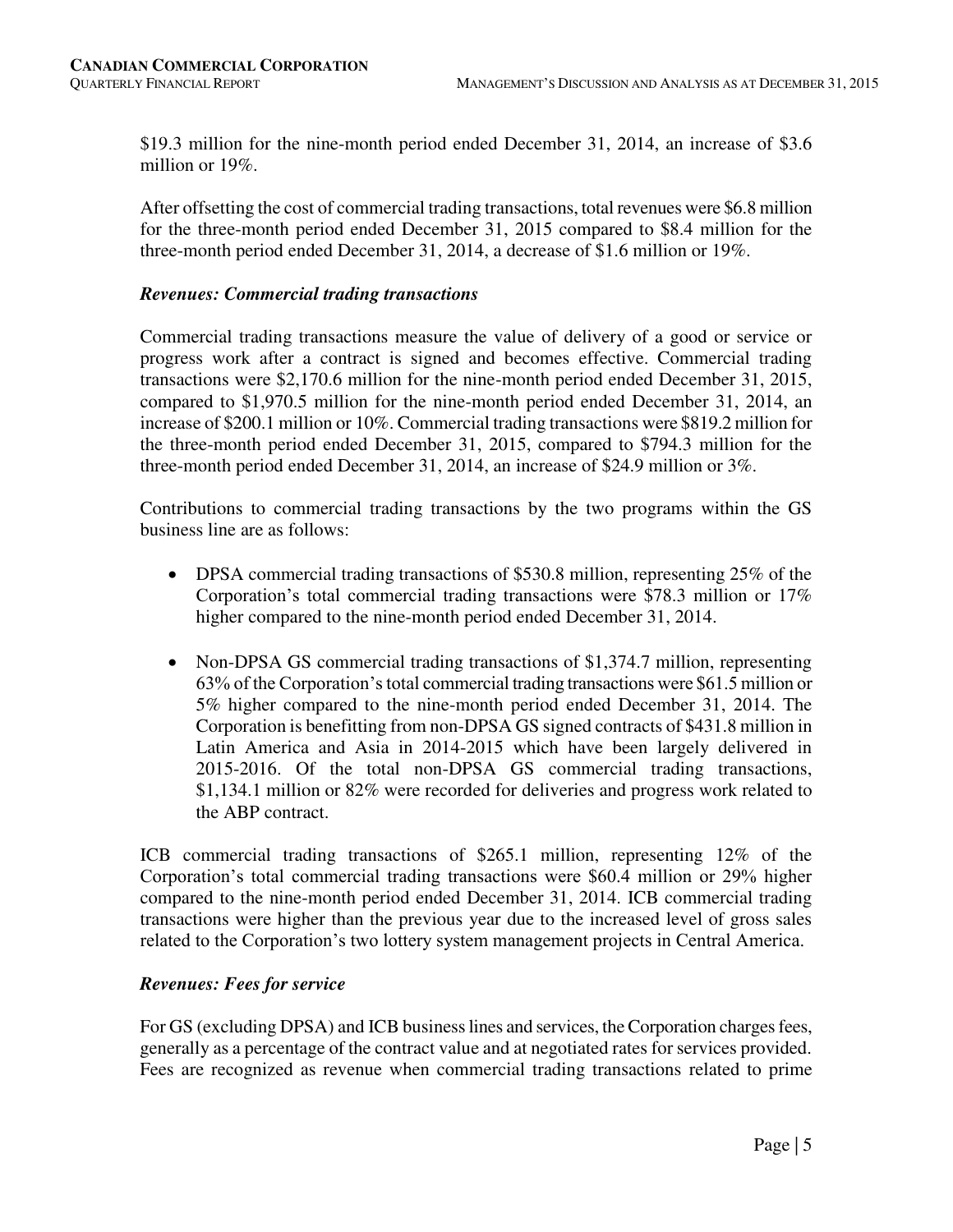contracts and international sourcing services agreements are recorded and from other international and domestic activities when services are rendered.

Fees for service were \$21.2 million for the nine-month period ended December 31, 2015 compared to \$18.5 million for the nine-month period ended December 31, 2014, an increase of \$2.7 million or 15%. Fees for service were \$6.2 million for the three-month period ended December 31, 2015 compared to \$8.0 million for the nine-month period ended December 31, 2014, a decrease of \$1.8 million or 23%.

Contributions to fees for service by the two programs within the GS business line are as follows:

- DPSA: CCC does not receive fees for service for the DPSA business and was previously funded for this business by an annual parliamentary appropriation. In accordance with the plan which started in 2014-2015, the Corporation's appropriation will be gradually phased out. Over the course of the five-year planning period, CCC will reduce the appropriation to \$8.9 million in 2015-2016, \$3.5 million in 2016-2017 and then nil from 2017-2018 going forward, reaching its planned objective of financial self-sufficiency.
- Non-DPSA GS fees for service of \$14.0 million, which account for 66% of the total fees for service, were \$917 thousand or 7% higher compared to fees of \$13.1 million for the nine-month period ended December 31, 2014. The fee increase was commensurate with the increased level of non-DPSA GS commercial trading transactions discussed previously. Of the \$14.0 million total GS fees, \$8.8 million or 63% of the total GS fees were earned based on the deliveries and progress work related to the ABP contract.

ICB fees for service of \$3.7 million, which account for 17% of the total fees for service, were \$1.2 million or 48% higher compared to fees of \$2.5 million for the nine-month period ended December 31, 2014. The increase in ICB fees compared to the nine-month period ended December 31, 2014 was primarily the result of fees earned and recorded related to the commencement of a smart water meter project signed in Barbados.

Fees for service from sourcing and other Government of Canada priorities of \$3.5 million, accounting for 17% of the total fees for service, were \$594 thousand or 20% higher compared to fees of \$2.9 million for the nine-month period ended December 31, 2014. Of the \$3.5 million, \$2.1 million or 60% relate to the maintenance and administration of the trade development offices in China on behalf of Global Affairs Canada (GAC), formerly the Department of Foreign Affairs, Trade and Development (DFATD). Another \$855 thousand or 24% of fees earned were for services provided by CCC, specifically related to sourcing transactions which occur at the discretion of GAC and the availability of budget funding to satisfy requirements of their programs. The remaining \$563 thousand or 16% is from a shared services arrangement with another crown corporation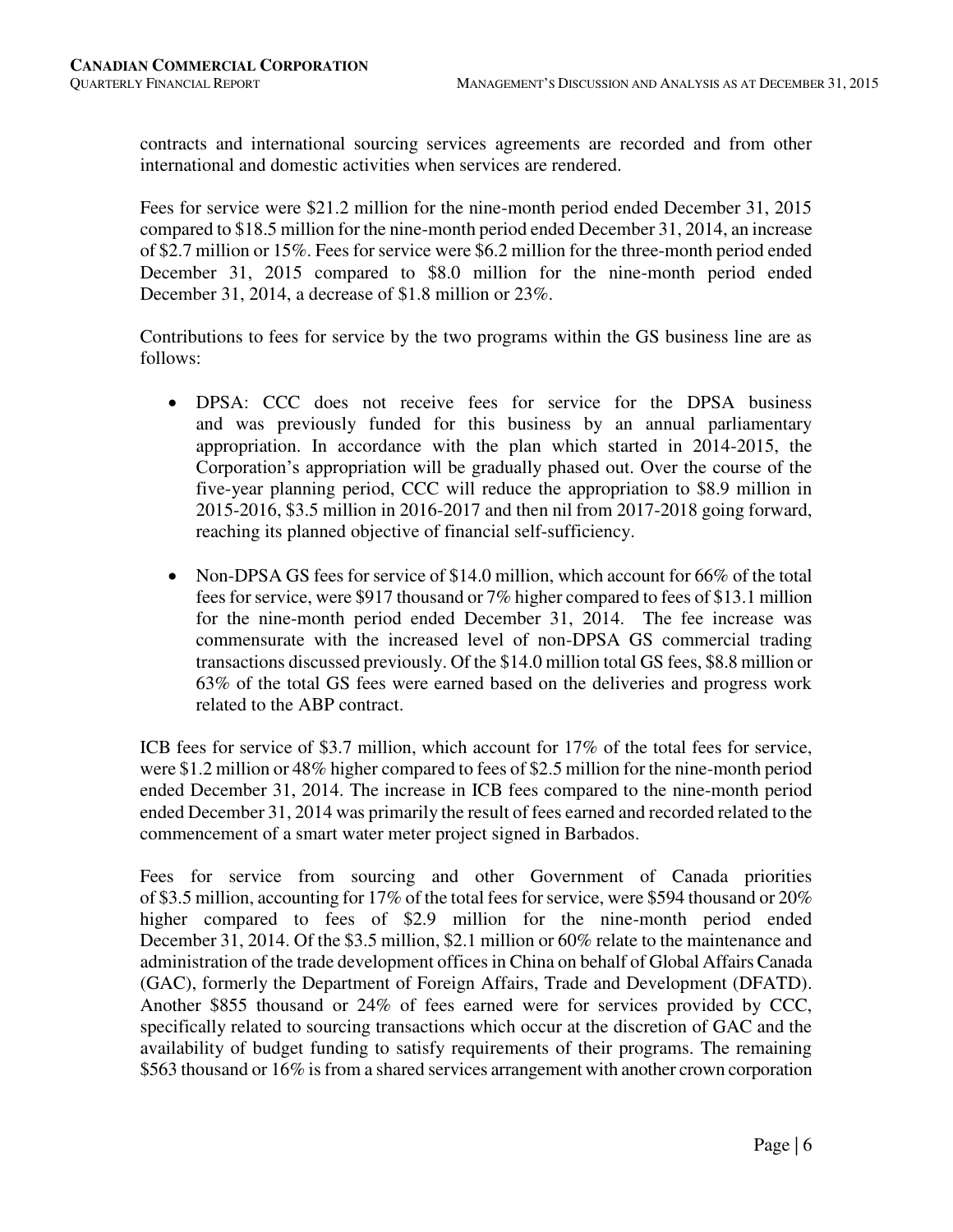which generates economies of scale in providing a variety of corporate services to both organizations.

### *Revenues: Other*

Other revenues include: (1) foreign exchange gains or losses due to the weakening or strengthening of the Canadian dollar compared to the U.S. dollar on exposed U.S. cash balances; (2) finance income earned on the Corporation's cash balances; and (3) other income comprised of fees earned for providing discounted early payment and payment wiring to Canadian exporters, and other miscellaneous amounts.

For the nine-month period ended December 31, 2015, a foreign exchange gain of \$925 thousand was reported compared to a foreign exchange gain of \$164 thousand for the nine-month period ended December 31, 2014. The overall foreign exchange gain of \$925 thousand resulted from: (1) a gain of \$544 thousand due to foreign exchange implications related to long outstanding accounts receivable balances from the U.S. DoD under the DPSA which were paid to CCC; and (2) a gain of \$381 thousand from the weakening of Canadian dollar relative to the U.S. dollar (USD) from \$0.7895 USD as at March 31, 2015 to \$0.7225 USD as at December 31, 2015. For the three-month period ended December 31, 2015, a foreign exchange gain of \$181 thousand was reported compared to a foreign exchange gain of \$100 thousand for the three-month period ended December 31, 2014. The Corporation manages exchange gains and losses through monitoring and maintaining unhedged foreign currency balances at negligible levels.

For the nine-month period ended December 31, 2015, finance income of \$257 thousand was \$31 thousand or 14% higher compared to the result of \$226 thousand for the nine-month period ended December 31, 2014. For the three-month period ended December 31, 2015, finance income of \$97 thousand was the same as the result for the three-month period ended December 31, 2014. Average Canadian cash balances were higher during the first nine months of 2015-2016 as a result of the cash received and recorded as deferred revenue in July 2014 related to the ABP contract.

For the nine-month period ended December 31, 2015, other income of \$555 thousand was \$105 thousand or 23% higher compared to the result of \$450 thousand for the nine-month period ended December 31, 2014. For the three-month period ended December 31, 2015, other income of \$279 thousand was \$52 thousand or 23% higher compared to the result of \$227 thousand for the three-month period ended December 31, 2014. The increase resulted from a greater requirement for discounted early payments under the DPSA.

# *Expenses*

For the nine-month period ended December 31, 2015, administrative expenses of \$24.2 million were \$2.4 million or 11% higher than the expenses for the nine-month period ended December 31, 2014. For the three-month period ended December 31, 2015, administrative expenses of \$7.2 million were \$502 thousand or 5% lower than the expenses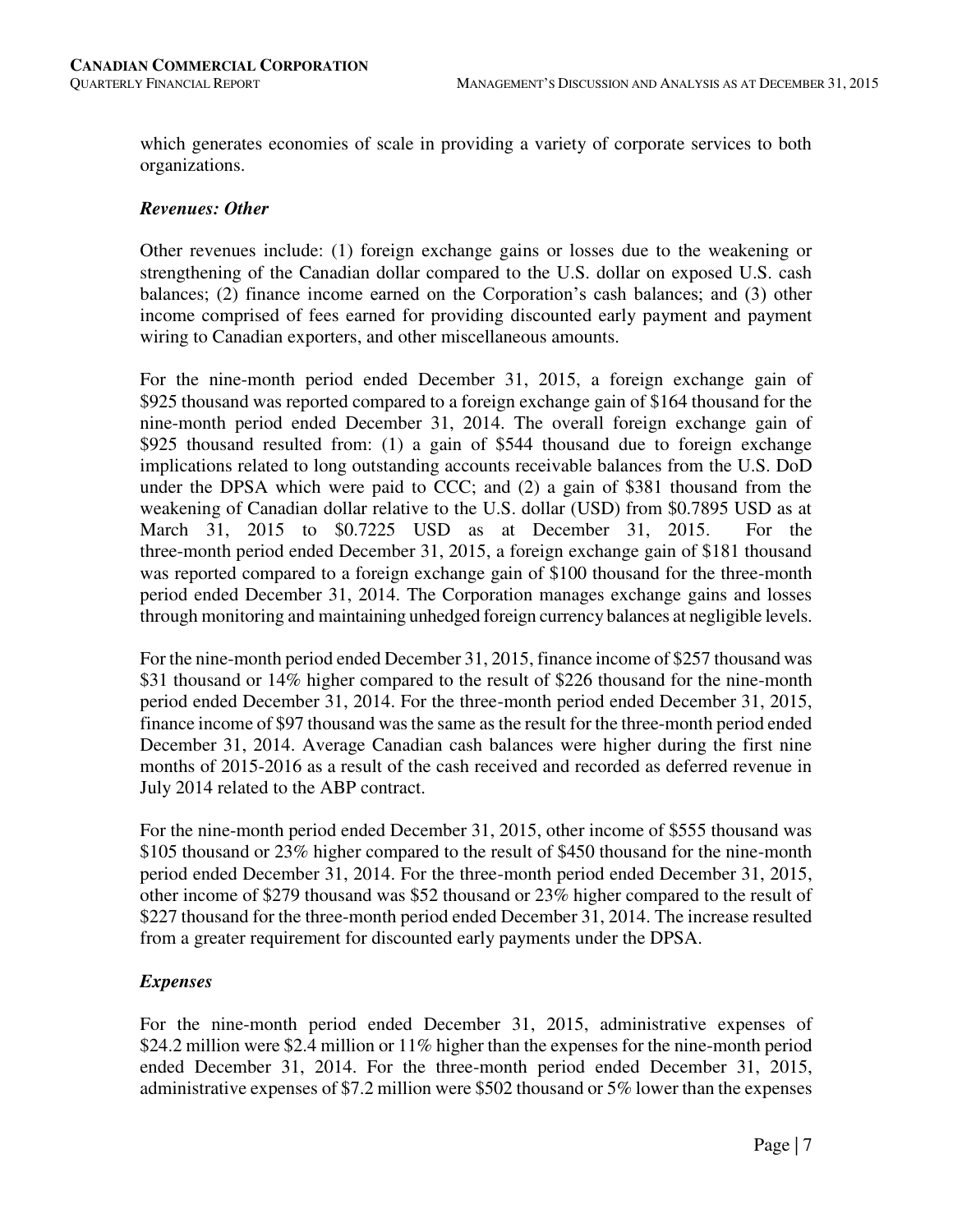for the three-month period ended December 31, 2014. Administrative expenses are paid primarily in Canadian dollars and are not impacted by foreign exchange fluctuations. Administrative expenses include the following:

- Workforce compensation and related expenses of \$14.3 million for the nine-month period ended December 31, 2015 were \$382 thousand or 3% higher than the expenses for the nine-month period ended December 31, 2014 of \$14.0 million. Workforce compensation and related expenses of \$5.0 million for the three-month period ended December 31, 2015 were \$192 thousand or 4% higher than the expenses for the three-month period ended December 31, 2014 of \$4.8 million. Workforce compensation and related expenses account for approximately 55% of CCC's administrative expenditures.
- Public Works Government and Services Canada (PWGSC) is paid for certain core contract management services under the DPSA. In recent years, as part of an initiative to streamline processes in the delivery of the DPSA and decrease related expenses, CCC has brought in-house certain contract management services previously performed by PWGSC. As a result, total PWGSC expenses of \$2.0 million for the nine-month period ended December 31, 2015 were \$327 thousand or 14% lower than expenses of \$2.4 million for the nine-month period ended December 31, 2014. Total PWGSC expenses of \$400 thousand for the three-month period ended December 31, 2015 were \$215 thousand or 35% lower than expenses of \$615 thousand for the three-month period ended December 31, 2014.
- Rent and related expenses of \$2.7 million for the nine-month period ended December 31, 2015 were \$606 thousand or 29% higher than the expenses of \$2.1 million for the nine-month period ended December 31, 2014. Rent and related expenses of \$516 thousand for the three-month period ended December 31, 2015 were \$427 thousand or 45% lower than the expenses of \$943 thousand for the three-month period ended December 31, 2014. The prior year increase was primarily due to a one-time payment of \$1.8 million (amortized over a 12 month period commencing October 1, 2014) as Management exercised its right, on September 26, 2014, to terminate the current lease agreement for office space effective September 30, 2015. In November 2014, the Corporation entered into a less expensive fifteen-year lease agreement for office space in a new location, which expires at the end of November 2031, in order to achieve future cost reduction goals.
- Travel and hospitality expenses of \$1.2 million for the nine-month period ended December 31, 2015 were \$17 thousand or 1% higher than the expenses for the nine-month period ended December 31, 2014. Travel and hospitality expenses of \$390 thousand for the three-month period ended December 31, 2015 were \$33 thousand or 8% lower than the expenses for the three-month period ended December 31, 2014. Travel and hospitality expenses are incurred primarily for business development activity in support of Canadian exporters in pursuit of, and to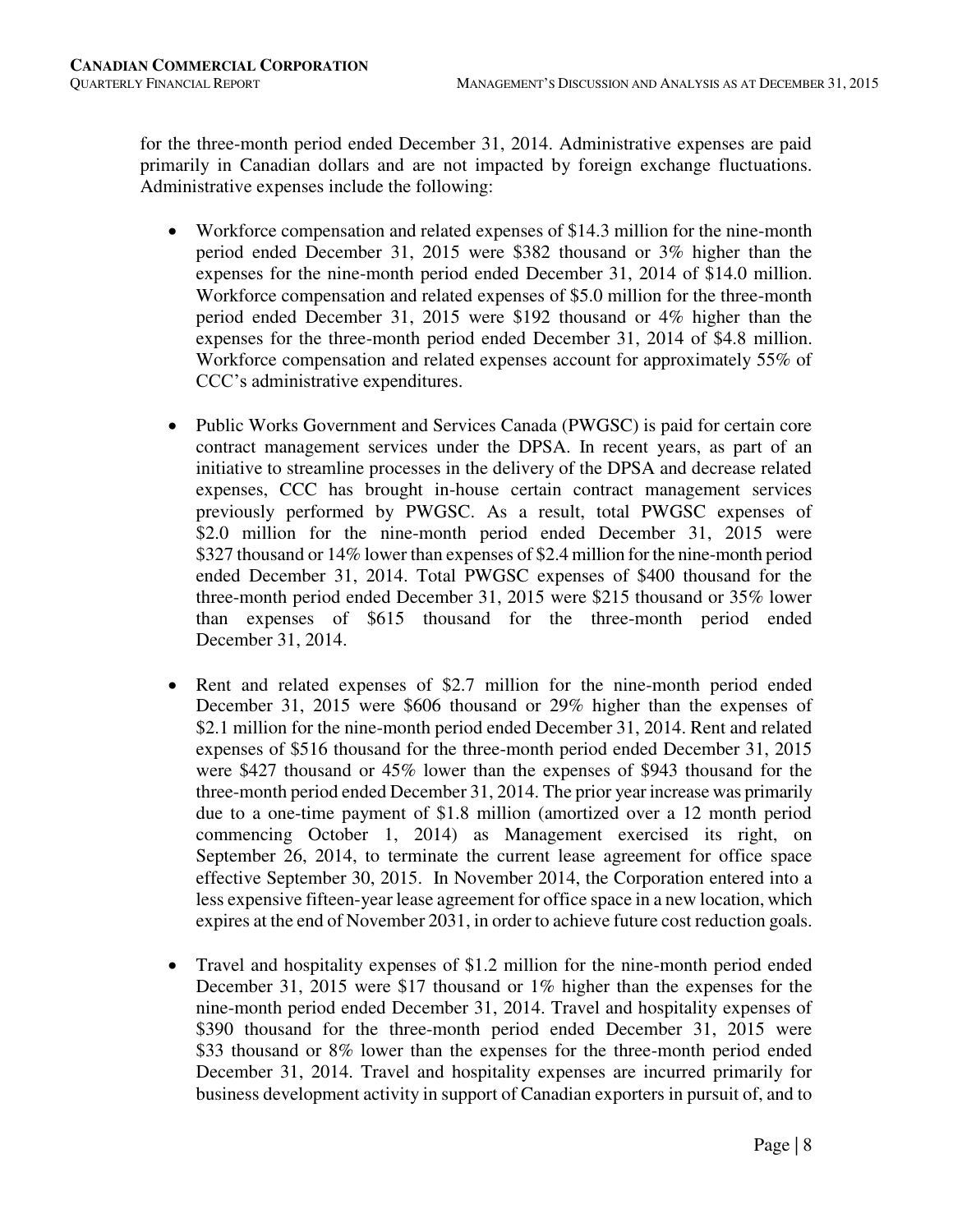secure, projects in Latin America, Africa, Pacific-Asia and the Middle East and the management of the projects once they are signed and effective.

- Consultant expenses of \$1.4 million for the nine-month period ended December 31, 2015 were \$772 thousand or 120% higher than the expenses of \$644 thousand for the nine-month period ended December 31, 2014. Consultant expenses of \$476 thousand for the three-month period ended December 31, 2015 were \$240 thousand or 102% higher than the expenses of \$236 thousand for the three-month period ended December 31, 2014. Consultant expenses are higher during the first nine months of 2015-2016 due to several one-time corporate initiatives related to human resource management, business development and the move to the new office space location. Consultant expenses complement CCC's workforce and perform assignments requiring a specific expertise.
- The amortization of intangible assets and depreciation of property and equipment and leasehold improvement costs of \$1.2 million for the nine-month period ended December 31, 2015 were \$755 thousand or 177% higher than expenses of \$427 thousand for the nine-month period ended December 31, 2014. The amortization of intangible assets and depreciation of property and equipment and leasehold improvement costs of \$44 thousand for the three-month period ended December 31, 2015 were \$299 thousand or 87% lower than expenses of \$343 thousand for the three-month period ended December 31, 2014. The prior year increase resulted from the accelerated amortization of the remaining net book value of leasehold improvements at the previous location over an abbreviated period of time which corresponds with the previous lease termination date of September 30, 2015 and payment made in consideration for the contractual requirement to restore the premises at the previous location to its 2005 condition.
- Computer software, hardware and support costs of \$436 thousand, over and above the information management personnel included in workforce compensation or consultants, for the nine-month period ended December 31, 2015 were \$64 thousand or 17% higher than the expenses of \$372 thousand for the nine-month period ended December 31, 2014. Computer software, hardware and support costs of \$35 thousand, over and above the information management personnel included in workforce compensation or consultants, for the three-month period ended December 31, 2015 were \$20 thousand or 37% lower than the three-month period ended December 31, 2014 of \$55 thousand.
- Other expenses of \$920 thousand were \$167 thousand or 22% higher for the nine-month period ended December 31, 2015 compared to expenses of \$753 thousand for the nine-month period ended December 31, 2014. Other expenses of \$305 thousand were \$60 thousand or 24% higher for the three-month period ended December 31, 2015 compared to expenses of \$245 thousand for the three-month period ended December 31, 2014. Other expenses are generally higher in 2015-2016 due to one-time costs required establish CCC representation in South America. Other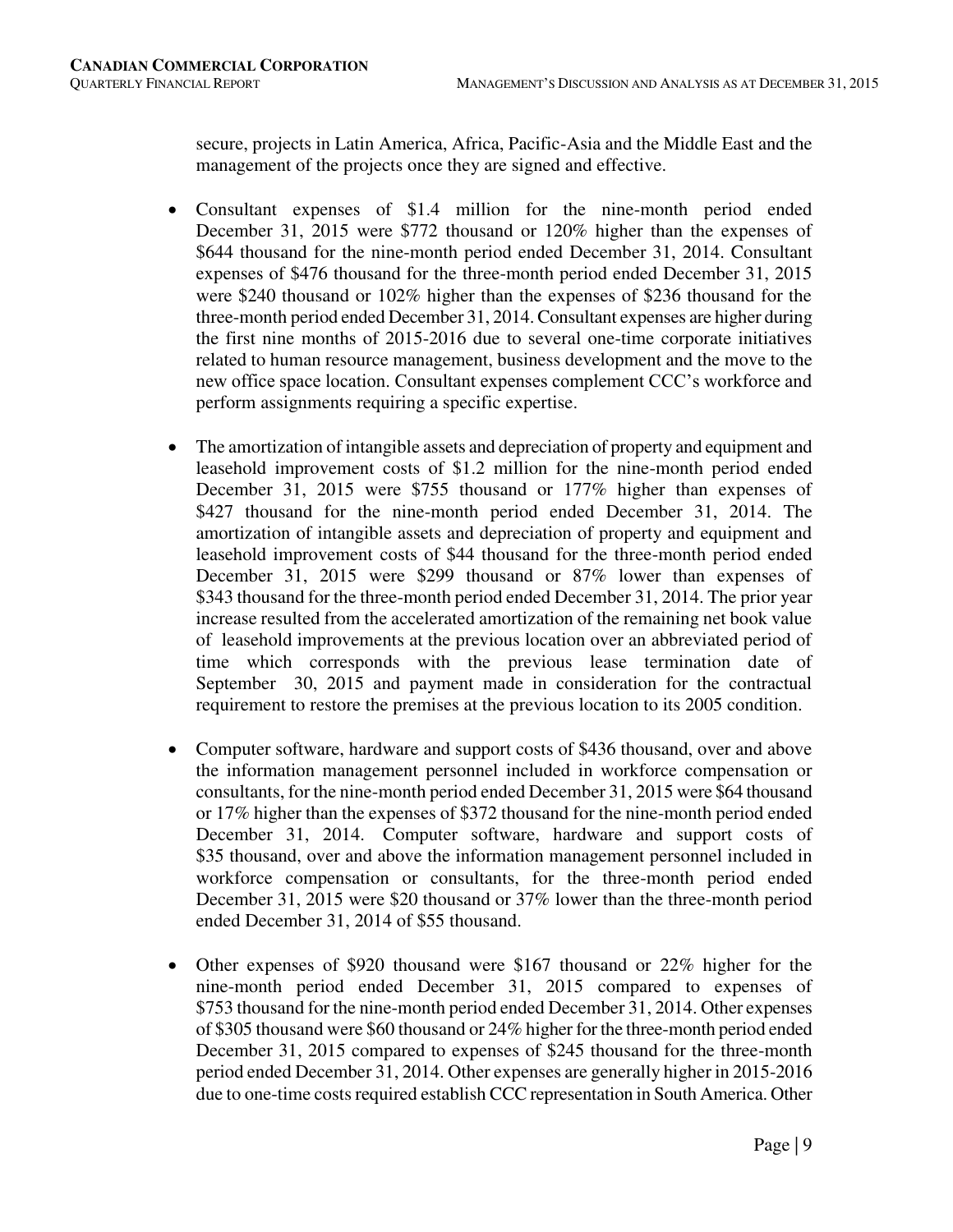expenses include corporate communication costs (e.g. marketing, advertising, and the design and printing of corporate promotional material), telecommunications, bank charges and other miscellaneous amounts.

For the nine-month period ended December 31, 2015, the Corporation recorded \$193 thousand in contract remediation expenses compared to \$73 thousand for the nine-month period ended December 31, 2014. For the three-month period ended December 31, 2015, the Corporation recorded \$36 thousand in contract remediation expenses compared to \$52 thousand for the three-month period ended December 31, 2014. The increase was due to a one-time payment made in September 2015 in order to settle a long standing litigation case. Contract remediation expenses are recorded as actual amounts are incurred or can be determined. The Corporation has robust risk management practices, including the Enterprise Risk Management (ERM) framework and contract management practices, which contribute to containing these expenses.

# *Sourcing services for support of international government assistance programs*

Sourcing Services for support of international assistance programs represent transactions whereby the Corporation acts as an agent on behalf of a domestic or foreign Government entity. In these engagements, CCC is not the prime contractor. All of the activity that is generated through GAC under these terms is classified as this transaction type. This activity occurs at the discretion of GAC and the availability of budget funding to satisfy requirements of their programs. In addition, there is one GS project originally signed in 2007 that is classified under this transaction type. CCC entered into an agreement to act as agent to procure six wing kits and manage the replacement of the wings kits on six Norwegian aircraft on behalf of the Royal Norwegian Air Force. For the nine-month period ended December 31, 2015, Sourcing Service transactions and the cost of Sourcing Service transactions of \$23.5 million are \$11.4 million or 33% lower than the \$34.9 million recorded for the nine-month period ended December 31, 2014. For the three-month period ended December 31, 2015, Sourcing Service transactions and the cost of Sourcing Service transactions of \$8.7 million is \$330 thousand or 4% lower than the \$9.0 million recorded for the three-month period ended December 31, 2014. The decrease was due primarily to less delivery activity related to the Norwegian wing replacement at this time.

# *Parliamentary appropriation*

The Corporation received a parliamentary appropriation of \$6.7 million for the nine-month period ended December 31, 2015, which was \$4.3 million or 40% lower than the amount received for the nine-month period ended December 31, 2014. The Corporation received a parliamentary appropriation of \$2.2 million for the three-month period ended December 31, 2015, which was \$986 thousand or 31% lower than the amount received for the three-month period ended December 31, 2014.

The Corporation's appropriation is being gradually phased out in accordance with the corporate plan which commenced in 2014-2015. Over the course of the five-year planning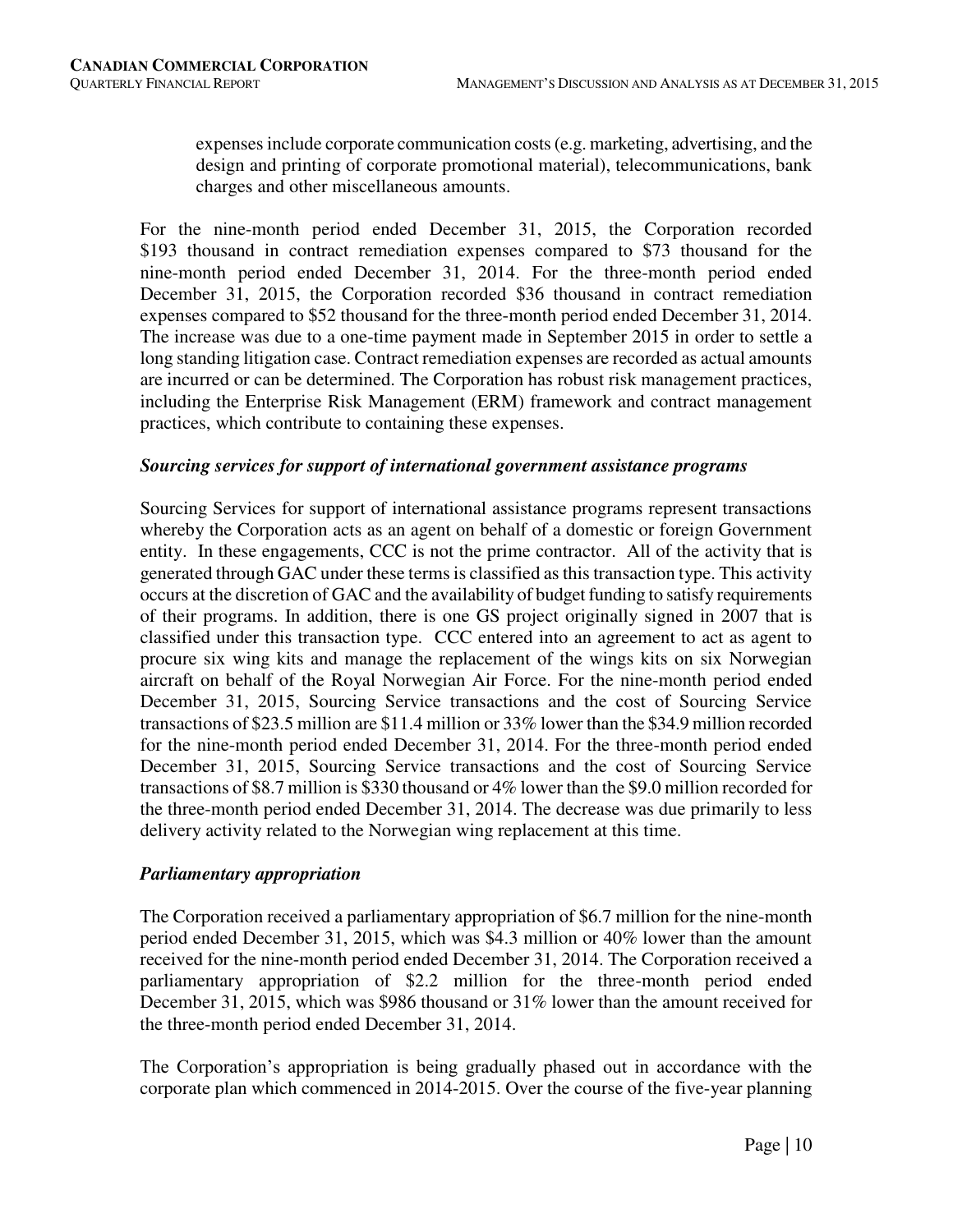period, CCC will reduce the appropriation to \$8.9 million in 2015-2016, \$3.5 million in 2016-2017 and then nil from 2017-2018 and ongoing, reaching its planned objective of financial self-sufficiency.

#### **Statement of Financial Position Discussion**

*Summary of financial position* 

|                          |      | December 31   | <b>March 31</b> | % Increase |  |  |  |  |  |
|--------------------------|------|---------------|-----------------|------------|--|--|--|--|--|
|                          | 2015 |               | 2015            | (Decrease) |  |  |  |  |  |
|                          |      | (\$ Millions) | (\$ Millions)   |            |  |  |  |  |  |
| Total assets             |      | 3,922.6       | 3,058.7         | 28%        |  |  |  |  |  |
| <b>Total liabilities</b> | Φ    | 3,896.7       | 3,038.0         | 28%        |  |  |  |  |  |
| Shareholder's equity     |      | 25.9          | 20.7            | 25%        |  |  |  |  |  |

CCC's total assets were \$3,922.6 million as at December 31, 2015, \$863.9 million, or  $28\%$ , higher than at March 31, 2015. The increase from March 31, 2015 was primarily due to an increase in the amount of progress payments to Canadian exporters of \$1,099.3 million or 67% offset by a net decrease of \$235.4 million or 17% from all other assets.

CCC's total liabilities were \$3,896.7 million as at December 31, 2015, \$858.7 million, or 28%, higher than at March 31, 2015. The increase from March 31, 2015 was primarily due to an increase in the amount of progress payments from foreign customers of \$1,099.3 million or 67% offset by a net decrease of \$240.6 million or 17% from all other liabilities.

As an international trade intermediary, CCC offsets its trade-related assets with matching liabilities. Therefore, trade receivables from foreign customers and progress payments to Canadian exporters are normally offset by trade payables and accrued liabilities to Canadian exporters and progress payments from foreign customers, respectively.

Trade receivables of \$199.7 million were \$32.3 million or 19% higher than the balance at March 31, 2015 and represents 5% of the total assets of \$3,922.6 million. Trade payables and accrued liabilities of \$225.5 million were \$54.0 million or 31% higher than the balance at March 31, 2015 and represent 6% of the total liabilities of \$3,896.7 million. The increase in trade receivables and trade payables was the result of a greater number of transactions to record delivery activity in accordance with contractual obligations on DPSA projects for which cash had not been received from the foreign buyer nor paid to the Canadian exporter during December 2015 compared to March 2015.

Progress payments to Canadian exporters of \$2,738.2 million represent 70% of the total assets of \$3,922.6 million, increased by \$1,099.3 million or 67% compared to the balance at March 31, 2015. Progress payments from foreign customers of \$2,738.2 million represent 70% of the total liabilities of \$3,896.7 million, increased by \$1,099.3 million or 67% compared to the balance at March 31, 2015. Of the total progress payments to Canadian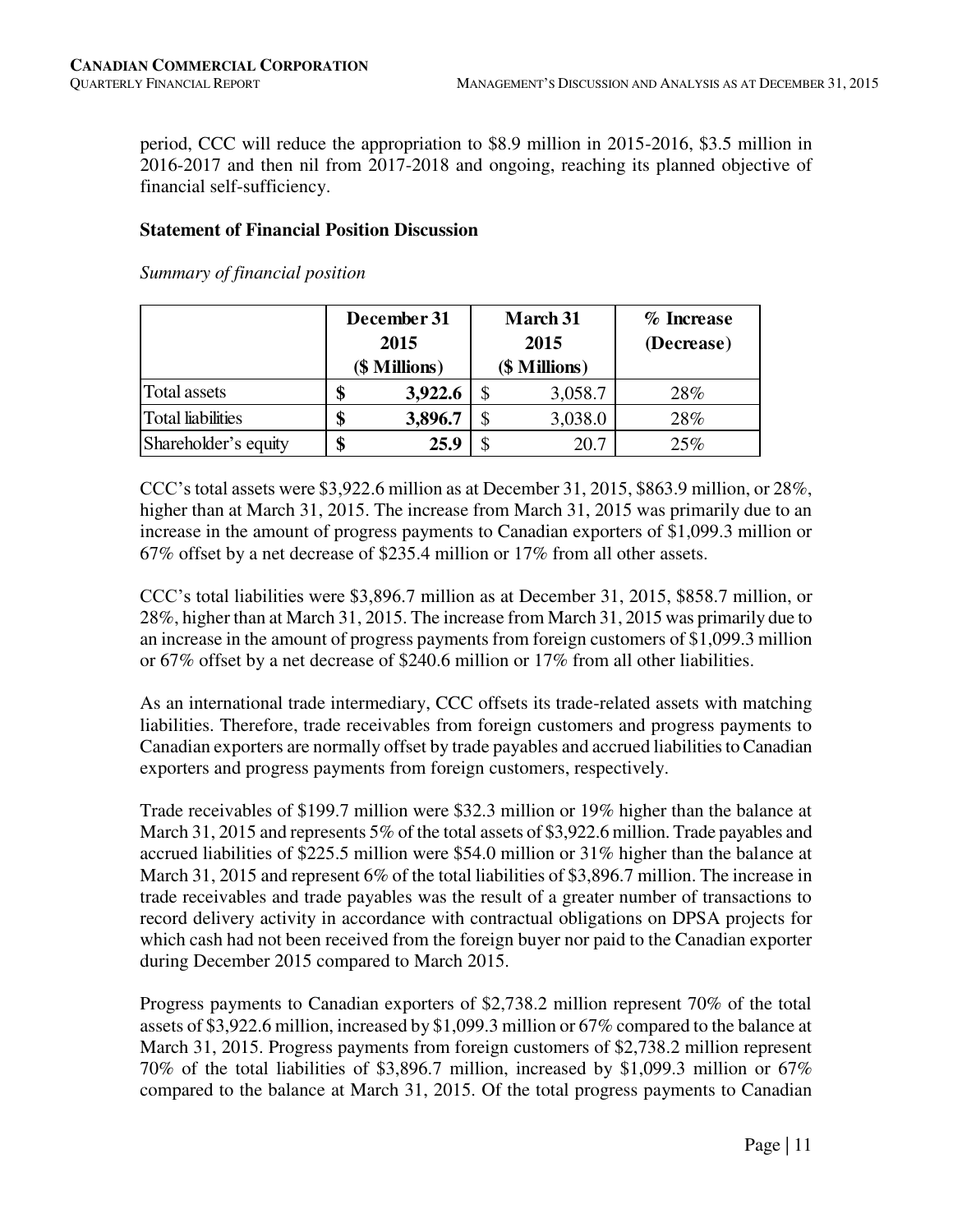exporters and from foreign customers, \$2,580.1 million or 94% related to progress work associated with the ABP contract. The increase in progress payments to Canadian exporters and from foreign customers was due directly to the completion of a contractual milestone event for progress work related to the production of LAV's on the ABP contract.

Advances from foreign customers of \$930.9 million that represent 24% of the total liabilities of \$3,896.7 million, decreased by \$294.6 million or 24% compared to the balance at March 31, 2015. Advances to Canadian exporters of \$910.2 million that represent 23% of the total assets of \$3,922.6 million, decreased by \$277.1 million or 23% compared to the balance at March 31, 2015. Of the \$930.9 million in advances from foreign customers and the \$910.2 million in advances to Canadian exporters, \$832.0 million or 89% and 91% respectively was related to the ABP contract. Another \$83.1 million was related to projects in Barbados, Ghana, Norway and Peru. Of these advances from foreign customers, \$74.4 million were passed on to Canadian exporters. The decrease in advances from foreign customers and to Canadian exporters was mainly the result of reductions of advances as progress work continues on the production of the LAVs related to the ABP contract. Contractually, advances are not offered on the DPSA business. For all other business lines, CCC's risk mitigation practices require that for most projects CCC hold back some advance payments made by foreign customers and release them to Canadian exporters as delivery obligations are fulfilled. As a result period-over-period variations will occur.

As at December 31, 2015, CCC's equity, fully ascribed to the Government of Canada, was \$25.9 million, an increase of \$5.2 million from March 31, 2015. A discussion of commercial and operational risks follows in CCC's Commitment to Risk Management section.

# **Statement of Cash Flows Discussion**

|                         |                  |     |                              | FOR THE THREE MONTHS ENDED | FOR THE NINE MONTHS ENDED |               |    |               |                                        |  |  |
|-------------------------|------------------|-----|------------------------------|----------------------------|---------------------------|---------------|----|---------------|----------------------------------------|--|--|
|                         | December 31      |     | December 31<br>$\%$ Increase |                            |                           |               |    |               | December 31   December 31   % Increase |  |  |
|                         | 2015             |     | 2014                         | (Decrease)                 |                           | 2015          |    | 2014          | (Decrease)                             |  |  |
|                         | (\$ Millions)    |     | (\$ Millions)                |                            |                           | (\$ Millions) |    | (\$ Millions) |                                        |  |  |
| Operating activities    | \$<br>3.6        | -S  | (25.6)                       | 114%                       |                           | 9.7           | S  | (24.4)        | $(140\%)$                              |  |  |
| Investing activities    | \$<br>$(0.5)$ \$ |     |                              |                            |                           | (1.4)         | -S |               |                                        |  |  |
| Effect of exchange rate |                  |     |                              |                            |                           |               |    |               |                                        |  |  |
| change on cash and      |                  |     |                              |                            |                           |               |    |               |                                        |  |  |
| cash equivalents        | \$<br>0.2        | -\$ | 0.1                          | 100%                       |                           | 0.9           | \$ | 0.2           | 350%                                   |  |  |
| Increase (decrease) in  |                  |     |                              |                            |                           |               |    |               |                                        |  |  |
| cash and cash           |                  |     |                              |                            |                           |               |    |               |                                        |  |  |
| equivalents             | \$<br>3.3        |     | (25.5)                       | 113%                       |                           | 9.2           |    | (24.3)        | (138%)                                 |  |  |

*Summary of cash flows* 

# *Operating activities*

Under the DPSA program, the Corporation generally pays its Canadian exporters within 30 days of receipt of an invoice and substantiating documentation according to the terms and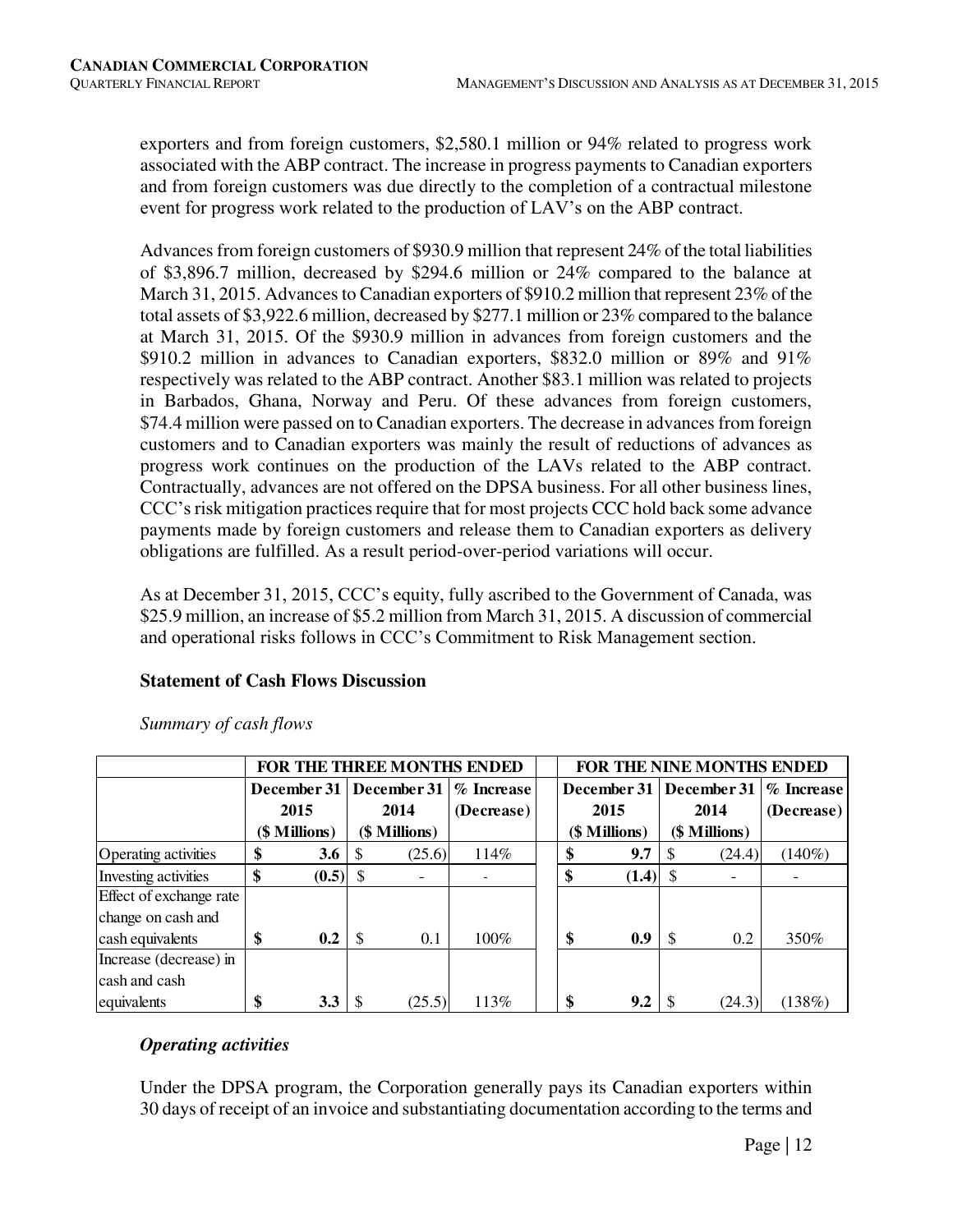conditions of the contract. Consequently the Corporation may use its own cash to pay Canadian exporters on the  $30<sup>th</sup>$  day funding its trade receivables in instances where there are collection delays and payment is not received from the DPSA customer until beyond the 30 days. On certain contracts (generally outside of the DPSA program), the Corporation only pays its Canadian exporters within five business days after CCC receives payment from the foreign customer. Depending on the timing of receipts compared to payments, the actual execution of these transactions often cross reporting periods and can cause variations in cash flows from one period to the next. In this instance, cash is momentarily provided to the operation at the end of one period until the payment is made to the Canadian exporter, as stipulated in the contract, early in the next period.

For the nine-month period ended December 31, 2015, \$9.7 million in cash was provided by operating activities, as compared to \$24.4 million used by operating activities for the nine-month period ended December 31, 2014, an increase of \$34.1 million or 140% to cash. Details are as follows:

- Receipts from foreign customers include cash received for deliveries, progress payments and advances as stipulated under the foreign customer contract. Receipts from foreign customers were \$1,867.3 million for the nine-month period ended December 31, 2015, \$1,771.4 million or 49% lower than the amount reported for the nine-month period ended December 31, 2014. The decrease was due primarily to a \$1,720.0 million difference between \$2,574.5 million that was received from the foreign customer related to the ABP contract in order to commence progress work during the nine-month period ended December 31, 2014 compared to \$854.5 million that was received from the foreign customer related to the ABP contract in accordance with contractual requirements during the nine-month period ended December 31, 2015.
- Payments to Canadian exporters include cash paid for deliveries, progress payments and advances as stipulated under the domestic contract. Payments to Canadian exporters were \$1,863.3 million for the nine-month period ended December 31, 2015, \$1,806.7 million or 49% lower than the amount reported for the nine-month period ended December 31, 2014. The decrease was due primarily to a \$1,707.7 million difference between \$2,554.2 million that was paid to the Canadian exporter related to the ABP contract in order to commence progress work during the nine-month period ended December 31, 2014 compared to \$846.5 million that was paid to the Canadian exporter related to the ABP contract in accordance with contractual requirements during the nine-month period ended December 31, 2015.
- For the nine-month period ended December 31, 2015 compared to the nine-month period ended December 31, 2014, the decrease in receipts from foreign customers was less than the decrease in payments to Canadian exporters by \$35.3 million therefore resulting in an overall increase of \$35.3 million to cash from export transactions. In addition to the \$35.3 million increase to cash from export transactions, an increase of \$3.2 million to cash was provided by finance income,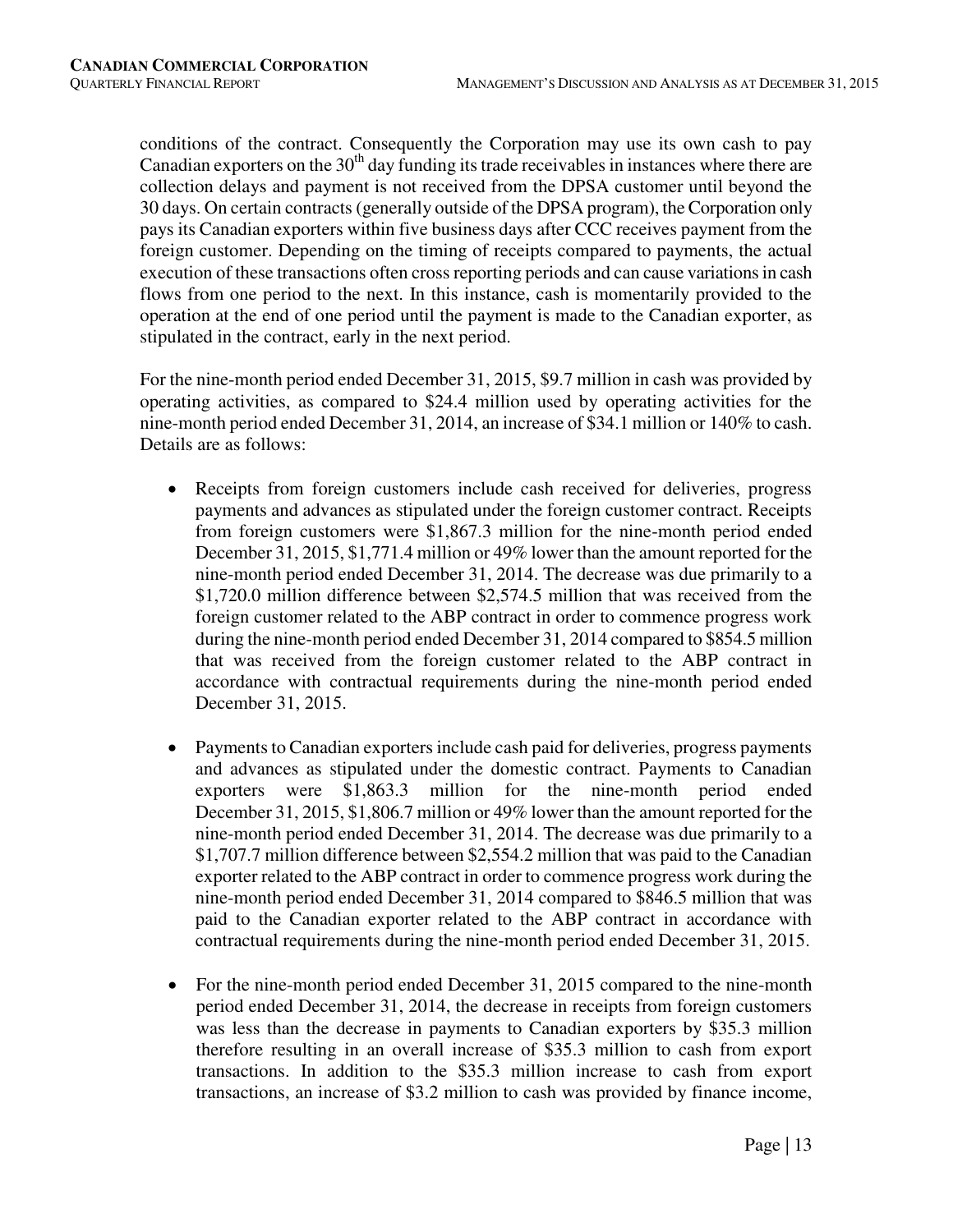fees for service and other income received and administrative payments and a decrease to cash of \$4.4 million as less parliamentary appropriation was drawn down for the nine-month period ended December 31, 2015 compared to the nine-month period ended December 31, 2014. The decrease in the appropriation is the result of the implementation of the directed phased in plan towards becoming self-sufficient as described under the Parliamentary Appropriation section.

For the three-month period ended December 31, 2015, \$3.6 million in cash was provided by operating activities, as compared to \$25.6 million used by operating activities for the three-month period ended December 31, 2014, resulting in an increase of \$29.2 million or 114% to cash. Details are as follows:

- Receipts from foreign customers include cash received for deliveries, progress payments and advances as stipulated under the foreign customer contract. Receipts from foreign customers were \$383.8 million for the three-month period ended December 31, 2015, \$50.0 million or 12% lower than the amount reported for the three-month period ended December 31, 2014.
- Payments to Canadian exporters include cash paid for deliveries, progress payments and advances as stipulated under the domestic contract. Payments to Canadian exporters were \$381.8 million for the three-month period ended December 31, 2015, \$81.5 million or 18% lower than the amount reported for the three-month period ended December 31, 2014.
- For the three-month period ended December 31, 2015 compared to the three-month period ended December 31, 2014, the decrease in receipts from foreign customers was less than the decrease in payments to Canadian exporters by \$31.5 million therefore resulting in an overall increase of \$31.4 million to cash from export transactions. In addition to the \$34.1 million increase to cash from export transactions, an increase of \$0.5 million to cash provided due to lower administrative payments was offset by a decrease of \$1.8 million for cash used by finance income, fees for service and other income received and a decrease to cash of \$1.0 million as less parliamentary appropriation was drawn down for the three-month period ended December 31, 2015 compared to the three-month period ended December 31. The decrease in the appropriation is the result of the implementation of the directed phased in plan towards becoming self-sufficient as described under the Parliamentary Appropriation section.

# *Investing activities*

For the nine-month period ended December 31, 2015, the Corporation capitalized \$1.4 million for the accelerated amortization of the remaining net book value on existing leasehold improvements at the previous location over an abbreviated period of time which corresponds with the prior lease termination date of September 30, 2015 and payment made in consideration for the contractual requirement to restore the premises at the previous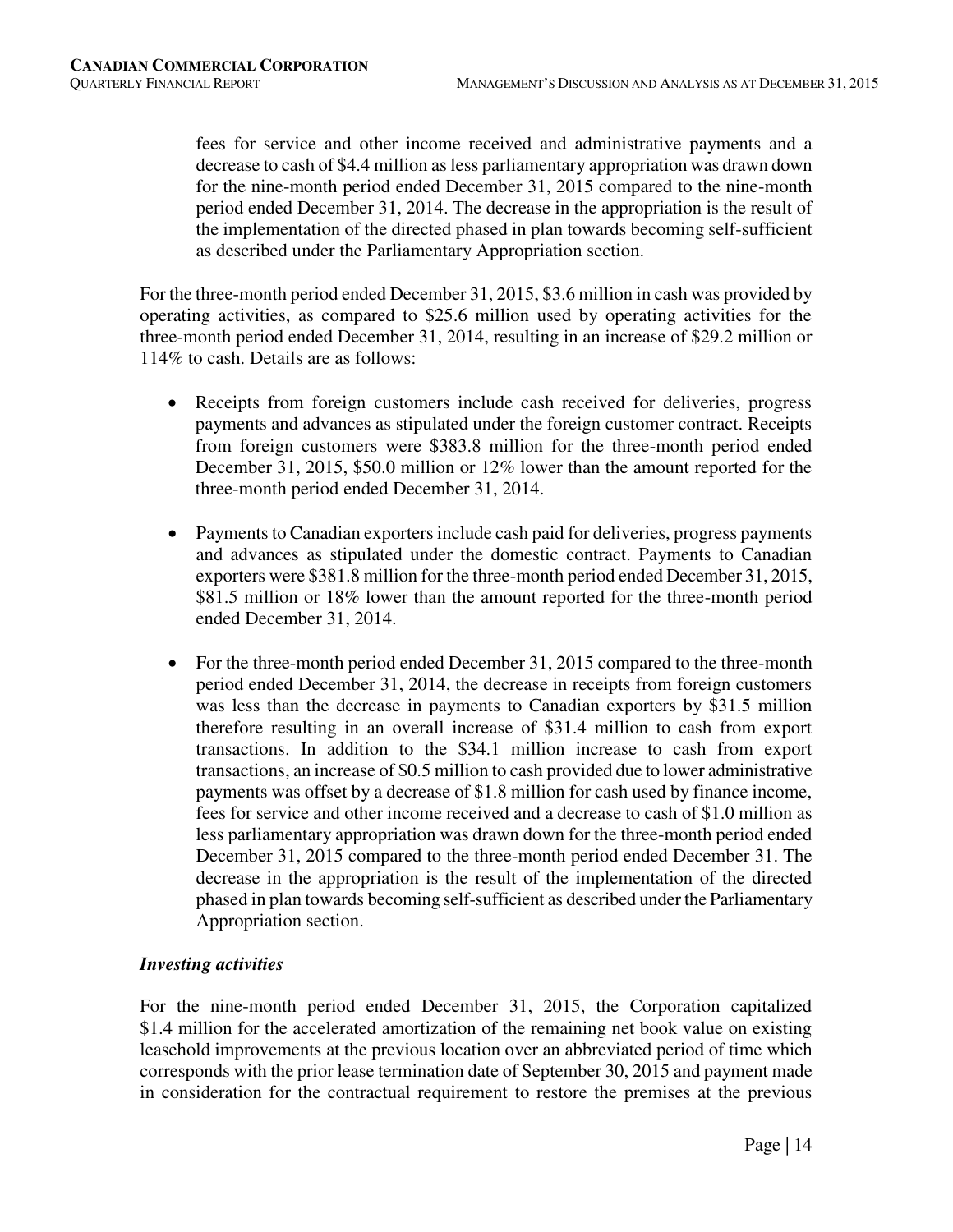location to the 2005 condition, resulting in a decrease to cash of \$1.4 million compared to the nine-month period ended December 31, 2014.

For the three-month period ended December 31, 2015, the Corporation capitalized \$540 thousand for the accelerated amortization of the remaining net book value on existing leasehold improvements at the previous location over an abbreviated period of time which corresponds with the prior lease termination date of September 30, 2015 and payment made in consideration for the contractual requirement to restore the premises at the previous location to the 2005 condition, resulting in a decrease to cash of \$540 thousand compared to the three-month period ended December 31, 2014.

The Corporation did not capitalize any amount related property, equipment or intangible assets during the nine-month period and three-month period ended December 31, 2014.

# *Effect of exchange rate changes on cash and cash equivalents*

As discussed previously, for the nine-month period ended December 31, 2015, a foreign exchange gain of \$925 thousand was reported compared to a gain of \$164 thousand for the nine-month period ended December 31, 2014. The overall foreign exchange gain of \$925 thousand resulted from: (1) a gain of \$544 thousand due to foreign exchange implications related to long outstanding accounts receivable balances from the U.S.DoD under the DPSA which were paid to CCC; and (2) a gain of \$381 thousand from the weakening of Canadian dollar relative to the U.S. dollar (USD) from \$0.7895 USD as at March 31, 2015 to \$0.7225 USD as at December 31, 2015.

For the three-month period ended December 31, 2015, a foreign exchange gain of \$181 thousand was reported compared to a foreign exchange gain of \$100 thousand for the three-month period ended December 31, 2014. The Corporation manages exchange gains and losses through monitoring and maintaining unhedged foreign currency balances at negligible levels.

# **Comparison of Financial Results to the Budget contained in the 2015-2016 to 2019-2020 Corporate Plan**

For the nine-month period ended December 31, 2015, the net results of operations was a surplus of \$5.2 million, \$3.2 million or 162% higher than the budgeted surplus of \$2.0 million.

For the nine-month period ended December 31, 2015, total commercial trading transactions of \$2,170.6 million were \$103.1 million or 5% higher than budget of \$2,067.5 million. ABP GS and ICB commercial trading transactions combined to contribute a favourable variance of \$124.7 million or 10% higher than budget offset by an unfavourable variance of \$21.6 million or 4% lower than budget contributed by other GS (including DPSA) commercial trading transactions.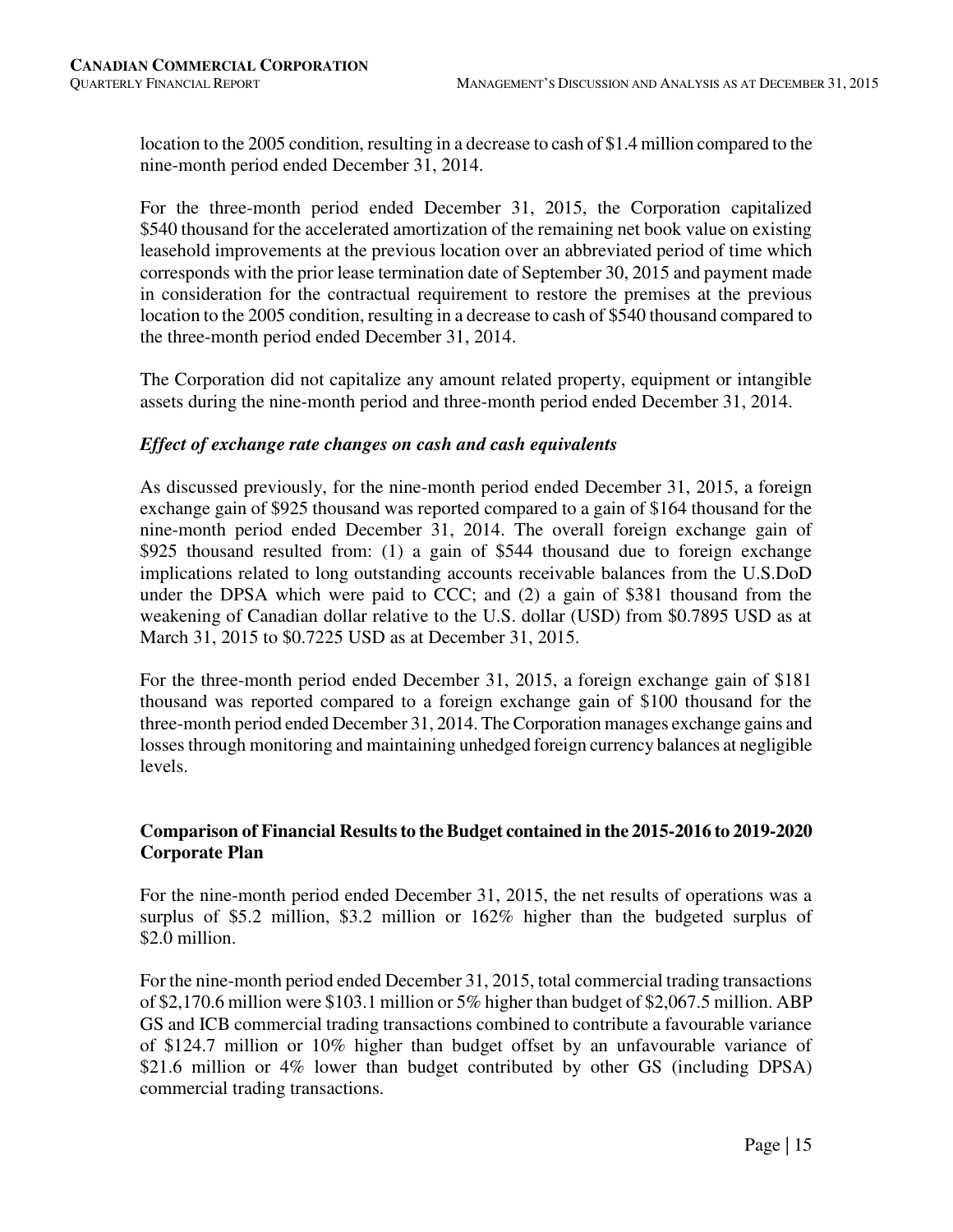Fees for service of \$21.2 million were \$312 thousand or 1% higher than the budget of \$20.9 million. Fees for service are earned as contract work is delivered or completed. Fees generated from the ICB business line of \$3.7 million were \$1.9 million or 101% higher than budget of \$1.8 million, resulting primarily from accelerated delivery of potash under the Cuba Contracting Program and higher than originally anticipated fees recorded upon the commencement of the Barbados and Cowater International contract. Fees earned on sourcing and other services of \$3.5 million were \$68 thousand higher than the budget of \$3.4 million, as fees recovered for the maintenance and administration of the trade development offices in China on behalf of GAC during the nine-month period ended December 31, 2015 were higher. For the nine-month period ended December 31, 2015, fees generated from GS business line of \$14.0 million were \$1.6 million or 10% lower than budget of \$15.6 million. Related to the GS business line, new contract signings have not materialized as originally expected as several business opportunities in Chile, Dominican Republic, Ecuador and Peru are being pursued but have not yet occurred .

As discussed previously, for the nine-month period ended December 31, 2015, the Corporation recorded a foreign exchange translation gain of \$925 thousand, of which \$544 thousand was realized due to long outstanding significant USD accounts receivable balances from the U.S. DoD under the DPSA which were paid in the nine-month period ended December 31, 2015 with the remaining \$381 thousand resulting from currency fluctuations on the Corporation's exposed foreign currency balances. Generally, the Corporation manages exchange gains and losses through monitoring and maintaining of its exposed foreign currency balances and does not budget for gains or losses on foreign exchange. The Corporation's exposed U.S. currency balance of \$2.3 million represents less than 0.1% of its U.S. denominated assets.

For the nine-month period ended December 31, 2015, the Corporation recorded \$193 thousand in contract remediation expenses. As a result, contract remediation expenses contributed a favorable budget variance of \$325 thousand.

For the nine-month period ended December 31, 2015, administrative expenses of \$24.2 million were \$1.3 million or 5% lower than the budgeted amount of \$25.6 million. Direct expenses of \$15.1 million were \$1.7 million or 10% below budget primarily the result of incremental expenses anticipated to manage the ABP contract that were not incurred and several staff positions that were vacant at various times during the period up to December 31, 2015. Indirect expenses of \$9.2 million were \$325 thousand or 4% over budget resulting from amortized leasehold improvements related to the Corporation's move to the new location.

As explained previously, the Corporation received a parliamentary appropriation of \$6.7 million for the nine-month period ended December 31, 2015, consistent with the budget.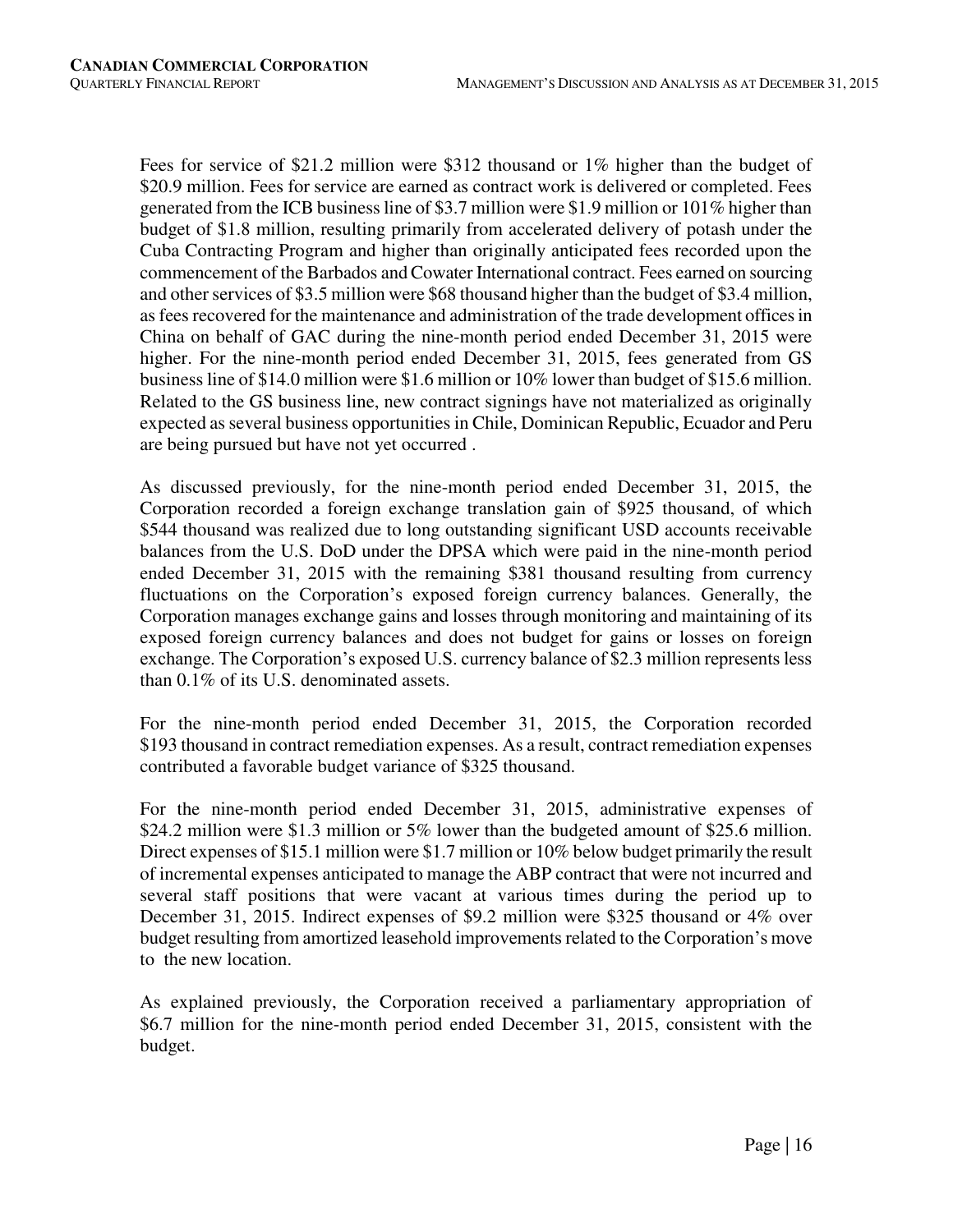### **2015-2016 Forecast**

The planning objectives and assumptions used to forecast the Operating Budget for 2015-2016 and in subsequent years are detailed and discussed in CCC's Corporate Plan 2015-2016 to 2019-2020.

CCC is forecasting an operating surplus of \$4.9 million in 2015-2016. Net revenues (which exclude the Parliamentary appropriation) will increase to \$28.5 million from \$24.2 million in 2014-2015, an increase of \$4.3 million or 18%.

The ABP contract will contribute approximately 29% of the overall \$3.9 million increase in fees for service. In addition to the ABP contract, the GS business line contributed signed contracts of \$431.8 million in Latin America and Asia in 2014-2015. A large portion of these contracts will be delivered in 2015-2016, on which fees for service are earned and account for 27% of the increase. Additionally, greater activity related to the Cuba Contracting Program under the ICB business line will contribute another 29% of the increase.

Other revenue sources which include finance income, accounts receivable discounting fees, foreign exchange gains and other miscellaneous transactions, combined are forecast to be \$1.8 million in 2015-2016, \$429 thousand or 30% higher than in 2014-2015. The increase is primarily due to the gain on foreign exchange (previously discussed) realized on long outstanding significant USD accounts receivable balances from the U.S. DoD under the DPSA and currency fluctuations on the Corporation's exposed foreign currency balances as the Canadian dollar weakened compared to its U.S. counterpart.

As previously discussed, the Corporation's appropriation will be gradually phased out in accordance with the corporate plan. Over the course of the five-year planning period, CCC will reduce the appropriation to \$8.9 million in 2015-2016, \$3.5 million in 2016-2017 and then nil from 2017-2018 and ongoing, reaching its planned objective of financial selfsufficiency.

Administrative expenses are forecast to increase to \$32.3 million in 2015-2016 from \$30.0 million in 2014-2015, a net increase of \$2.3 million or 8%. The following one-time or evolving initiatives contributed the increase of \$2.3 million compared to the prior year administrative expenses: (1) \$597 thousand are related to the increased cost in the effort and associated expenses required to contract manage the ABP contract; (2) \$517 thousand are related to direct expenses for regional staff, rent of premises and other operational requirements to manage the additional offices in China on behalf of GAC (the latter being fully offset and recoverable through GAC); (3) one-time costs of approximately \$1.2 million related to the negotiation of a new lease for office space which will contribute to future cost reduction goals; and (4) \$528 thousand related to the establishment of foreign office representation commencing in mid-2015-2016 with the expectation that position vacancies will be fully staffed. Both the ABP and the establishment of additional representative offices in China on behalf of GAC experienced implementation delays resulting in expense levels that are lower than anticipated in CCC's original 2014-2015 forecast. The \$2.8 million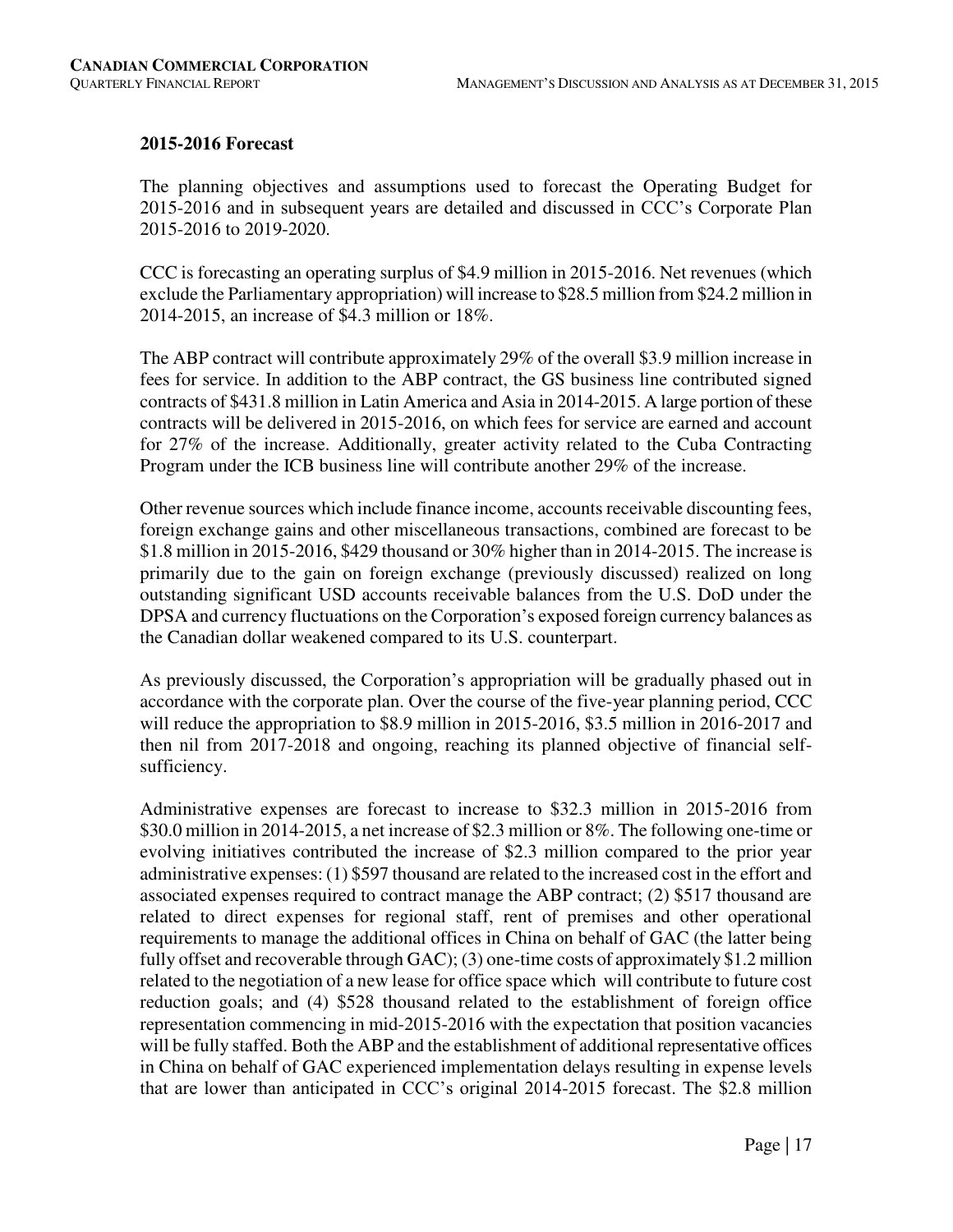increase contributed by the one-time or evolving initiatives, were partially offset by net savings of \$548 thousand for cost efficiencies achieved throughout other areas of the organization.

In 2015-2016, contract remediation expenses are forecasted at \$225 thousand, \$76 thousand higher than 2014-2015. The increase is due to a one-time payment made in September 2015 to settle a long standing litigation case Contract remediation expenses are recorded as actual amounts are incurred or can be determined.

#### **CCC's Commitment to Risk Management**

CCC manages various risks as it undertakes to fulfill its mandate of promoting and facilitating international trade on behalf of Canadian exporters. The strategy for managing these risks is discussed in detail in the Corporation's fiscal 2014-2015 Annual Report and 2015-2016 Corporate Plan Summary.

Most major ratings agencies have maintained an AAA rating for the Government of the United States. These ratings remain within the requirements of CCC's credit policy.

There are no significant changes, new risks or uncertainties identified during the nine-month period ended December 31, 2015 as compared to those previously reported or discussed*.*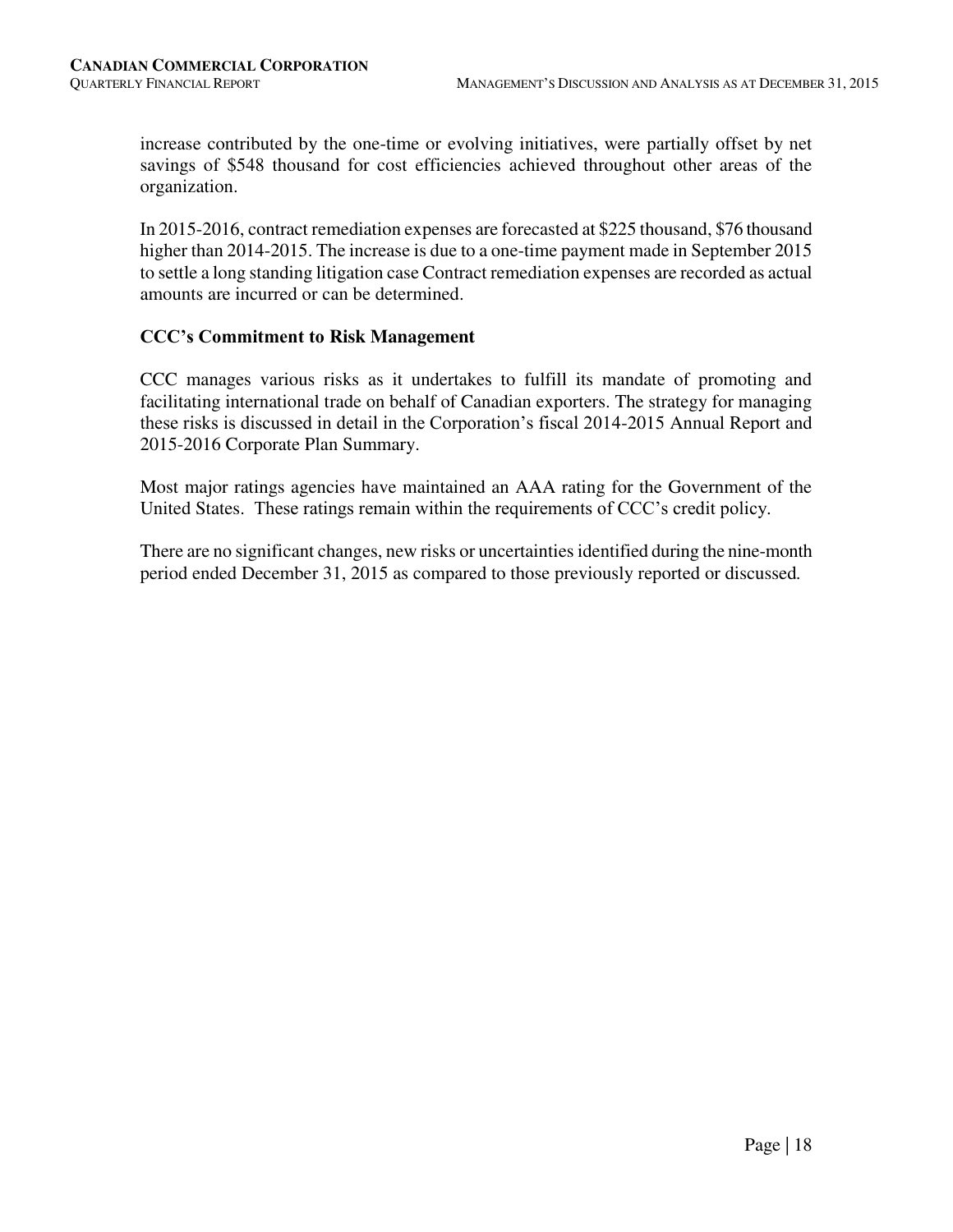# **Management Representation**

Management is responsible for the preparation and fair presentation of these quarterly financial statements in accordance with the Treasury Board of Canada Standard on Quarterly Financial Reports for Crown Corporations and for such internal controls as Management determines is necessary to enable the preparation of quarterly financial statements that are free from material misstatement. Management is also responsible for ensuring all other information in this quarterly financial report is consistent, where appropriate, with the quarterly financial statements. These quarterly financial statements have not been audited or reviewed by an external auditor.

Based on our knowledge, these unaudited quarterly financial statements present fairly, in all material respects, the financial position, results of operations and cash flows of the corporation, as at the date of and for the periods presented in the quarterly financial statements.

Walled.

Martin Zablocki Ernie Briard

President and CEO Vice-President, Corporate Services and Chief Financial Officer

Ottawa, Canada February 9, 2016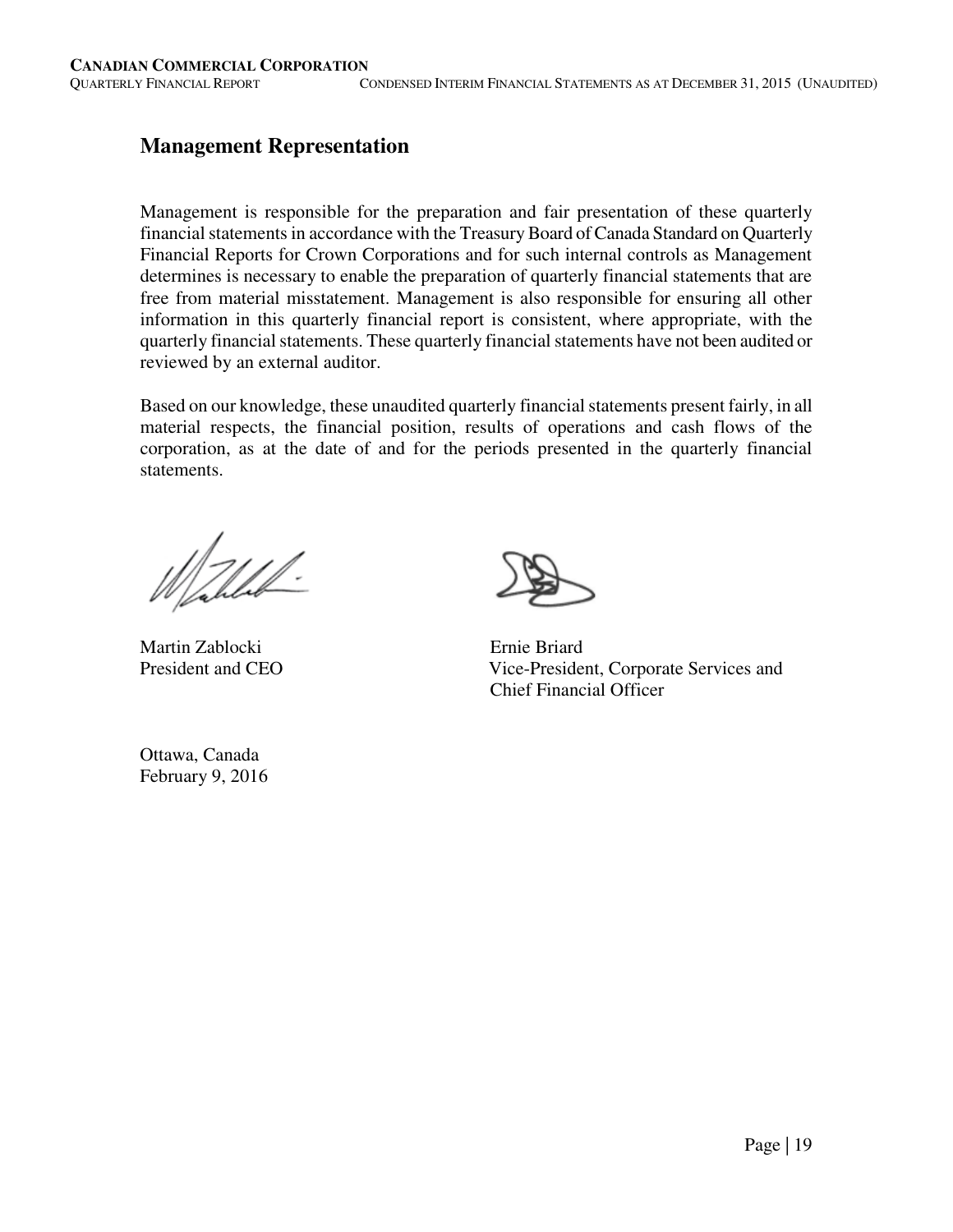# Statement of Financial Position (Unaudited)

| As at (in thousands of Canadian dollars)               | December 31<br>2015 | March 31<br>2015 |
|--------------------------------------------------------|---------------------|------------------|
| <b>Assets</b>                                          |                     |                  |
| <b>Current assets</b>                                  |                     |                  |
| Cash and cash equivalents (note 4)                     | \$<br>73,863        | \$<br>64,614     |
| Trade receivables (notes 5 and 9)                      | 199,660             | 167,393          |
| Advances to Canadian exporters                         | 910,173             | 1,187,284        |
| Progress payments to Canadian exporters                | 2,738,226           | 1,638,897        |
|                                                        | 3,921,922           | 3,058,188        |
| <b>Non-current assets</b>                              |                     |                  |
| Property and equipment                                 | 719                 | 513              |
|                                                        |                     |                  |
|                                                        | \$<br>3,922,641     | \$<br>3,058,701  |
| <b>Liabilities</b>                                     |                     |                  |
| <b>Current liabilities</b>                             |                     |                  |
| Trade payables and accrued liabilities (notes 5 and 9) | \$<br>225,514       | \$<br>171,537    |
| Advances from foreign customers                        | 930,941             | 1,225,509        |
| Progress payments from foreign customers               | 2,738,226           | 1,638,897        |
| Employee benefits (note 6)                             | 222                 | 219              |
|                                                        | 3,894,903           | 3,036,162        |
| <b>Non-current liabilities</b>                         |                     |                  |
| Employee benefits (note 6)                             | 1,873               | 1,838            |
|                                                        | 3,896,776           | 3,038,000        |
|                                                        |                     |                  |
| <b>Shareholder's Equity</b>                            |                     |                  |
| Contributed surplus                                    | 10,000              | 10,000           |
| Retained earnings                                      | 15,865              | 10,701           |
|                                                        | 25,865              | 20,701           |
|                                                        | \$<br>3,922,641     | \$<br>3,058,701  |

Guarantees (note 14)

*The accompanying notes are an integral part of the financial statements.*

Authorized for issue on February 9, 2016

**Martin Zablocki Ernie Briard**



President and CEO Vice-President, Corporate Services and Chief Financial Officer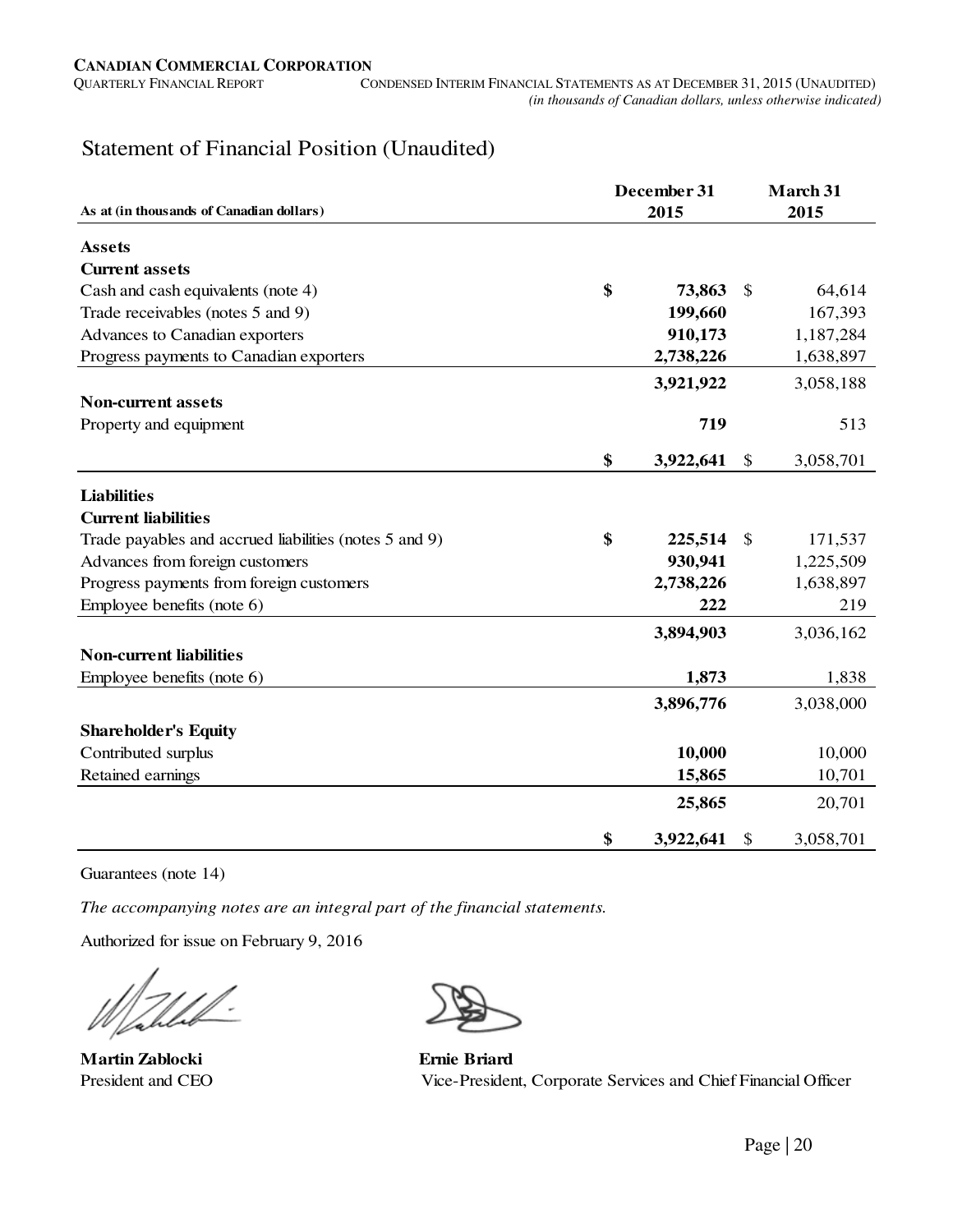# Statement of Comprehensive Income (Unaudited)

|                                                                  | For the three months |               |            | For the nine months |                   |               |             |  |
|------------------------------------------------------------------|----------------------|---------------|------------|---------------------|-------------------|---------------|-------------|--|
|                                                                  | ended December 31    |               |            |                     | ended December 31 |               |             |  |
| (in thousands of Canadian dollars)                               | 2015                 |               | 2014       |                     | 2015              |               | 2014        |  |
| <b>Revenues</b>                                                  |                      |               |            |                     |                   |               |             |  |
| Commercial trading transactions - prime contracts (note 8)       | \$<br>819,203        | $\mathcal{S}$ | 794,258    |                     | \$2,170,641       |               | \$1,970,465 |  |
| Less: cost of commercial trading transactions - prime contracts  | (819,203)            |               | (794, 258) |                     | (2,170,641)       |               | (1,970,465) |  |
| Fees for service (note 8)                                        | 6,174                |               | 8,007      |                     | 21,192            |               | 18,478      |  |
| Other income                                                     | 279                  |               | 227        |                     | 555               |               | 450         |  |
| Finance income, net (note 11)                                    | 97                   |               | 97         |                     | 257               |               | 226         |  |
| Gain on foreign exchange                                         | 181                  |               | 100        |                     | 925               |               | 164         |  |
|                                                                  | 6,731                |               | 8,431      |                     | 22,929            |               | 19,318      |  |
| <b>Expenses</b>                                                  |                      |               |            |                     |                   |               |             |  |
| Administrative expenses (note 10)                                | 7,168                |               | 7,670      |                     | 24,232            |               | 21,796      |  |
| Contract remediation expenses                                    | 36                   |               | 52         |                     | 193               |               | 73          |  |
|                                                                  | 7,204                |               | 7,722      |                     | 24,425            |               | 21,869      |  |
| Sourcing services for support of international                   |                      |               |            |                     |                   |               |             |  |
| government assistance programs                                   |                      |               |            |                     |                   |               |             |  |
| Sourcing services transactions (note 8)                          | 8,711                |               | 9,041      |                     | 23,515            |               | 34,893      |  |
| Less: cost of sourcing services transactions                     | (8,711)              |               | (9,041)    |                     | (23, 515)         |               | (34, 893)   |  |
|                                                                  |                      |               |            |                     |                   |               |             |  |
| Net results of operations before Parliamentary appropriation     | (473)                |               | 709        |                     | (1, 496)          |               | (2,551)     |  |
| Parliamentary appropriation (note 12)                            | 2,220                |               | 3,206      |                     | 6,660             |               | 11,034      |  |
|                                                                  |                      |               |            |                     |                   |               |             |  |
| Net results of operations                                        | \$<br>1,747          | $\mathcal{S}$ | 3,915      | \$                  | 5,164             | <sup>\$</sup> | 8,483       |  |
| Other comprehensive income (loss)                                |                      |               |            |                     |                   |               |             |  |
| Items that will not be reclassified to net results of operations |                      |               |            |                     |                   |               |             |  |
| Actuarial loss on employee benefits obligation                   |                      |               |            |                     |                   |               |             |  |
| <b>Total Comprehensive income</b>                                | \$<br>1,747          | \$            | 3,915      | \$                  | 5,164             | \$            | 8,483       |  |

*The accompanying notes are an integral part of the financial statements.*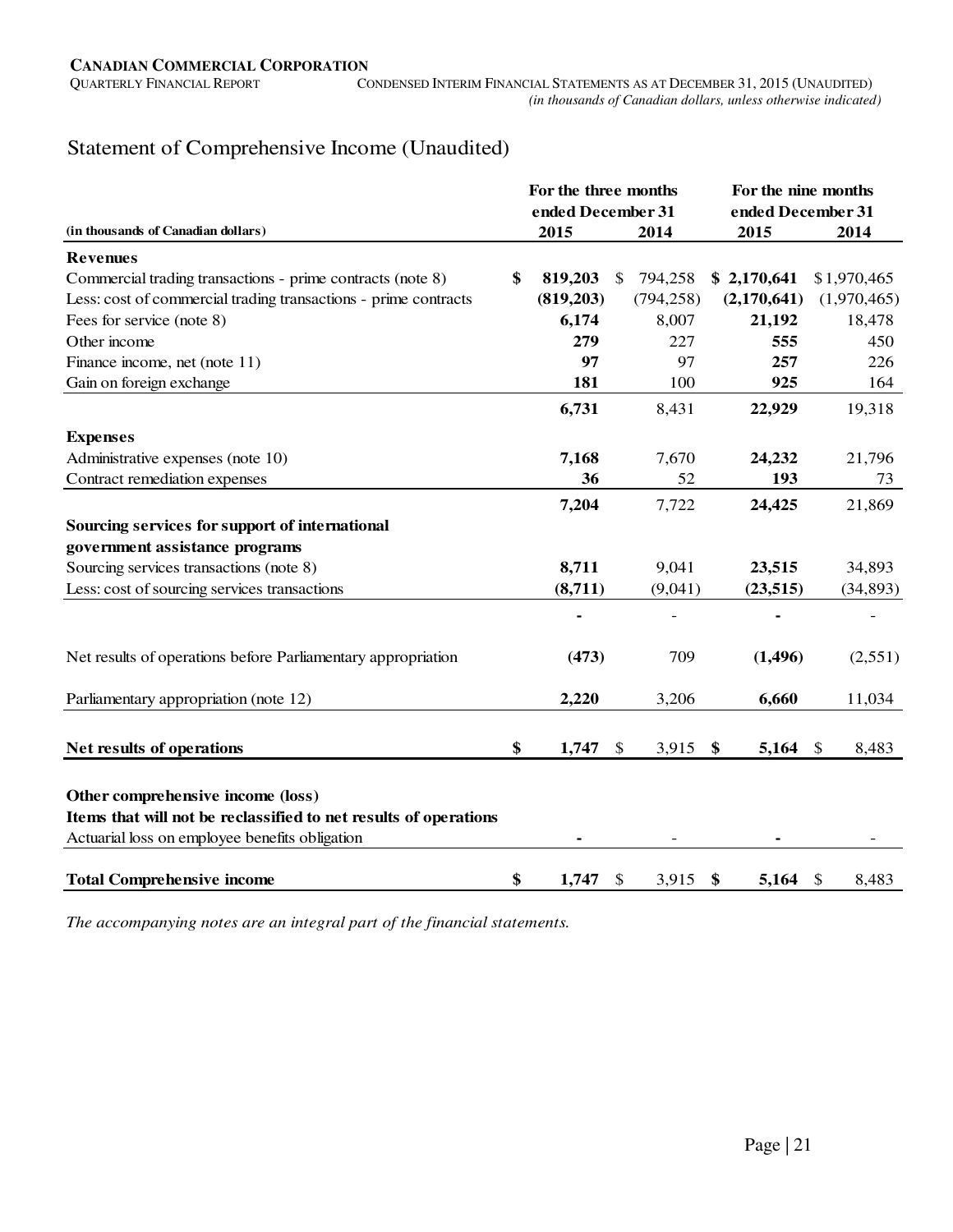# Statement of Changes in Equity (Unaudited)

| For the three and nine months ended<br>December 31, 2015<br>(in thousands of Canadian dollars) | <b>Contributed</b><br><b>Surplus</b> |     | <b>Retained</b><br><b>Earnings</b> |     | <b>Total</b> |  |
|------------------------------------------------------------------------------------------------|--------------------------------------|-----|------------------------------------|-----|--------------|--|
| <b>Balance September 30, 2015</b>                                                              | \$<br>10,000                         | -S  | 14,118 \$                          |     | 24,118       |  |
| Net results of operations                                                                      |                                      |     | 1,747                              |     | 1,747        |  |
| <b>Balance December 31, 2015</b>                                                               | \$<br>10,000                         | -S  | 15,865 \$                          |     | 25,865       |  |
| <b>Balance March 31, 2015</b>                                                                  | \$<br>10,000                         | -\$ | $10,701$ \$                        |     | 20,701       |  |
| Net results of operations                                                                      |                                      |     | 5,164                              |     | 5,164        |  |
| <b>Balance December 31, 2015</b>                                                               | \$<br>10,000                         |     | 15,865                             | -\$ | 25,865       |  |

#### **For the three and nine months ended**

| December 31, 2014                  | <b>Contributed</b> |     | <b>Retained</b> |     |              |
|------------------------------------|--------------------|-----|-----------------|-----|--------------|
| (in thousands of Canadian dollars) | <b>Surplus</b>     |     | <b>Earnings</b> |     | <b>Total</b> |
| <b>Balance September 30, 2014</b>  | \$<br>10,000       | \$  | 7,077           | \$  | 17,077       |
| Net results of operations          |                    |     | 3,915           |     | 3,915        |
| <b>Balance December 31, 2014</b>   | \$<br>10,000       | -S  | 10,992          | \$  | 20,992       |
| <b>Balance March 31, 2014</b>      | \$<br>10,000       | -\$ | 2,509           | -\$ | 12,509       |
| Net results of operations          |                    |     | 8.483           |     | 8,483        |
| <b>Balance December 31, 2014</b>   | \$<br>10,000       |     | 10.992          | -\$ | 20,992       |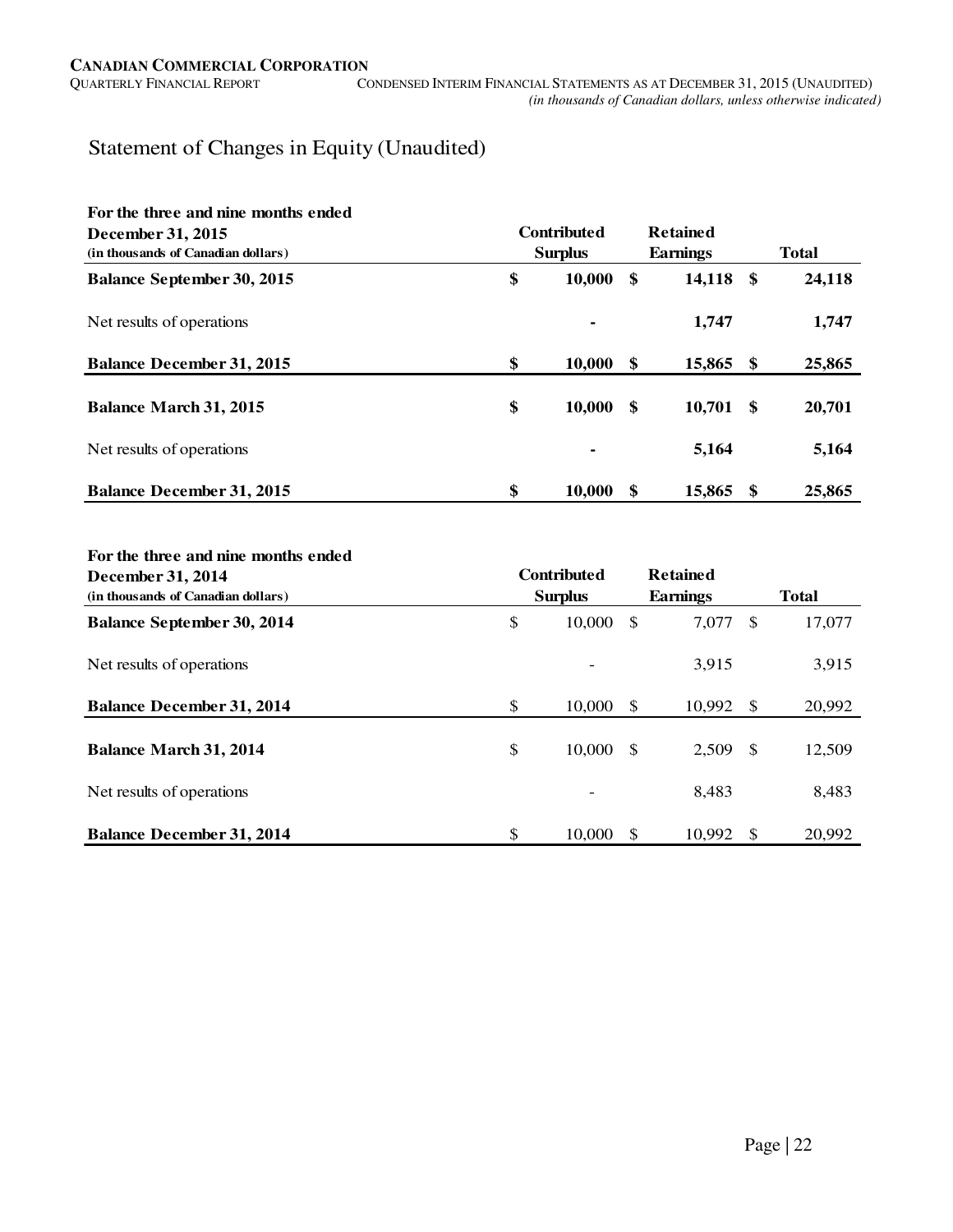# Statement of Cash Flows (Unaudited)

| $\mathbf{r}$ and $\mathbf{r}$ . The $\mathbf{r}$ dependence of $\mathbf{r}$ | For the three months<br>ended December 31 |     |           | For the nine months<br>ended December 31 |             |               |                              |  |  |
|-----------------------------------------------------------------------------|-------------------------------------------|-----|-----------|------------------------------------------|-------------|---------------|------------------------------|--|--|
| (in thousands of Canadian dollars)                                          | 2015                                      |     | 2014      |                                          | 2015        |               | 2014                         |  |  |
| Cash flows from operating activities                                        |                                           |     |           |                                          |             |               |                              |  |  |
| Receipts from foreign customers                                             | \$<br>383,828                             | \$. | 433,878   |                                          | \$1,867,321 |               | \$3,638,713                  |  |  |
| Finance income, net                                                         | 97                                        |     | 97        |                                          | 257         |               | 226                          |  |  |
| Fees for service and other income received                                  | 6,453                                     |     | 8,234     |                                          | 21,747      |               | 18,928                       |  |  |
| Payments to Canadian exporters                                              | (381, 837)                                |     | (463,360) |                                          | (1,863,259) |               | (3,669,940)                  |  |  |
| Administrative payments                                                     | (7, 113)                                  |     | (7,620)   |                                          | (23, 013)   |               | (23,395)                     |  |  |
| Parliamentary appropriation                                                 | 2,220                                     |     | 3,206     |                                          | 6,660       |               | 11,034                       |  |  |
| Cash provided by (used in) operating activities                             | 3,648                                     |     | (25,565)  |                                          | 9,713       |               | (24, 434)                    |  |  |
| <b>Cash flows from investing activities</b>                                 |                                           |     |           |                                          |             |               |                              |  |  |
| Acquisition of property and equipment                                       | (540)                                     |     |           |                                          | (1,389)     |               | $\qquad \qquad \blacksquare$ |  |  |
| Cash used in investing activities                                           | (540)                                     |     |           |                                          | (1,389)     |               |                              |  |  |
| Effect of exchange rate changes on cash and cash equivalents                | 181                                       |     | 100       |                                          | 925         |               | 164                          |  |  |
|                                                                             |                                           |     |           |                                          |             |               |                              |  |  |
| Increase (decrease) in cash and cash equivalents                            | 3,289                                     |     | (25, 465) |                                          | 9,249       |               | (24,270)                     |  |  |
| Cash and cash equivalents at the beginning of period                        | 70,574                                    |     | 90,733    |                                          | 64,614      |               | 89,538                       |  |  |
| Cash and cash equivalents at the end of period                              | \$<br>73,863                              | S.  | 65,268    | \$                                       | 73,863      | <sup>\$</sup> | 65,268                       |  |  |

*The accompanying notes are an integral part of the financial statements.*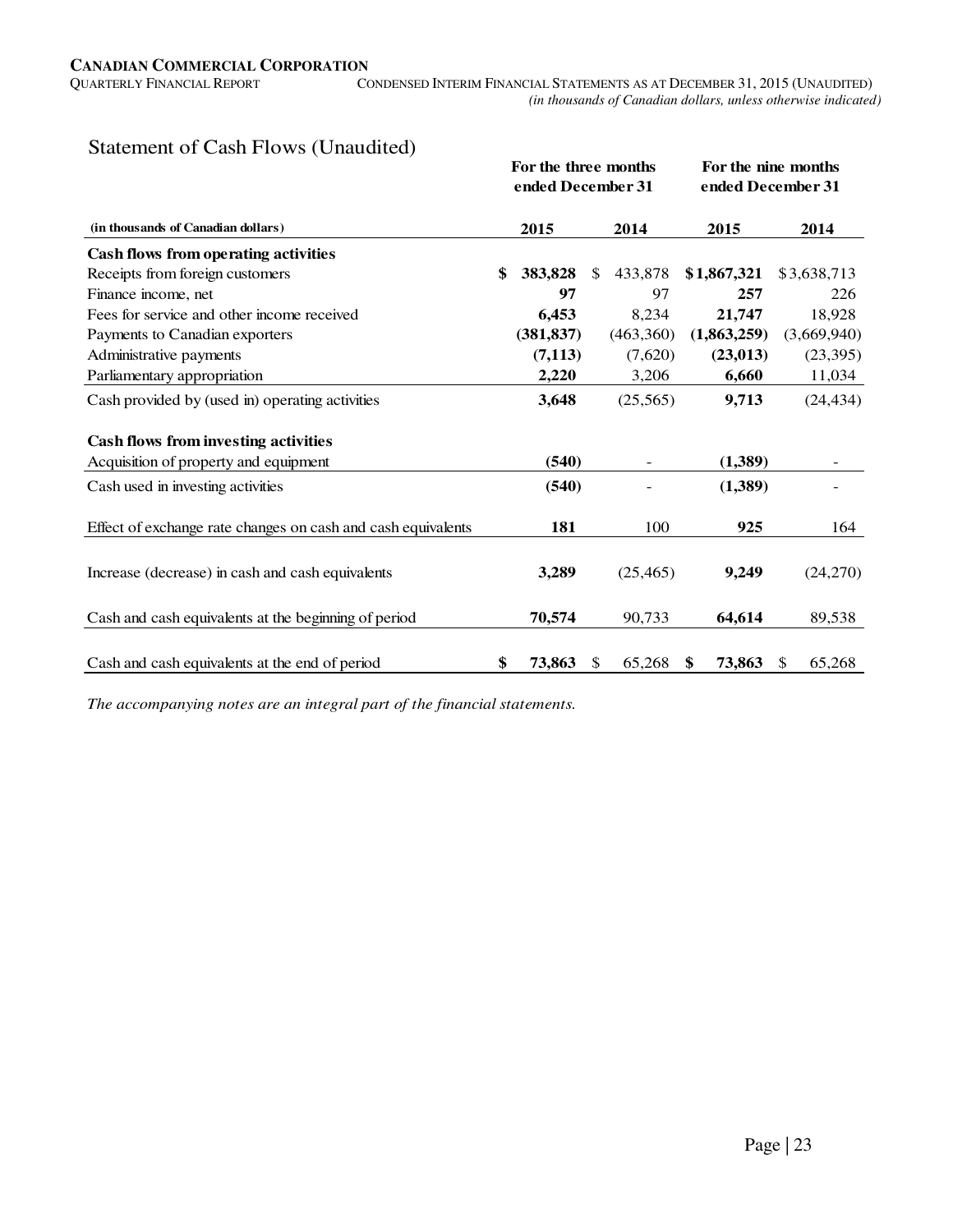# **Notes to Financial Statements**

# **December 31, 2015**

### **1. Nature, organization and funding**

The Canadian Commercial Corporation (the "Corporation") was established in 1946 by the *Canadian Commercial Corporation Act* (the "Act"), is wholly owned by the Government of Canada and an agent Crown corporation listed in Part I of Schedule III of the *Financial Administration Act*. The Corporation is domiciled in Canada with a head office located at 350 Albert Street, Ottawa, Ontario. The Corporation operates primarily in Canada with representation in Asia and the Caribbean.

The Corporation acts as the prime contracting agency when foreign governments, international organizations, or foreign private sector buyers wish to purchase products and services from Canada through the Canadian Government. The Corporation enters into contracts with these foreign customers and into corresponding supply contracts with Canadian exporters. Additionally, the Corporation enters into sourcing services agreements to procure goods and services for international end use on behalf of Canadian and foreign governments.

The Corporation's operations are funded primarily by a parliamentary appropriation, and fees for service.

In September 2008, the Corporation, together with a number of other Crown corporations, was issued a directive (P.C. 2008-1598) pursuant to Section 89 of the *Financial Administration Act*, entitled *Order giving a direction to parent Crown corporations involved in commercial lending to give due consideration to the personal integrity of those they lend to or provide benefits to in accordance with Government's policy to improve the accountability and integrity of federal institutions*. The Corporation implemented the directive effective January 1, 2010.

The Corporation is not subject to the provisions of the *Income Tax Act*.

# **2. Basis of preparation**

# *Compliance with International Financial Reporting Standards (IFRS)*

These condensed interim financial statements have been prepared in accordance with the Treasury Board of Canada *Standard on Quarterly Financial Reports for Crown Corporations* using the International Financial Reporting Standards ("IFRS") accounting policies adopted in the Corporation's audited annual financial statements as at and for the year ended March 31, 2015. These condensed interim financial statements do not include all of the information required for full annual financial statements and should be read in conjunction with the Corporation's annual report and audited financial statements for the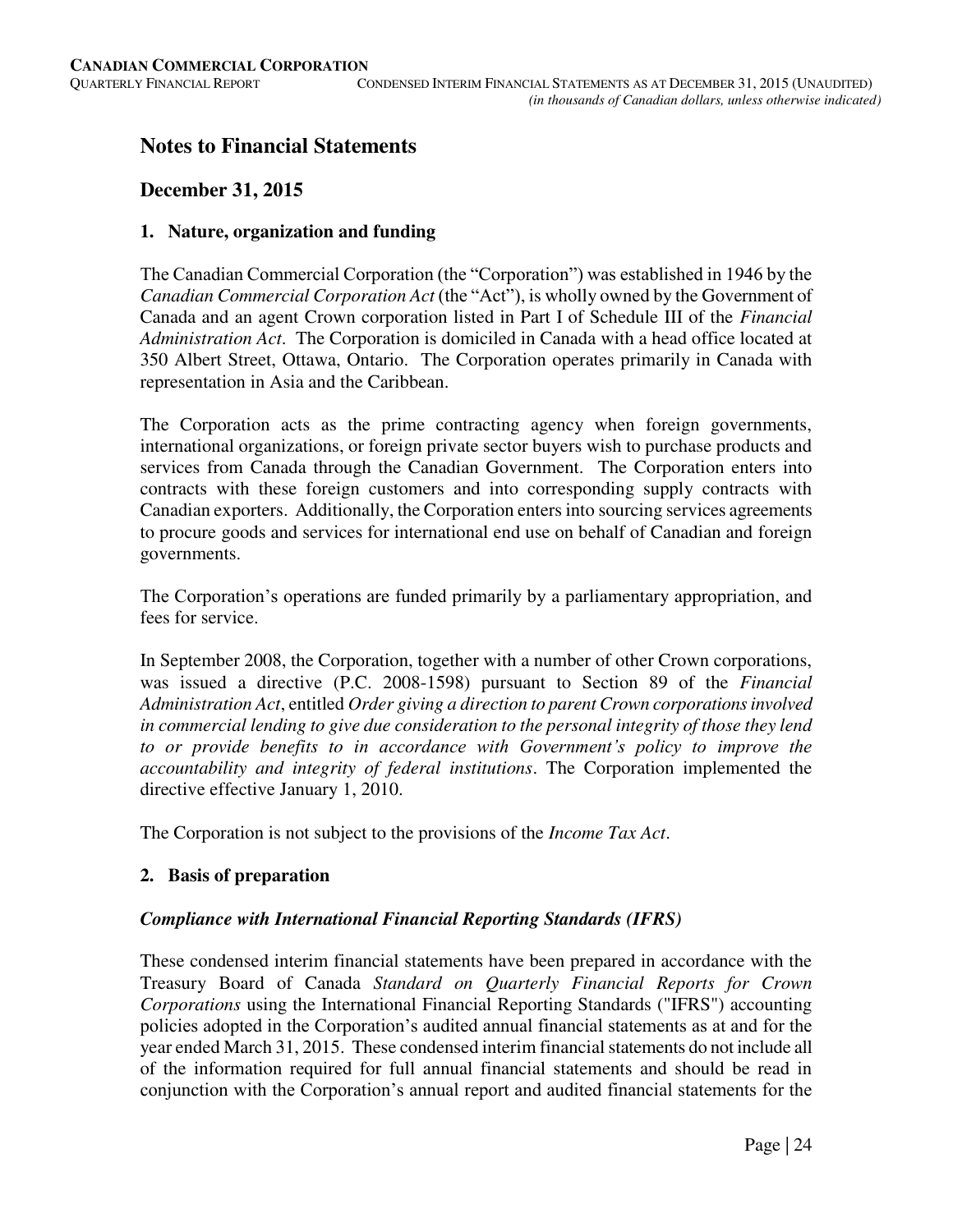year ended March 31, 2015.

#### *Basis of measurement*

The financial statements have been prepared on the historical cost basis except for, as permitted by IFRS and to the extent material, the following items in the Statement of Financial Position:

- derivative financial instruments are measured at fair value
- financial instruments are measured at fair value through profit or loss
- accrued employee benefit liabilities for post-employment benefit plans are recognized at the present value of the defined benefit obligations

#### *Use of estimates and judgments*

The preparation of financial statements in accordance with IFRS requires management to make judgments, estimates and assumptions that affect the application of accounting policies and the reported amounts of assets and liabilities and the disclosure of contingent assets and liabilities at the date of the financial statements and the reported amounts of revenues and expenses during the year. Actual results could differ significantly from estimates resulting in significant differences in the related financial statement balances.

Estimates and underlying assumptions are reviewed on an ongoing basis and in detail as at the date of the financial statements. Any changes in estimates are reflected in the financial statements in the period in which they become known and in any future periods affected. Management has used estimates in determining the useful lives of property and equipment, in accounting for the employee benefits liabilities, the provisions and contingent liabilities, lease commitments and contingencies and used judgment in determining whether a provision for contract remediation expenses should be recognized or disclosed.

Information about areas where management has exercised judgment and made significant use of estimates and assumptions are included in the following notes:

Note  $6$  – employee benefits Note  $14$  – guarantees

# *Functional and presentation currency*

The Corporation's functional and presentation currency is the Canadian dollar.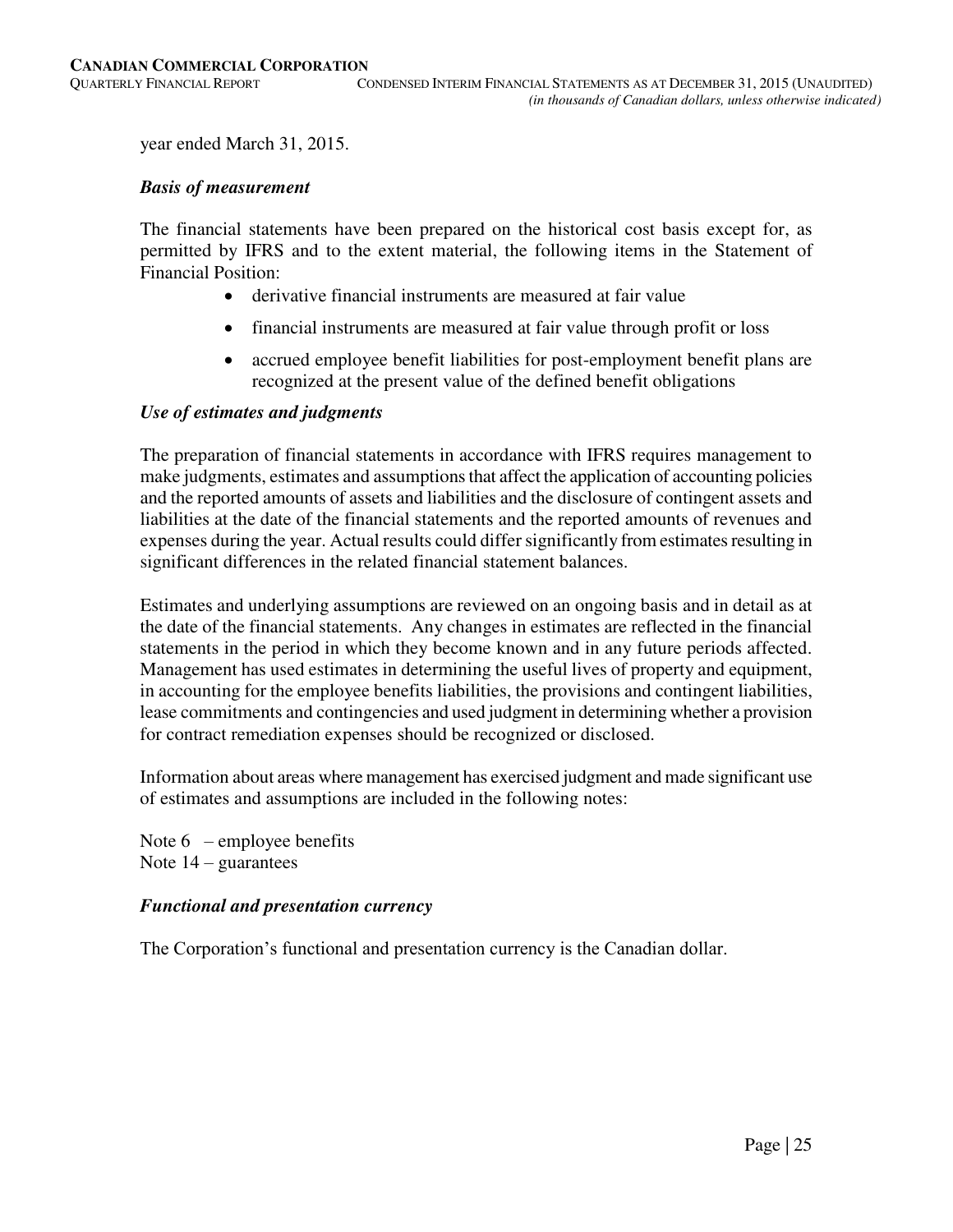# **3. Significant accounting policies**

The accounting policies applied in the preparation of these condensed interim financial statements are consistent with those disclosed in the Corporation's audited annual financial statements for the year ended March 31, 2015.

# **4. Cash and cash equivalents**

Cash and cash equivalents included:

|                  | December 31, 2015    |                   |          | <b>March 31, 2015</b> |               |          |  |  |
|------------------|----------------------|-------------------|----------|-----------------------|---------------|----------|--|--|
|                  | Original<br>currency |                   | Canadian | Original              |               | Canadian |  |  |
|                  |                      |                   | dollars  | currency              |               | dollars  |  |  |
| Canadian dollars | 41,717               | $\boldsymbol{\$}$ | 41,717   | 45,514                | $\mathcal{S}$ | 45,514   |  |  |
| U.S. dollars     | 20,994               |                   | 29,055   | 14,859                |               | 18,821   |  |  |
| Chinese renminbi | 3,433                |                   | 2,359    | 1,363                 |               | 279      |  |  |
| Euros            | 1,569                |                   | 732      |                       |               |          |  |  |
|                  |                      | \$                | 73,863   |                       | \$            | 64,614   |  |  |

The Corporation invests in short-term deposits in Canadian banks. At December 31, 2015, the average term to maturity of short-term deposits was four days (March 31, 2015 - one day) and the portfolio yield to maturity was 0.25% as at December 31, 2015 (March 31, 2015 - 0.10%).

Of the cash and cash equivalents, \$27,133 (March 31, 2015 - \$45,945) represents advances and holdbacks received from foreign customers which will be remitted to Canadian exporters at later dates in accordance with contracts. Advances from foreign customers also include overpayments from customers due to temporary timing differences in their liquidation methods and accounting for work performed. Where contracted, these funds may accrue interest to the credit of the Canadian exporter or foreign customer.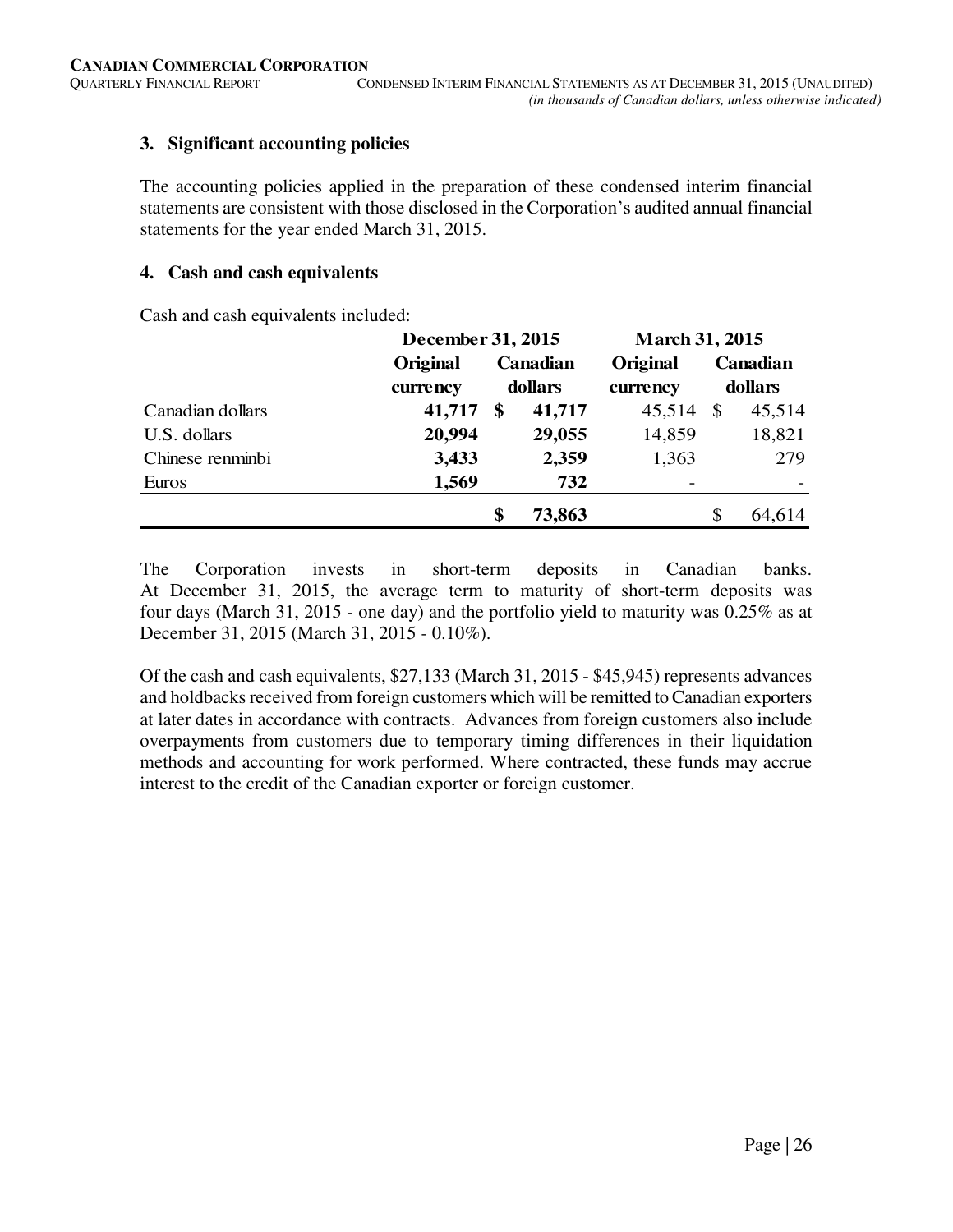# **5. Trade receivables and trade payables and accrued liabilities**

Trade receivables are based on normal trade terms and are generally non-interest bearing. The currency profile of the Corporation's trade receivables was as follows:

|                  | December 31, 2015 |                | <b>March 31, 2015</b> |          |         |  |  |
|------------------|-------------------|----------------|-----------------------|----------|---------|--|--|
|                  | Original          | Canadian       | Original              | Canadian |         |  |  |
|                  | currency          | dollars        | currency              |          | dollars |  |  |
| U.S. dollars     | 95,531            | \$<br>132,215  | 79,647                | \$       | 100,881 |  |  |
| Canadian dollars | 67,445            | 67,445         | 66,395                |          | 66,395  |  |  |
| Chinese renminbi |                   | $\blacksquare$ | 575                   |          | 117     |  |  |
|                  |                   | 199,660        |                       |          | 167,393 |  |  |

Trade payables and accrued liabilities are due on normal trade terms. The currency profile of the Corporation's trade payables and accrued liabilities was as follows:

|                  | December 31, 2015 |    | <b>March 31, 2015</b> |          |         |          |  |
|------------------|-------------------|----|-----------------------|----------|---------|----------|--|
|                  | Original          |    | <b>Canadian</b>       | Original |         | Canadian |  |
|                  | currency          |    | dollars               | currency | dollars |          |  |
| U.S. dollars     | 106,048           | \$ | 146,820               | 79,085   | \$      | 100,130  |  |
| Canadian dollars | 78,684            |    | 78,684                | 71,337   |         | 71,337   |  |
| Chinese renminbi | 50                |    | 10                    | 345      |         | 70       |  |
|                  |                   |    | 225,514               |          |         | 171,537  |  |

Credit, market and liquidity risks relating to trade receivables and to trade payables and accrued liabilities are disclosed in Note 9.

# **6. Employee benefits**

The Corporation provides non-vested sick leave benefits to its employees, as provided for under labour contracts and conditions of employment. Certain employees are entitled to severance benefits based on years of service and final salary. These benefit plans are unfunded and thus have no assets, resulting in a plan deficit equal to the accrued benefit obligation.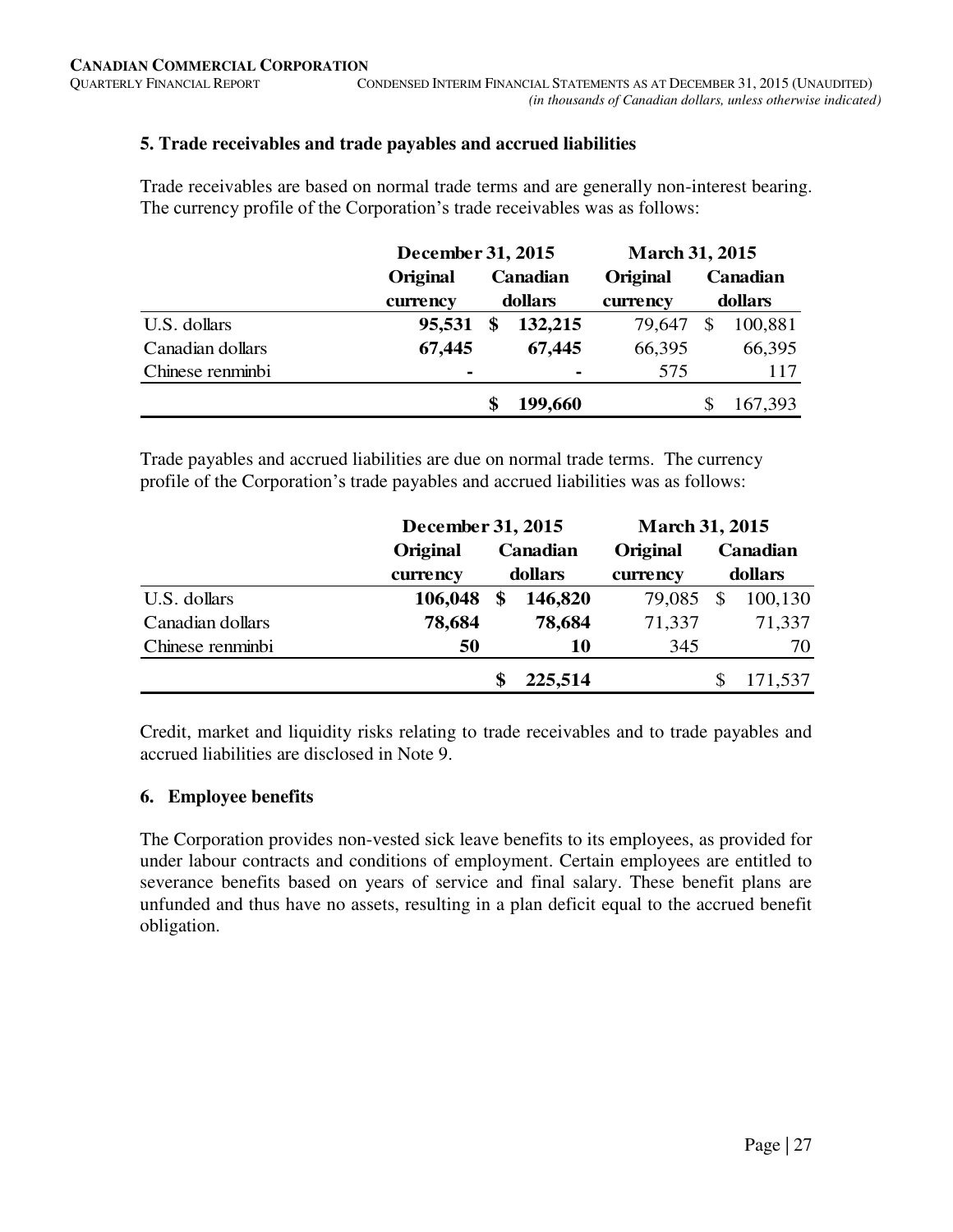The sick leave and severance employee benefits have a current and non-current portion and are presented on the Statement of Financial Position as follows:

|                                                          |             | December 31, 2015 |                  | <b>March 31, 2015</b> |              |              |          |  |                                      |  |              |
|----------------------------------------------------------|-------------|-------------------|------------------|-----------------------|--------------|--------------|----------|--|--------------------------------------|--|--------------|
|                                                          | <b>Sick</b> |                   |                  |                       | Total        |              |          |  |                                      |  | <b>Total</b> |
|                                                          | Leave       |                   | <b>Severance</b> |                       |              |              |          |  | <b>Benefits Sick Leave Severance</b> |  | Benefits     |
| Total employee benefits \$1,422 \$673 \$2,095 \$1,384 \$ |             |                   |                  |                       |              |              |          |  |                                      |  | 673 \$ 2.057 |
| Less: current portion                                    | (115)       |                   | (107)            |                       | (222)        |              | (112)    |  | (107)                                |  | (219)        |
| Non-current portion                                      | 1.307       | -SS               |                  |                       | 566 \$ 1,873 | <sup>S</sup> | 1,272 \$ |  | 566                                  |  | 1.838        |

The Corporation eliminated the accrual of its employee severance benefits upon resignation or retirement and consequently, employees no longer accrue severance benefits.

Information about the sick leave long-term benefit plan and severance post-employment defined benefit plan, as at March 31 is as follows:

|                                           | Sick leave benefits |             |           | <b>Severance benefits</b> |
|-------------------------------------------|---------------------|-------------|-----------|---------------------------|
|                                           | 2015                | 2014        | 2015      | 2014                      |
| <b>Accrued benefit obligation</b>         |                     |             |           |                           |
| Balance at beginning of year              | \$1,350             | 1,083<br>\$ | \$<br>659 | \$2,329                   |
| Current service cost                      | 138                 | 119         | 11        | 11                        |
| Interest cost                             | 59                  | 40          | 22        | 48                        |
| Benefits paid                             | (111)               | (179)       | (118)     | (1,821)                   |
| <b>Actuarial</b> loss                     | (52)                | 288         | 99        | 92                        |
| Total accrued benefits at end of year     | \$1,384             | 1,350<br>\$ | \$<br>673 | 659<br>\$                 |
|                                           |                     |             |           |                           |
| <b>Economic assumptions</b>               |                     |             |           |                           |
| Accrued benefit obligation as of March 31 |                     |             |           |                           |
| Discount rate                             | $3.24\%$            | 4.34%       | $2.49\%$  | 3.76%                     |
| Rate of economic salary increase          | $1.00\%$            | 2.00%       | $1.00\%$  | 2.00%                     |
| Benefit costs for year ended March 31     |                     |             |           |                           |
| Discount rate                             | $4.34\%$            | 3.76%       | $3.76\%$  | 3.40%                     |
| Rate of economic salary increase          | $2.00\%$            | 2.00%       | $2.00\%$  | $2.00\%$                  |

Demographic assumptions including seniority and promotional salary increases, withdrawal rates, rates of retirement, pensionable disability, mortality and longevity improvement factors, taken from the actuarial report on the pension plan for the Public Service of Canada, are also considered in the actuarial valuation of accrued employee sick leave benefits. The underlying assumptions adopted in measuring the Corporation's sick leave and severance benefits are reviewed annually by management and have been consistently applied. Changes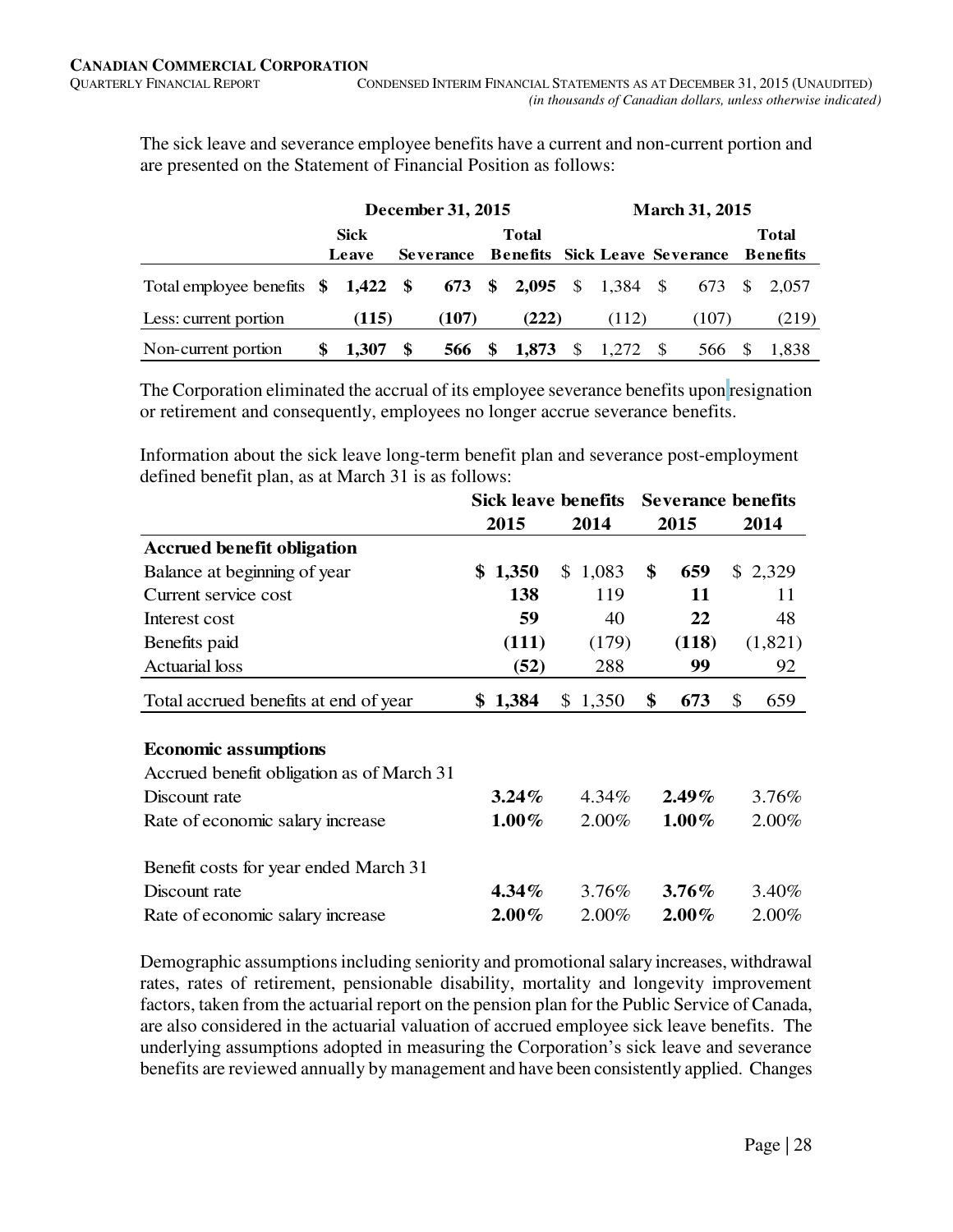in these assumptions can have a significant impact on the related financial statement balances.

Included in administrative expenses as workforce compensation and related expenses for the three months ended December 31, 2015 was a charge of \$13 (December 31, 2014 – \$50) and \$38 for the nine months ended December 31, 2015 (December 31, 2014 – \$150), for sick leave benefitsfor sick leave benefits.

# **7. Capital management**

The Corporation's objective with respect to capital is to preserve and strengthen its capital base through prudent risk management. This, coupled with the implementation of strategies to optimize operating surpluses ensures that capital is available to facilitate investments in people and processes and to mitigate any potential losses related to operational, performance and credit risk.

Key strategies used by the Corporation to manage its capital base include: minimizing contract remediation expenses; balancing smart growth with operating expenses; minimizing foreign exchange exposure; optimizing interest income. The Corporation may be required to return to the Government of Canada any part of capital deemed to be in excess of the amount required for the purposes for which the Corporation was constituted.

The Corporation's breakdown of supply of capital is as follows:

|                     | December 31, |        |  | March 31, |
|---------------------|--------------|--------|--|-----------|
|                     |              | 2015   |  | 2015      |
| Contributed surplus | \$           | 10,000 |  | 10,000    |
| Retained earnings   |              | 15,865 |  | 10,701    |
|                     | S            | 25,865 |  | 20,701    |

#### **8. Commercial trading transactions, fees for service, other income and sourcing services transactions**

The Corporation facilitates sales of Canadian goods to foreign customers including governments, international agencies and other buyers and receives revenues from commercial trading transactions related to prime contracts, fees for service and other income. The Corporation also engages in transactions related to sourcing services for support of international programs.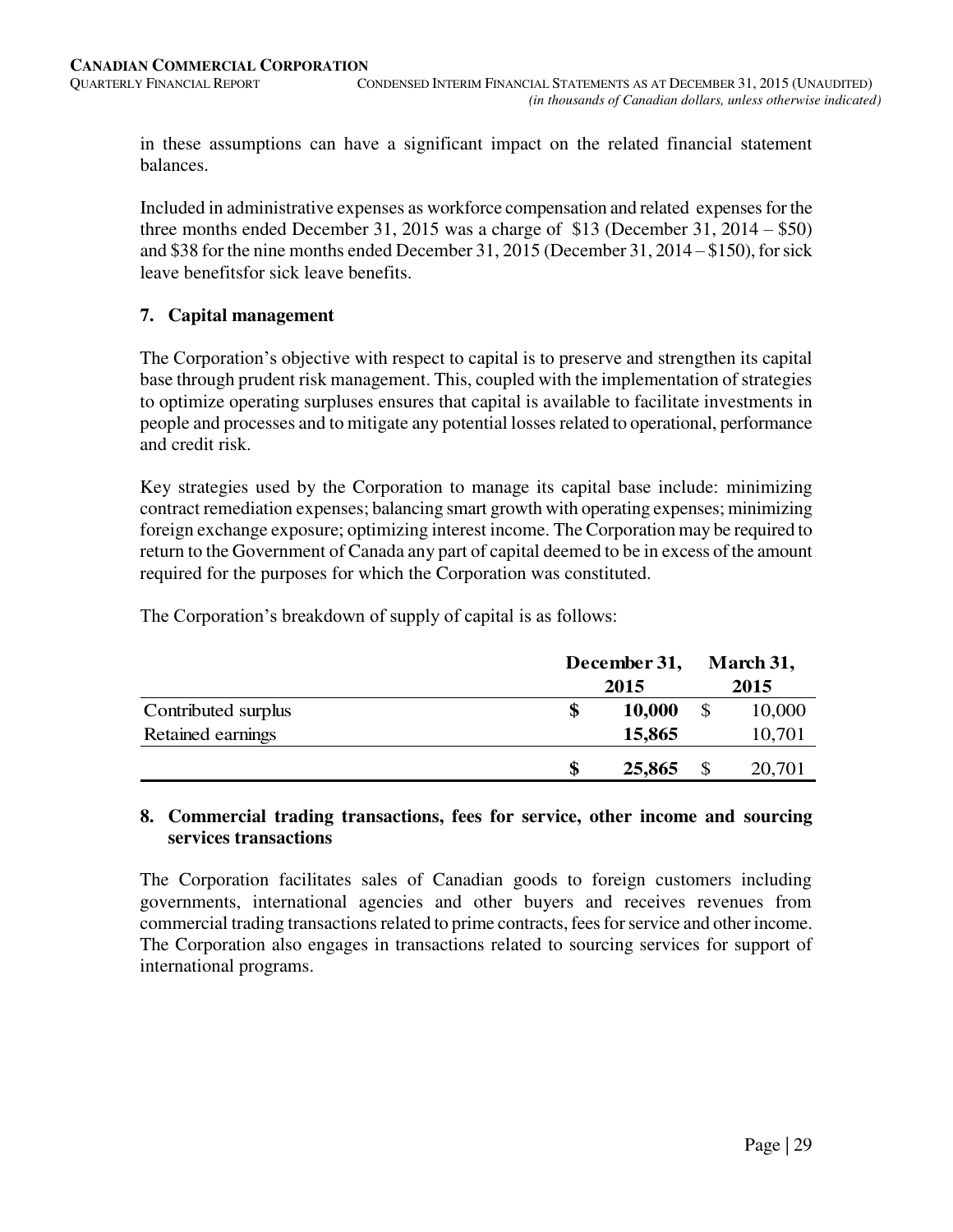The profile by geographic region is as follows:

| For the three months |               |    |                |    |         |          |           |    |                          |               |         |  |
|----------------------|---------------|----|----------------|----|---------|----------|-----------|----|--------------------------|---------------|---------|--|
| ended December 31    |               |    | 2015           |    |         | 2014     |           |    |                          |               |         |  |
|                      | Sourcing      |    |                |    |         |          | Sourcing  |    |                          |               |         |  |
|                      | services      |    |                |    |         | services |           |    |                          |               |         |  |
|                      | Revenues*     |    | transactions   |    | Total   |          | Revenues* |    | transactions             |               | Total   |  |
| Asia                 | \$<br>472,861 | \$ | 2,080          | \$ | 474,941 | \$       | 451,060   | \$ | 1,005                    | <sup>\$</sup> | 452,065 |  |
| <b>United States</b> | 246,528       |    | $\blacksquare$ |    | 246,528 |          | 175,659   |    |                          |               | 175,659 |  |
| Central America      |               |    |                |    |         |          |           |    |                          |               |         |  |
| & Caribbean          | 79,269        |    | 161            |    | 79,430  |          | 112,238   |    | 590                      |               | 112,828 |  |
| South America        | 24,658        |    | $\blacksquare$ |    | 24,658  |          | 63,009    |    |                          |               | 63,009  |  |
| Europe               | 44            |    | 6,039          |    | 6,083   |          | 75        |    | 3,791                    |               | 3,866   |  |
| Canada               | 472           |    | 185            |    | 657     |          | 101       |    | 3,323                    |               | 3,424   |  |
| Africa               | 182           |    | 246            |    | 428     |          | 350       |    | 332                      |               | 682     |  |
| Other                | 1,642         |    | -              |    | 1,642   |          | -         |    | $\overline{\phantom{0}}$ |               |         |  |
|                      | \$<br>825,656 | \$ | 8,711          | \$ | 834.367 | \$.      | 802,492   | \$ | 9.041                    | \$            | 811.533 |  |

\* Revenues include revenue related to Commercial Trading Transactions, Fees for Service and Other Income.

| For the nine months<br>ended December 31 |             | 2015<br>Sourcing<br>services |             |             |     | 2014<br>Sourcing<br>services |              |
|------------------------------------------|-------------|------------------------------|-------------|-------------|-----|------------------------------|--------------|
|                                          | Revenues*   | transactions<br>Total        |             | Revenues*   |     | transactions                 | <b>Total</b> |
| Asia                                     | \$1,329,022 | \$<br>5,246                  | \$1,334,268 | \$1,173,714 | \$  | 2,614                        | \$1,176,328  |
| <b>United States</b>                     | 531,365     |                              | 531,365     | 453.988     |     |                              | 453,988      |
| Central America                          |             |                              |             |             |     |                              |              |
| & Caribbean                              | 255,829     | 251                          | 256,080     | 246,160     |     | 1,804                        | 247,964      |
| South America                            | 67,498      | ۰                            | 67,498      | 113,267     |     |                              | 113,267      |
| Europe                                   | 799         | 16,626                       | 17,425      | 1,001       |     | 23,909                       | 24,910       |
| Africa                                   | 4,169       | 880                          | 5,049       | 1,052       |     | 1,162                        | 2,214        |
| Canada                                   | 1,324       | 512                          | 1,836       | 149         |     | 5,404                        | 5,553        |
| Other                                    | 2,382       | ۰                            | 2,382       | 62          |     | -                            | 62           |
|                                          | \$2,192,388 | \$<br>23.515                 | \$2,215,903 | \$1,989,393 | \$. | 34,893                       | \$2,024,286  |

\* Revenues include revenue related to Commercial Trading Transactions, Fees for Service and Other Income.

Revenues for the three months ended December 31, 2015 include \$432,752 (December 31, 2014 – \$427,839), \$1,142,934 for the nine months ended December 31, 2015 (December 31, 2014 – \$1,138,884) of accrued unbilled revenues. Value of contracts signed is distinct from revenues. During the nine months ended December 31, 2015, the value of contracts and amendments which were signed and became effective amounted to \$724.9 million (December 31, 2014 - \$1,083.0 million).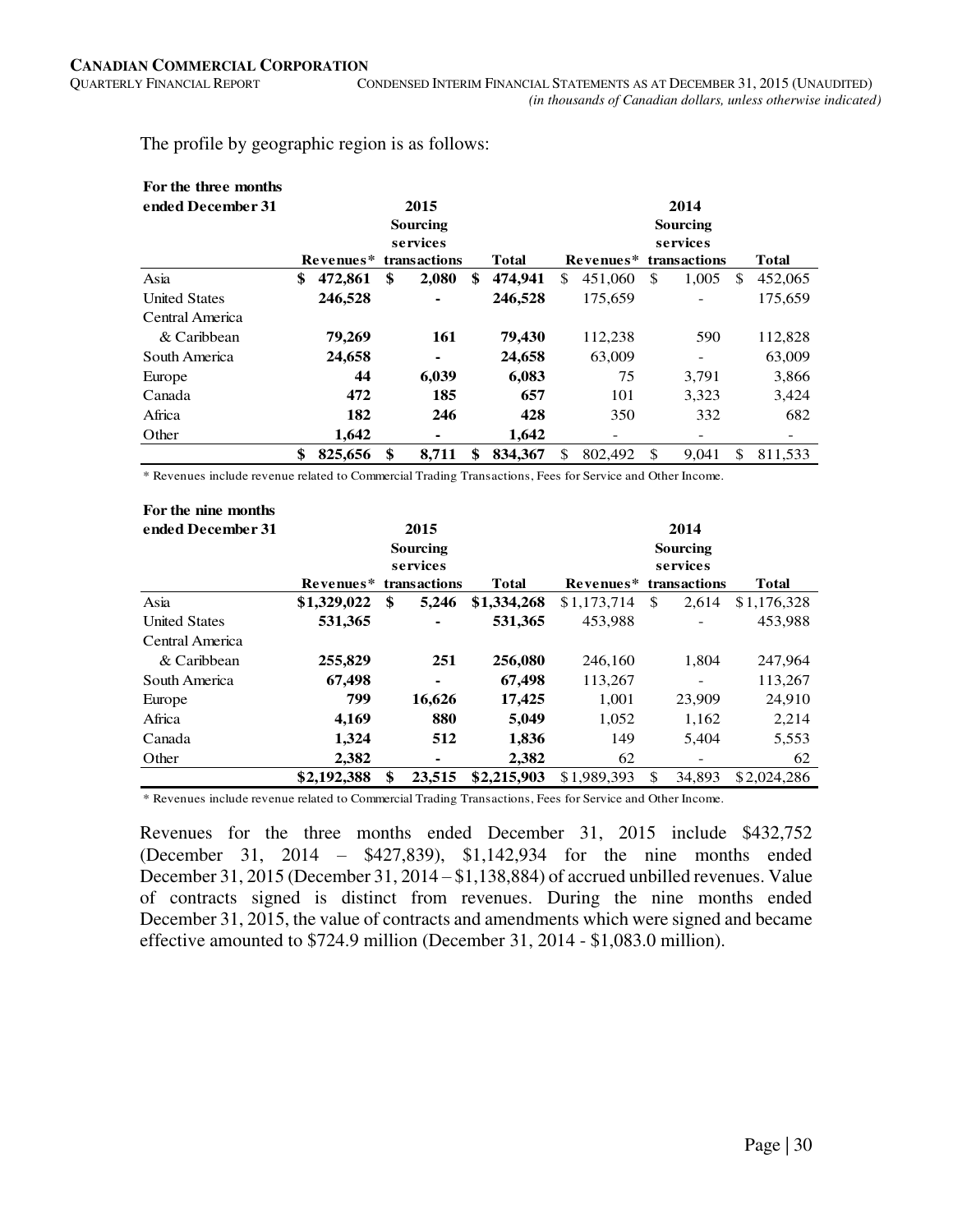# **9. Risk management and financial instruments**

The Corporation is exposed to credit risk, market risk and liquidity risk as a result of holding financial instruments. The Board of Directors has responsibility for the oversight of the Corporation's risk management framework and the review, approval and monitoring the Corporation's risk management policies including the development of an Enterprise Risk Management program which involves establishing corporate risk tolerance, identifying and measuring the impact of various risks and developing risk management action plans to mitigate risks that exceed corporate risk tolerance.

The Audit Committee of the Board of Directors provides oversight of management's compliance with the Corporation's risk management policies and procedures, and periodically reviews the adequacy of the risk management framework in relation to the risk exposure of the Corporation. The Audit Committee is assisted in its oversight role by the Internal Audit function of the Corporation. Internal audits of the Corporation are performed as both regular and ad hoc reviews of risk management controls and procedures, the results of which are reported to the Audit Committee.

The following is a description of risks associated with financial instruments and how the Corporation manages its risk exposure:

#### **(a) Credit risk**

Credit risk is the risk that one party to a financial instrument will cause a financial loss for the other party by failing to discharge an obligation and arises principally from the Corporation's cash and cash equivalents and trade receivables from customers. The carrying amount of financial assets recorded in the financial statements represents the maximum exposure to credit risk.

#### *Cash and cash equivalents*

The Corporation invests surplus funds to earn investment income with the objective of maintaining safety of principal and providing adequate liquidity to meet cash flow requirements. The Corporation's exposure to credit risk from investing cash and cash equivalents is minimized through compliance with the Corporation's Board of Directors approved investment policy which includes approved investment instruments and portfolio limits. The Corporation invests cash and cash equivalents in highly liquid temporary deposits with a Canadian chartered bank. Investments must maintain credit ratings at or above thresholds identified from at least two of the agencies listed below:

Moody's rating of P1 Standard and Poor's (S&P) rating of A1 Dominion Bond Rating Service (DBRS) rating of R1 (low)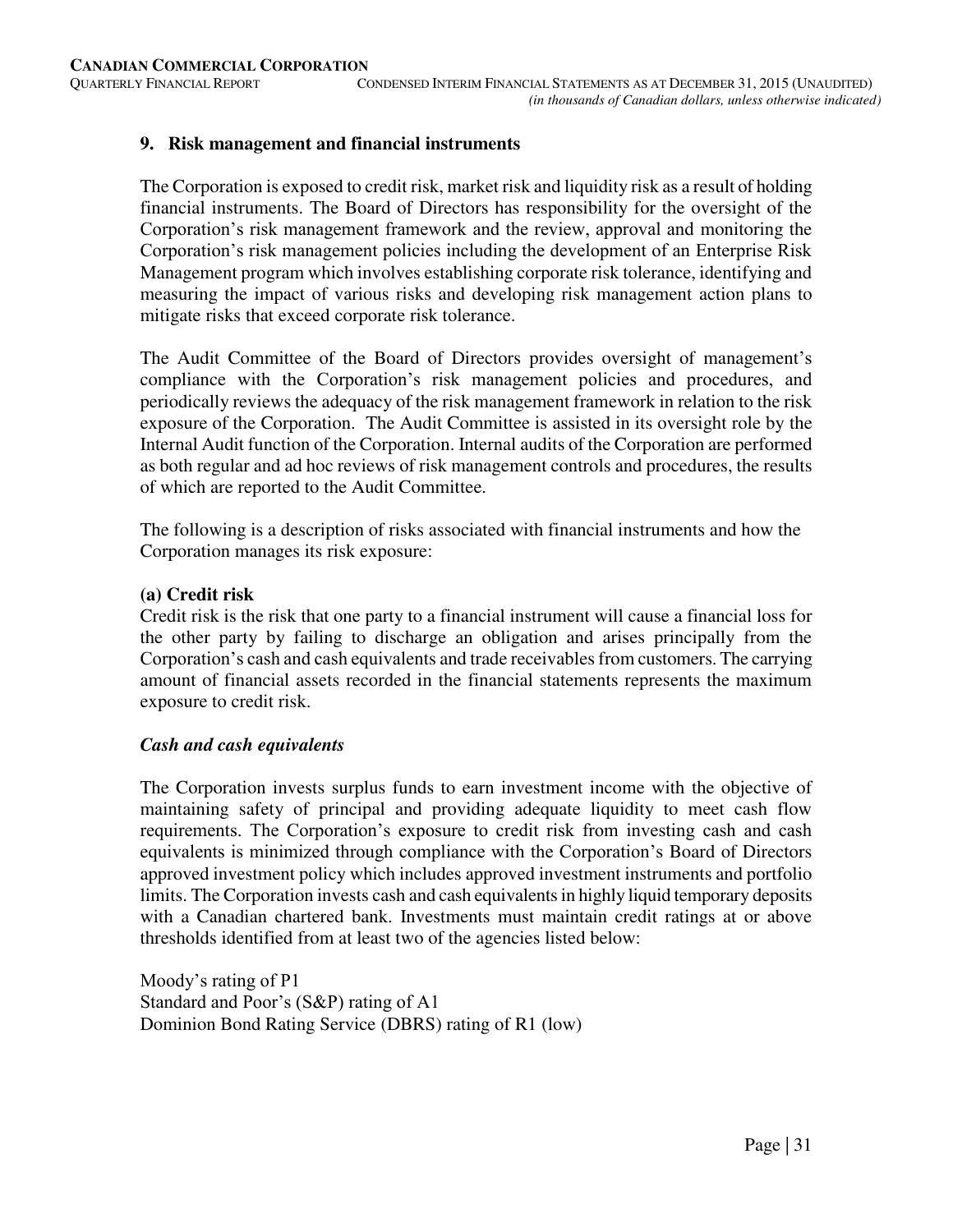# *Trade receivables*

The Corporation's exposure to credit risk associated with trade receivables are influenced mainly by the demographics of the Corporation's customer base. The Corporation generally manages foreign customer credit risk by extending open account terms to parties with a Moody's credit rating of at least AAA, and seeks security where the rating falls below this threshold. During the nine months ended December 31, 2015, 55% (March 31, 2015 - 40%) of the Corporation's trade receivables were from AAA credit rated customers.

The maximum exposure to credit risk for trade receivables by geographic region was as follows:

|                               | December 31,  |          | March 31, |
|-------------------------------|---------------|----------|-----------|
|                               | 2015          |          | 2015      |
| <b>United States</b>          | \$<br>107,123 | <b>S</b> | 59,366    |
| Central America and Caribbean | 64,587        |          | 54,734    |
| Asia                          | 25,298        |          | 34,122    |
| Canada                        | 1,701         |          | 3,401     |
| South America                 | 951           |          | 10,924    |
| Europe                        | ٠             |          | 862       |
| Other                         |               |          | 3,984     |
|                               | \$<br>199,660 | S        | 167,393   |

Trade receivables are based on normal international trade terms and are generally non-interest bearing. The maturity profile of the Corporation's trade receivables was as follows:

|               |                    |                    | December 31, March 31, |      |  |
|---------------|--------------------|--------------------|------------------------|------|--|
|               |                    | 2015               |                        | 2015 |  |
| $\leq 1$ year | 199,660 \$ 167,393 |                    |                        |      |  |
|               |                    | 199,660 \$ 167,393 |                        |      |  |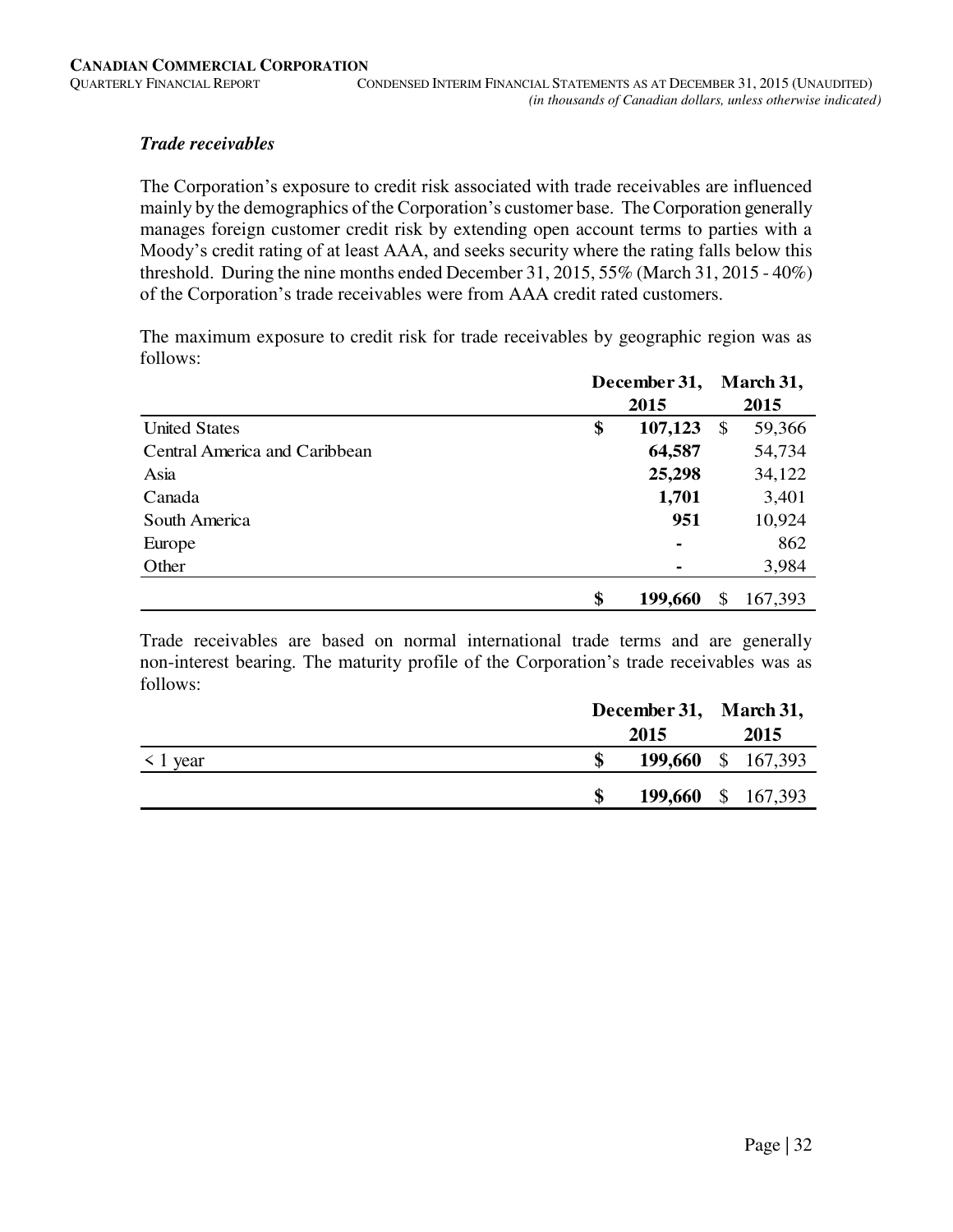Trade receivables are considered past due when the payor has failed to make the payment by the contractual due date. The aging profile of the Corporation's past due trade receivables was as follows: **March 31,** 

|                              |     | December 31, March 31, |          |        |
|------------------------------|-----|------------------------|----------|--------|
|                              |     | 2015                   |          | 2015   |
| $\leq 30$ days               | \$  | $9,746$ \$             |          | 567    |
| $>$ 30 days and $<$ 180 days |     | 24,098                 |          | 19,857 |
| $> 180$ days                 |     | 2,478                  |          | 2,330  |
|                              | \$. | 36,322                 | <b>S</b> | 22,754 |

# *Advances and progress payments to Canadian exporters*

Credit risk exposure related to advances and progress payments to Canadian exporters is mitigated by the back to back nature of the Corporation's contractual obligations and supplemented by collateral held.

#### *Collateral*

With respect to managing credit risk related to its outstanding contractual obligations, the Corporation has contractual recourse that consists, in all material respects, of corresponding contractual obligations against Canadian exporters in the same amount. In addition, in order to further mitigate its overall credit risk exposure, depending upon the results of its due diligence, the Corporation may supplement this recourse by requiring commercial securities including holdbacks, bank guarantees, surety bonds, parent guarantees, insurance assignments, property liens, personal guarantees and shareholder cash held in trust with the Corporation.

The profile of the Corporation's total collateral held with respect to its contractual obligations in the unlikely event of contractual non-performance by Canadian companies was as follows:

|                   | December 31,     |               | March 31,    |
|-------------------|------------------|---------------|--------------|
|                   | 2015             |               | 2015         |
| Holdbacks         | \$<br>6,365      | $\mathcal{S}$ | 7,720        |
| Bank guarantees   | \$<br>34,565     | -S            | 33,730       |
| Surety bonds      | \$<br>28,628     | $\mathbb{S}$  | 104,798      |
| Parent guarantees | \$<br>18,655,811 |               | \$17,172,356 |
| Other             | \$<br>11,756     |               | 4,570        |

The above amounts approximate the fair values of collateral held.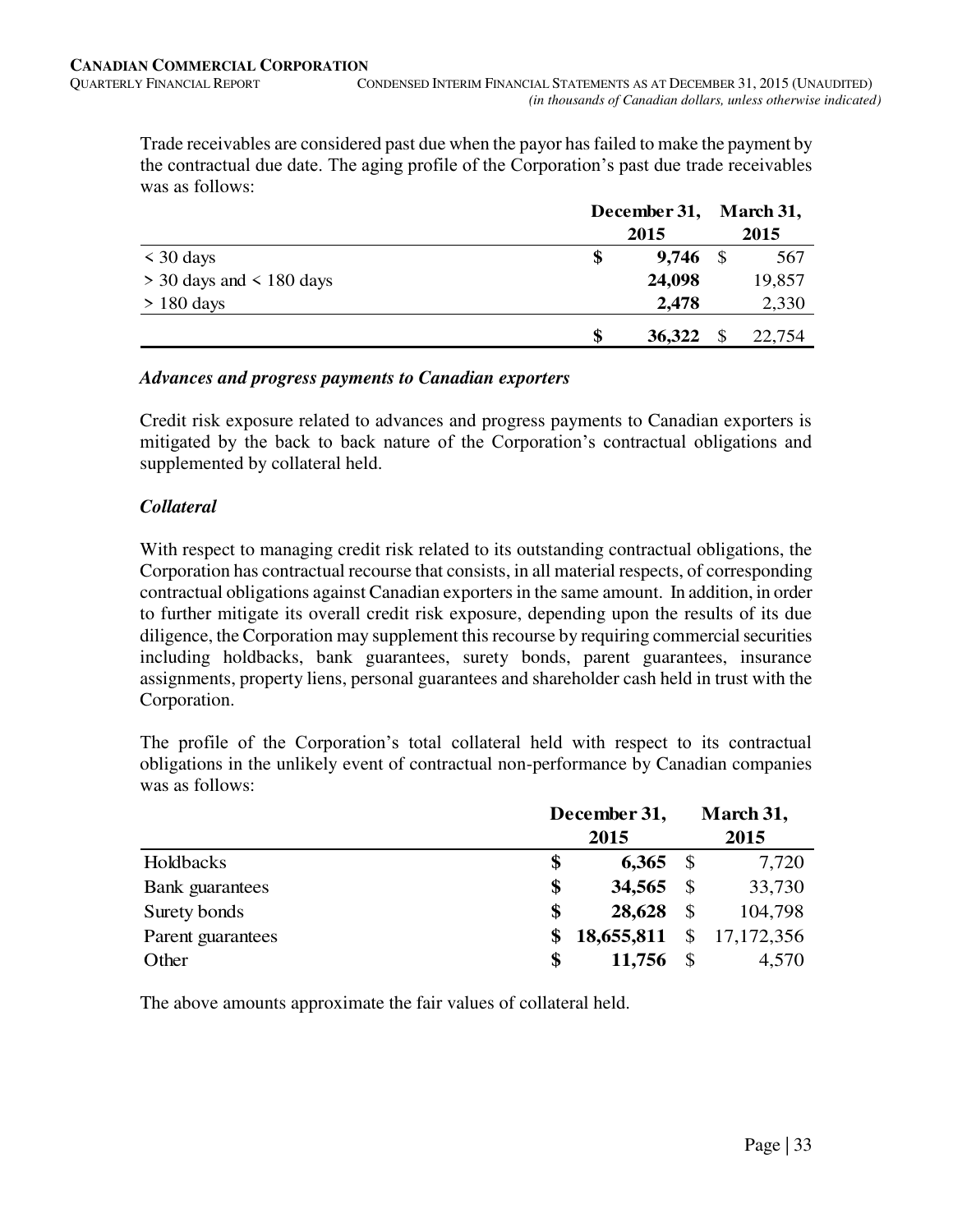# **(b) Market risk**

Market risk is the risk that the fair value or future cash flows of a financial instrument will fluctuate because of changes in market rates. Market risk comprises three types of risk: currency risk, interest rate risk and other price risk. The Corporation is not exposed to significant other price risk. The Corporation has no significant derivatives or embedded derivatives that require recognition as an asset or liability on the Statement of Financial Position.

# **i) Currency risk**

Currency risk is the risk that the fair value or future cash flows of a financial instrument will fluctuate because of changes in foreign exchange rates. To address foreign exchange risks, contracts with foreign customers and corresponding contracts with Canadian exporters are generally transacted in the same currency. In some cases where payment between parties is made in a different currency the Corporation may enter into forward contracts. The Corporation uses these strategies to effectively transfer the currency risk to the Canadian exporter resulting in minimal net exposure.

# **ii) Interest rate risk**

Interest rate risk is the risk that the fair value or future cash flows of a financial instrument will fluctuate because of changes in market interest rates. The Corporation's exposure to fair-value interest rate risk arises from investing cash and cash equivalents. The risks associated with fluctuations in interest rates are minimized by investing in highly liquid temporary deposits with a Canadian chartered bank.

As directed by the Minister of International Trade, during the year ended March 31, 2014, the Corporation developed an approach to transfer its Cuba trade financing activities to a related Crown Corporation which eliminates related risks to the Corporation while continuing to ensure support to the Canadian exporters.

 Under a specific series of financing contracts, included in trade payables and accrued liabilities, the Corporation owed \$50,498 as at December 31, 2015 (March 31, 2015 - \$51,962) which bears interest at the cost of funds plus  $0.25\%$  (March 31, 2015 –  $0.25\%$ ).

# **c) Liquidity risk**

Liquidity risk is the risk that an entity will encounter difficulty in meeting obligations associated with financial liabilities that are settled by delivering cash or another financial asset.

Liquidity risk related to cash and cash equivalents is minimized through compliance with the Corporation's investment policy whereby cash and cash equivalents are invested in highly liquid temporary deposits with a Canadian chartered bank.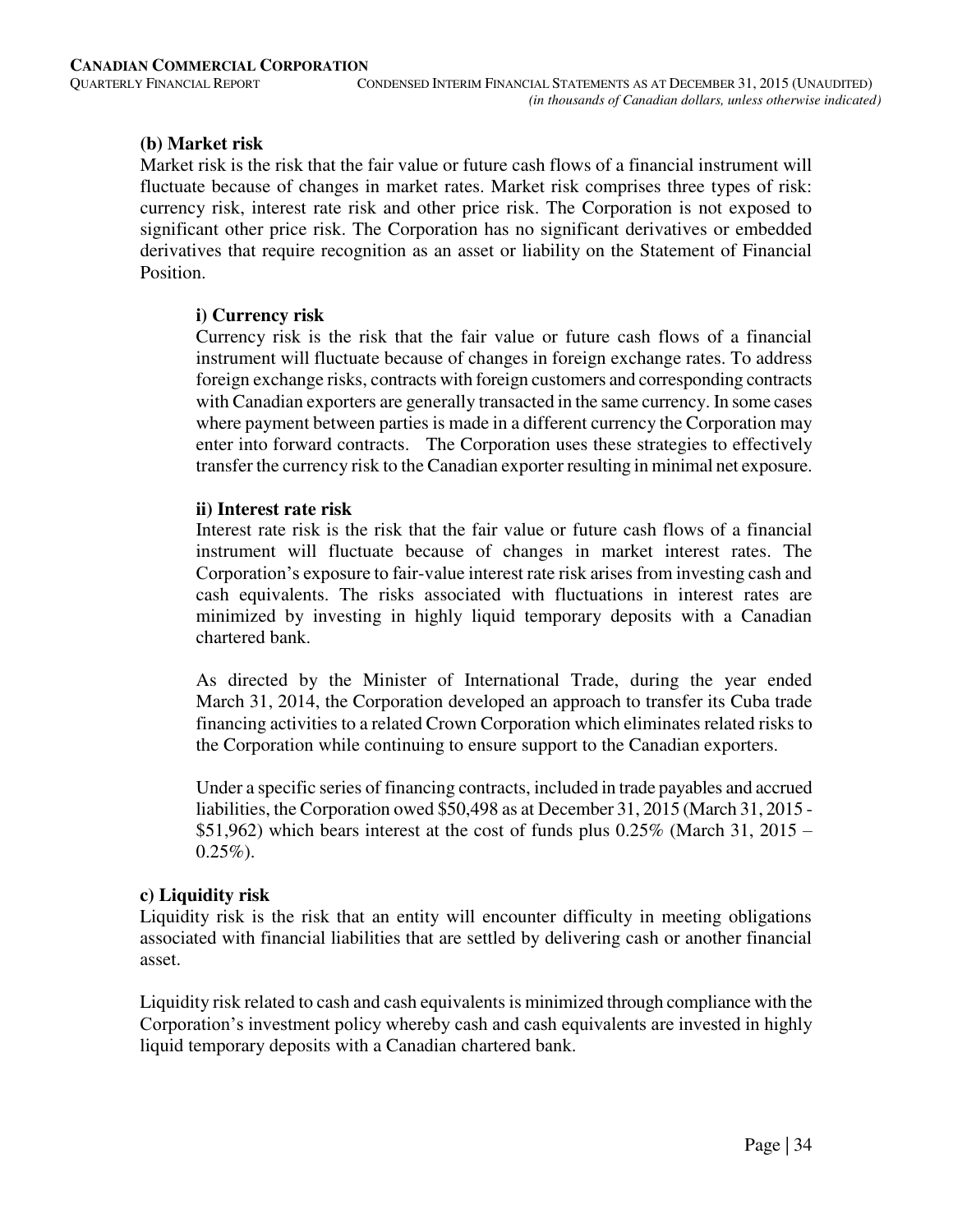With respect to outstanding contractual obligations to foreign customers, the Corporation has contractual recourse that consists of, in all material respects, back to back contractual obligations against Canadian exporters in the same amount. Under contract terms, payments to exporters usually are not made in advance of receipt of payment from foreign customers. In addition, in order to further mitigate its overall liquidity risk exposure, depending upon the results of its due diligence, the Corporation may supplement this recourse by requiring commercial securities including holdbacks, bank guarantees, surety bonds, parent guarantees, insurance assignments, property liens and shareholder cash held in trust with the Corporation.

The *Canadian Commercial Corporation Act* permits the Corporation to borrow from the Consolidated Revenue Fund or enter into other credit arrangements or indemnities from other sources for an amount not to exceed \$90.0 million.

The Corporation has a revolving credit facility providing access to funds in the amount of \$40.0 million (March 31, 2015 – \$20.0 million) Canadian or its U.S. dollar equivalent. Indebtedness under this agreement is unsecured and this credit facility has no expiry date. As at December 31, 2015, there were no draws on this line of credit (March 31, 2015 – nil).

In addition, the Corporation enters into credit arrangements up to a maximum of \$70.0 million as at December 31, 2015 (March 31, 2015  $-$  \$70.0 million) where transactions are fully insured by a related Crown Corporation with a Moody's credit rating of AAA, thereby mitigating all liquidity risk related to the Cuba contracting program. The Corporation incurred an expense of \$1,860 during the three months ended December 31, 2015 (December 31, 2014 – \$712) and expense of \$ 2,904 for the nine months ended December 31, 2015 (December 31, 2014 – \$1,760) related to the Cuba contracting program.

# *Trade payables and accrued liabilities*

Trade payables are due on normal trade terms. The maturity profile of the Corporation's trade payables was as follows:

|               | December 31, March 31, |      |
|---------------|------------------------|------|
|               | 2015                   | 2015 |
| $\leq 1$ year | 225,514 \$ 171,537     |      |
|               | 225,514 \$ 171,537     |      |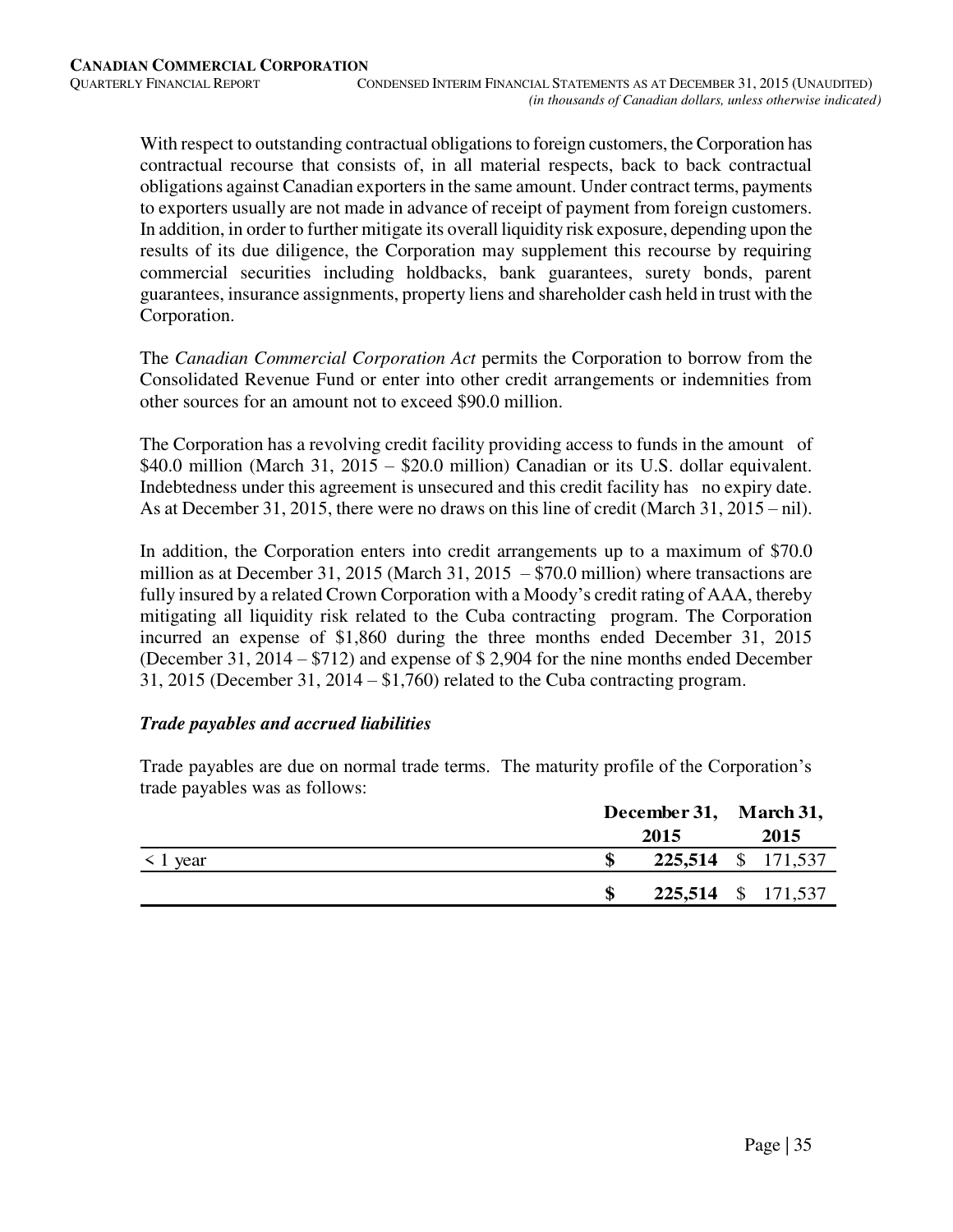Under a specific series of financing contracts, related to the Cuba contracting program included in trade payables and accrued liabilities the Corporation owed \$50,498 as at December 31, 2015 (March 31, 2015 – \$51,962) which bears interest at the cost of funds plus 0.25% (March 31, 2015 - 0.25%) and the Corporation has offered as security certain foreign trade receivables under certain conditions. The amount of outstanding trade receivables fully insured by a related Crown corporation under these arrangements was \$50,556 as at December 31, 2015 (March 31, 2015 – \$52,733) and was profiled as follows:

|   | 2015 |                                      |
|---|------|--------------------------------------|
|   |      | 2015                                 |
| S |      |                                      |
| S |      |                                      |
|   |      | 50,556 \$ 52,733<br>50,556 \$ 52,733 |

No onerous contracts have been identified as at December 31, 2015 and March 31, 2015.

#### **10. Administrative expenses**

Administrative expenses included the following:

|                                             | For the three months |     |       | For the nine months |    |        |
|---------------------------------------------|----------------------|-----|-------|---------------------|----|--------|
|                                             | ended December 31    |     |       | ended December 31   |    |        |
|                                             | 2015                 |     | 2014  | 2015                |    | 2014   |
| Workforce compensation and related expenses | \$<br>5,002          | \$  | 4,810 | \$<br>14,338        | \$ | 13,956 |
| Rent and related expenses                   | 516                  |     | 943   | 2,674               |    | 2,068  |
| Contract management services                | 400                  |     | 615   | 2,025               |    | 2,352  |
| Consultants                                 | 476                  |     | 236   | 1,416               |    | 644    |
| Travel and hospitality                      | 390                  |     | 423   | 1,241               |    | 1,224  |
| Amortization and depreciation               | 44                   |     | 343   | 1,182               |    | 427    |
| Software, hardware and support              | 35                   |     | 55    | 436                 |    | 372    |
| Corporate communications                    | 80                   |     | 61    | 214                 |    | 239    |
| Other expenses                              | 225                  |     | 184   | 706                 |    | 514    |
|                                             | \$<br>7.168          | \$. | 7.670 | \$<br>24,232        | S  | 21.796 |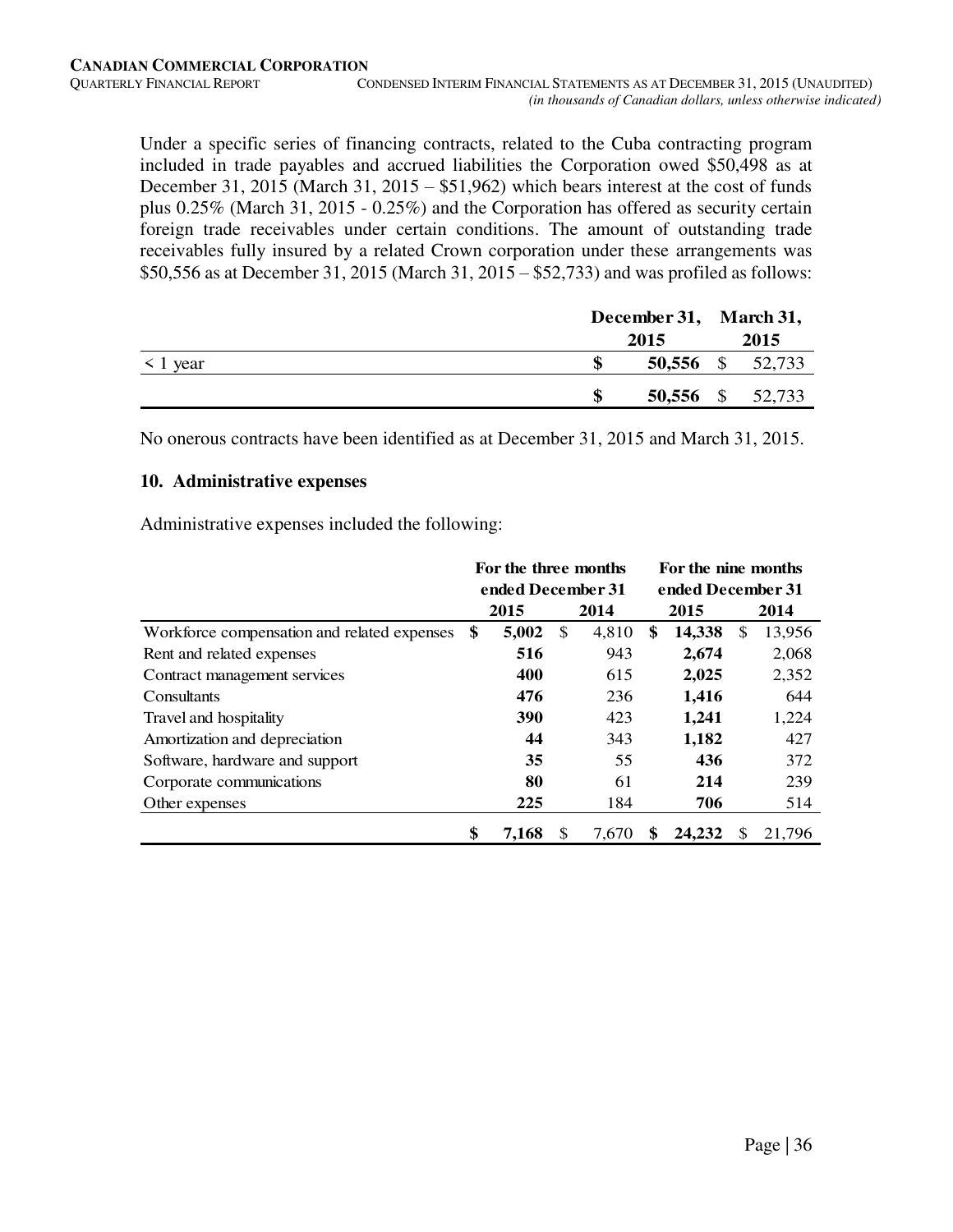# **11. Finance income, net**

The Corporation has recorded finance income and cost in relation to the following financial instruments:

|                                                  | For the three months<br>ended December 31 |        |  |      |            | For the nine months<br>ended December 31 |      |  |
|--------------------------------------------------|-------------------------------------------|--------|--|------|------------|------------------------------------------|------|--|
|                                                  |                                           | 2015   |  | 2014 | 2015       |                                          | 2014 |  |
| Financial assets                                 |                                           |        |  |      |            |                                          |      |  |
|                                                  |                                           | 113 \$ |  | 120S | <b>325</b> | -S                                       | 295  |  |
| <b>Financial liabilities</b>                     |                                           |        |  |      |            |                                          |      |  |
| - Finance cost on payables and other liabilities |                                           | (16)   |  | (23) | (68)       |                                          | (69) |  |
|                                                  |                                           | 97     |  |      | 257        |                                          | 226  |  |

# **12. Parliamentary appropriation**

The appropriation authorized by the Parliament of Canada is included in the Statement of Comprehensive Income for the three months ended December 31, 2015 in the amount of \$2,220 (December 31, 2014 - \$3,206) and for the nine months ended December 31, 2015 in the amount of \$6,660 (December 31, 2014 - \$11,034).

# **13. Related party transactions**

The Corporation is related in terms of common ownership to all Government of Canada departments, agencies and Crown corporations. The Corporation enters into transactions with these entities in the normal course of business, under the same terms and conditions that apply to unrelated parties, and as such the transactions approximate fair value.

The amounts due from and to these parties included in trade receivables and trade payables and accrued liabilities respectively were as follows:

|                   |  | December 31, March 31,<br>2015 |  |       |
|-------------------|--|--------------------------------|--|-------|
| Trade receivables |  | 698 \$                         |  | 1.101 |
| Trade payables    |  | $1,962 \quad$ \$               |  | 1.042 |

Individually significant transactions and transactions that are collectively significant are listed below.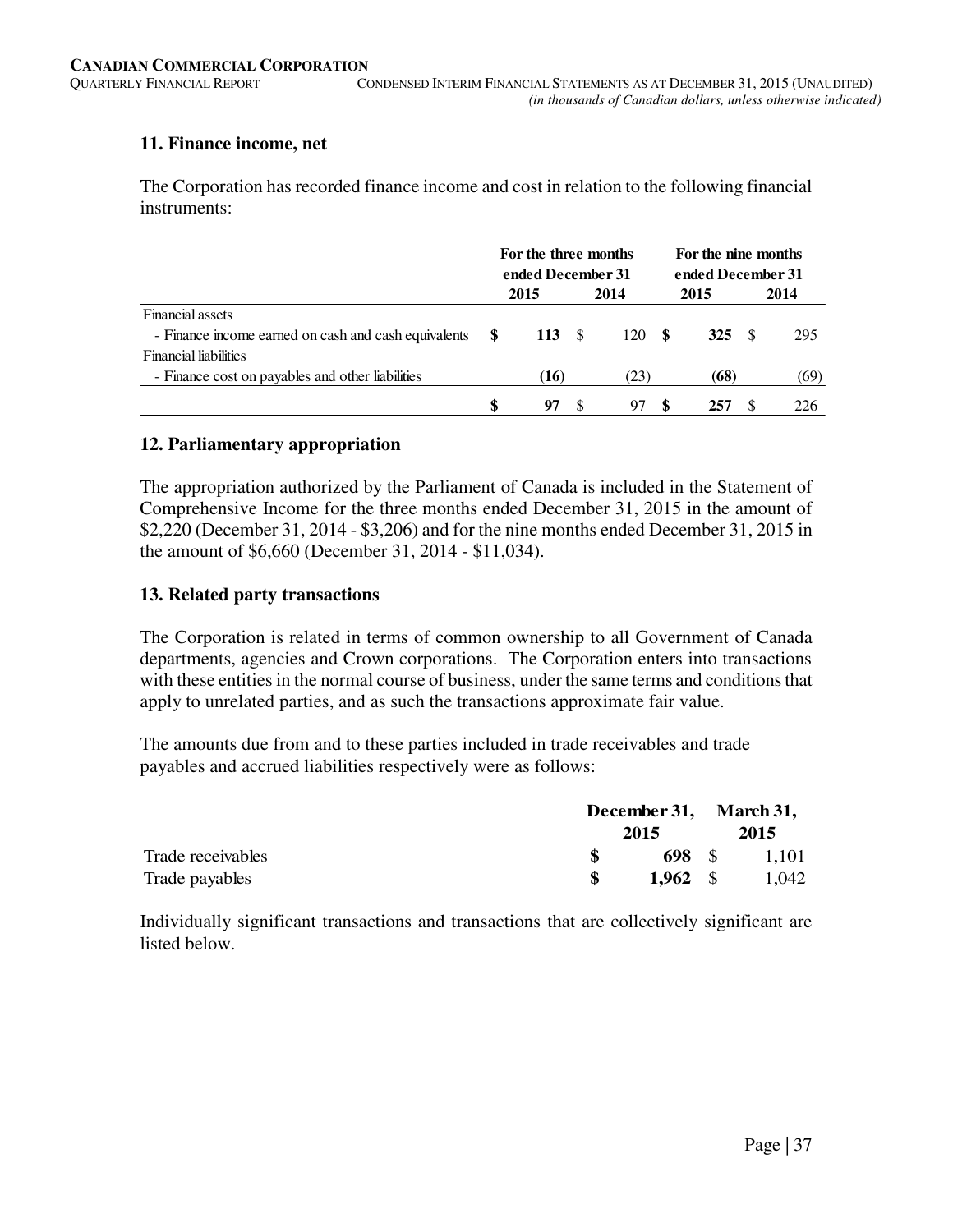# **(a) Public Works and Government Services Canada (PWGSC)**

Public Works and Government Services Canada provides contract management and other administrative services to the Corporation at negotiated rates which reflect fair value. The cost of these services is included in administrative expenses.

|              | For the three months |                   |    | For the nine months |                   |       |  |       |  |
|--------------|----------------------|-------------------|----|---------------------|-------------------|-------|--|-------|--|
|              |                      | ended December 31 |    |                     | ended December 31 |       |  |       |  |
|              |                      | 2015              |    | 2014                |                   | 2015  |  | 2014  |  |
| <b>PWGSC</b> |                      | 400               |    | 616                 |                   | 2.025 |  | 2,352 |  |
|              |                      | 400               | \$ | 616                 | \$.               | 2,025 |  |       |  |

#### **(b) PPP Canada Inc.**

The Corporation has a Memorandum of Understanding with PPP Canada Inc. for the provision of shared services primarily in the areas of information technology, human resource management, finance and procurement, legal services, research and communications, governance and facilities management. This arrangement generates savings through economies of scale for both organizations. The revenue related to the provision of these services is included in fees for service.

|                 | For the three months<br>ended December 31 |  |      | For the nine months<br>ended December 31 |      |
|-----------------|-------------------------------------------|--|------|------------------------------------------|------|
|                 | 2015                                      |  | 2014 | 2015                                     | 2014 |
| PPP Canada Inc. | 188                                       |  | .88  | 563                                      | 563  |
|                 | 188                                       |  | -88  | 563                                      | 563  |

# **(c) Other Government of Canada departments, agencies and Crown corporations**

Commercial trading transactions, fees for service, and sourcing services transactions, arising from the Corporation's facilitation of sales of Canadian goods to foreign customers, and other international activities include the following transactions with related party entities:

|                       | For the three months<br>ended December 31 |       |  | For the nine months |  |                   |  |        |
|-----------------------|-------------------------------------------|-------|--|---------------------|--|-------------------|--|--------|
|                       |                                           |       |  |                     |  | ended December 31 |  |        |
|                       |                                           | 2015  |  | 2014                |  | 2015              |  | 2014   |
| Global Affairs Canada |                                           | 7.329 |  | 6.064               |  | 13.434            |  | 13.237 |
|                       |                                           | 7.329 |  | 6.064               |  | 13.434            |  | 13.237 |

The Corporation also participates in employee interchange programs with Global Affairs Canada (GAC) formerly the Department of Foreign Affairs, Trade and Development (DFATD).